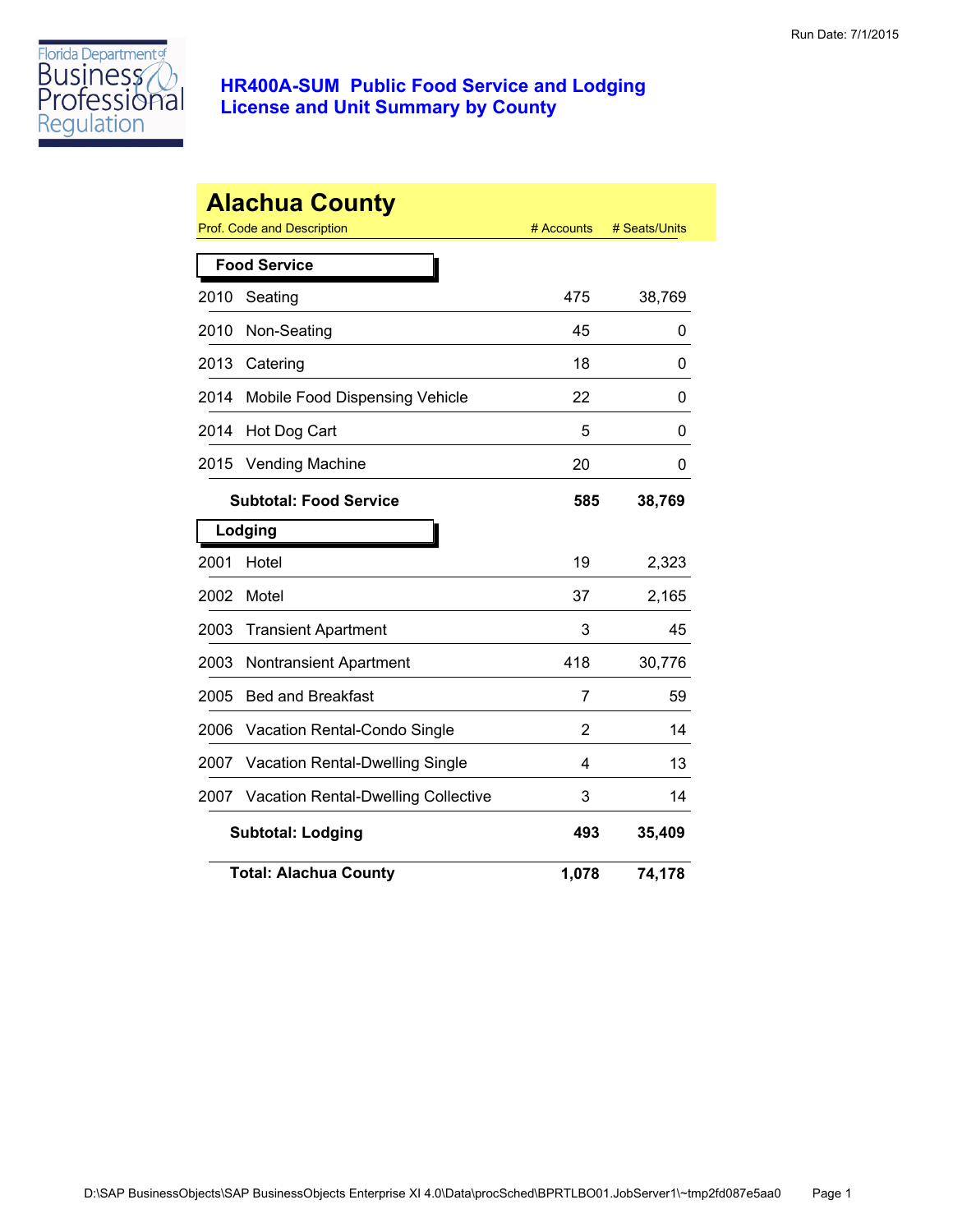

|      | <b>Baker County</b><br>Prof. Code and Description | $#$ Accounts | # Seats/Units |
|------|---------------------------------------------------|--------------|---------------|
|      | <b>Food Service</b>                               |              |               |
| 2010 | Seating                                           | 31           | 2,266         |
|      | 2010 Non-Seating                                  | 2            | 0             |
|      | 2014 Mobile Food Dispensing Vehicle               | 5            | 0             |
| 2015 | Vending Machine                                   | 2            | 0             |
|      | <b>Subtotal: Food Service</b>                     | 40           | 2,266         |
|      | Lodging                                           |              |               |
| 2002 | Motel                                             | 3            | 147           |
|      | 2003 Nontransient Apartment                       | 3            | 109           |
|      | <b>Subtotal: Lodging</b>                          | 6            | 256           |
|      | <b>Total: Baker County</b>                        | 46           | 2,522         |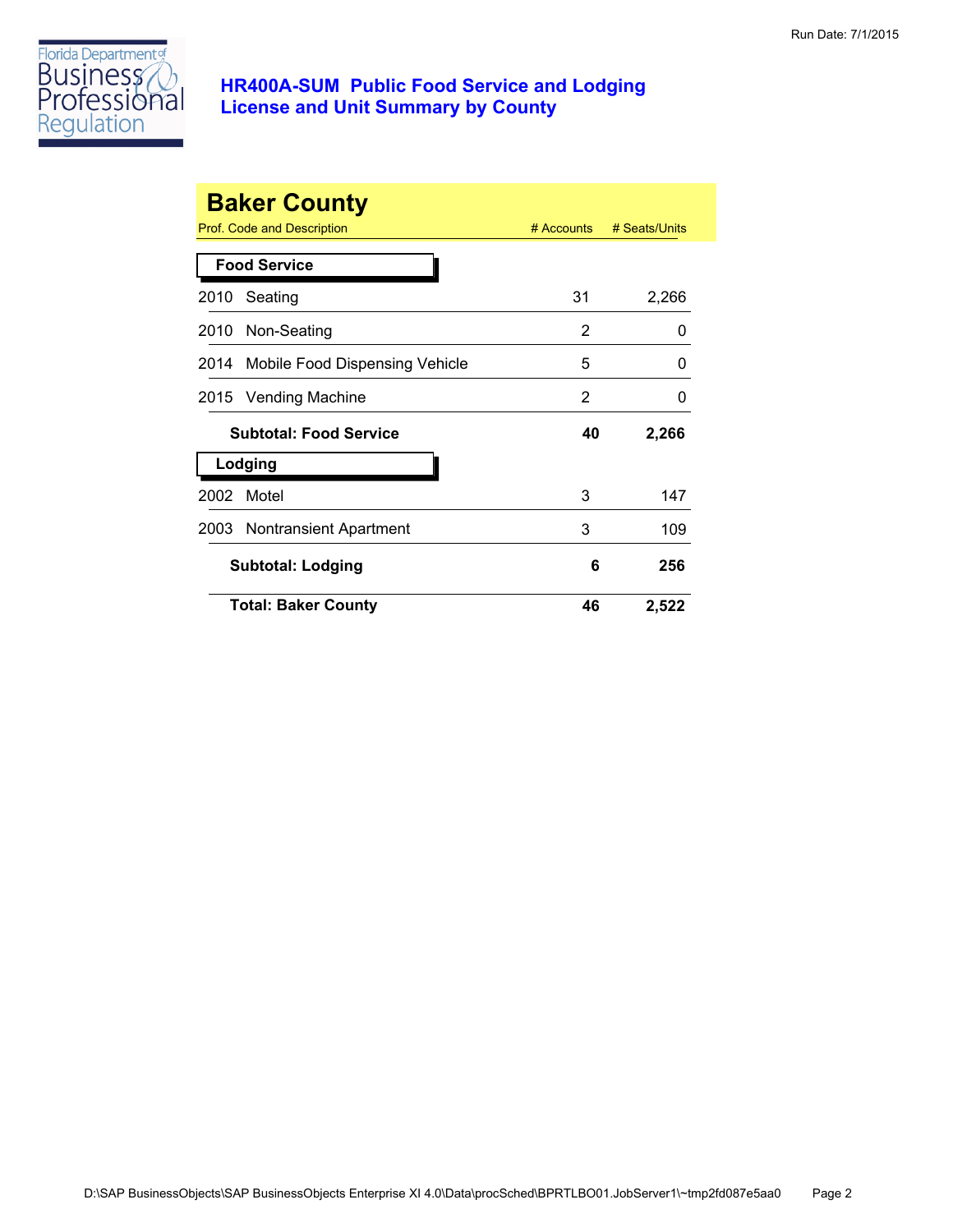

|      | <b>Bay County</b><br><b>Prof. Code and Description</b> | # Accounts | # Seats/Units |
|------|--------------------------------------------------------|------------|---------------|
|      | <b>Food Service</b>                                    |            |               |
| 2010 | Seating                                                | 547        | 55,843        |
| 2010 | Non-Seating                                            | 75         | 0             |
| 2013 | Catering                                               | 13         | 0             |
| 2014 | Mobile Food Dispensing Vehicle                         | 30         | 0             |
| 2014 | Hot Dog Cart                                           | 9          | 0             |
| 2015 | <b>Vending Machine</b>                                 | 2          | 0             |
|      | <b>Subtotal: Food Service</b>                          | 676        | 55,843        |
|      | Lodging                                                |            |               |
| 2001 | Hotel                                                  | 21         | 2,325         |
| 2002 | Motel                                                  | 104        | 5,580         |
| 2003 | <b>Transient Apartment</b>                             | 3          | 76            |
| 2003 | Nontransient Apartment                                 | 158        | 9,228         |
| 2006 | Vacation Rental-Condo Single                           | 140        | 619           |
| 2006 | Vacation Rental-Condo Group                            | 78         | 5,552         |
| 2006 | <b>Vacation Rental-Condo Collective</b>                | 128        | 2,069         |
| 2007 | Vacation Rental-Dwelling Single                        | 78         | 184           |
| 2007 | Vacation Rental-Dwelling Group                         | 3          | 26            |
| 2007 | <b>Vacation Rental-Dwelling Collective</b>             | 37         | 390           |
| 2022 | Timeshare Project-Timeshare Proj Group                 | 1          | 95            |
|      | <b>Subtotal: Lodging</b>                               | 751        | 26,144        |
|      | <b>Total: Bay County</b>                               | 1,427      | 81,987        |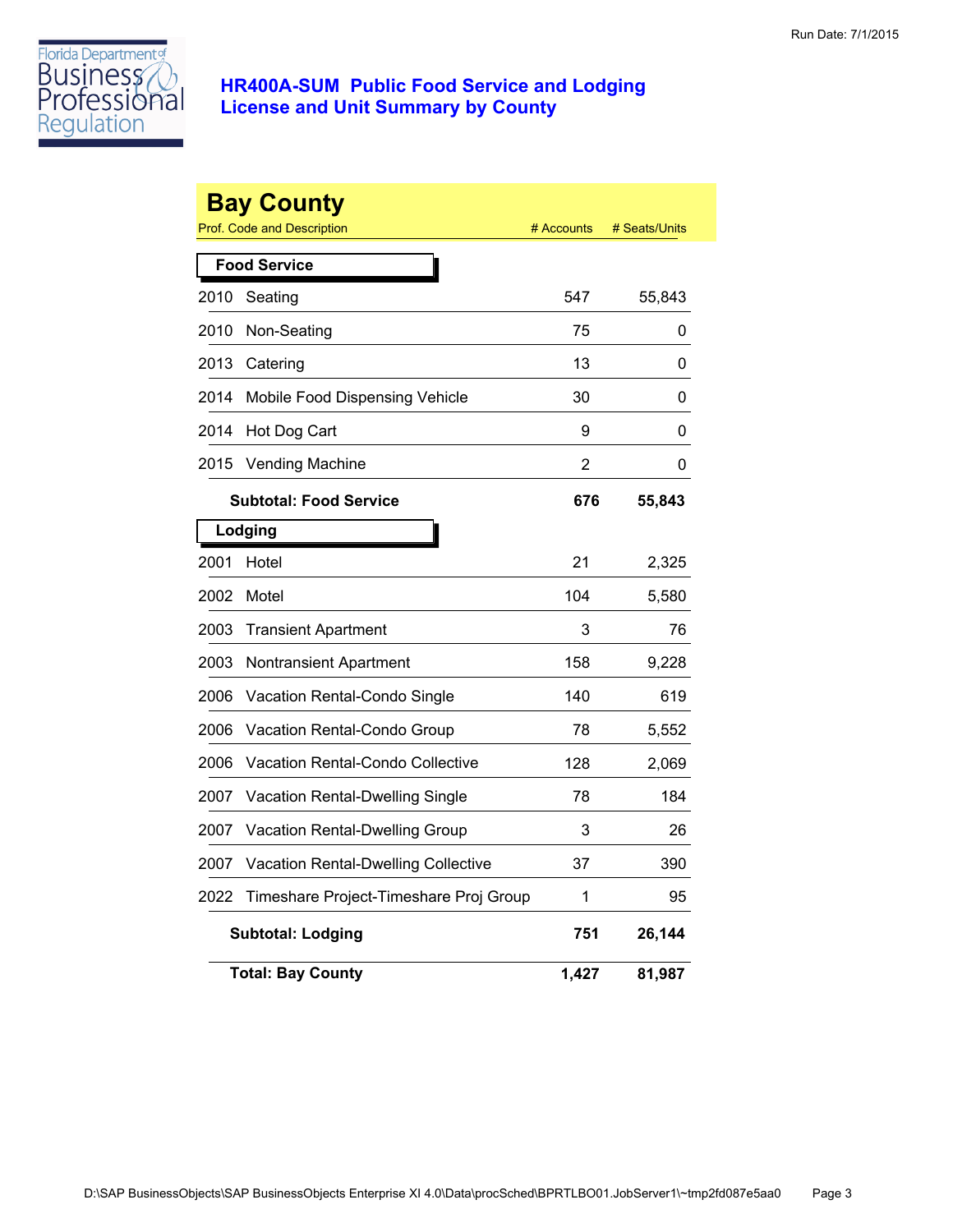

|      | <b>Bradford County</b>         |            |               |
|------|--------------------------------|------------|---------------|
|      | Prof. Code and Description     | # Accounts | # Seats/Units |
|      | <b>Food Service</b>            |            |               |
| 2010 | Seating                        | 34         | 2,931         |
| 2010 | Non-Seating                    | 2          | 0             |
| 2013 | Catering                       | 1          | 0             |
| 2014 | Mobile Food Dispensing Vehicle | 1          | 0             |
| 2014 | Hot Dog Cart                   | 1          | 0             |
|      | <b>Subtotal: Food Service</b>  | 39         | 2,931         |
|      | Lodging                        |            |               |
| 2001 | Hotel                          | 1          | 29            |
| 2002 | Motel                          | 10         | 337           |
| 2003 | <b>Transient Apartment</b>     | 2          | 10            |
| 2003 | <b>Nontransient Apartment</b>  | 11         | 470           |
| 2005 | <b>Bed and Breakfast</b>       | 1          | 7             |
|      | <b>Subtotal: Lodging</b>       | 25         | 853           |
|      | <b>Total: Bradford County</b>  | 64         | 3,784         |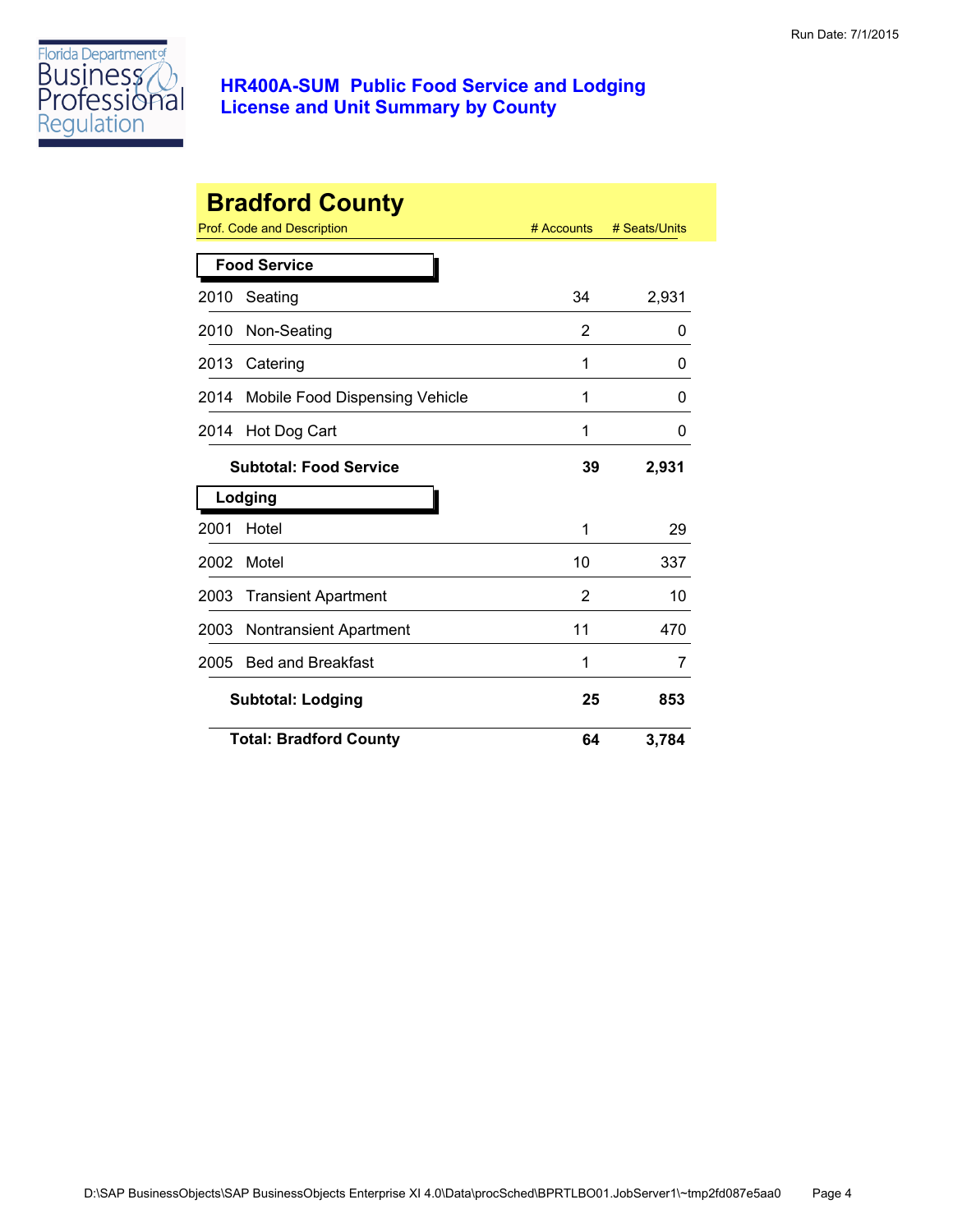

|      | <b>Brevard County</b><br>Prof. Code and Description | # Accounts | # Seats/Units |
|------|-----------------------------------------------------|------------|---------------|
|      | <b>Food Service</b>                                 |            |               |
| 2010 | Seating                                             | 1,089      | 101,400       |
| 2010 | Non-Seating                                         | 113        | 0             |
| 2013 | Catering                                            | 21         | 0             |
| 2014 | Mobile Food Dispensing Vehicle                      | 42         | 0             |
| 2014 | Hot Dog Cart                                        | 13         | 0             |
| 2015 | <b>Vending Machine</b>                              | 18         | 0             |
|      | <b>Subtotal: Food Service</b>                       | 1,296      | 101,400       |
|      | Lodging                                             |            |               |
| 2001 | Hotel                                               | 32         | 3,747         |
| 2002 | Motel                                               | 78         | 5,448         |
| 2003 | <b>Transient Apartment</b>                          | 35         | 437           |
| 2003 | Nontransient Apartment                              | 398        | 23,688        |
| 2005 | <b>Bed and Breakfast</b>                            | 8          | 51            |
| 2006 | Vacation Rental-Condo Single                        | 115        | 226           |
| 2006 | Vacation Rental-Condo Group                         | 30         | 1,165         |
| 2006 | <b>Vacation Rental-Condo Collective</b>             | 20         | 509           |
| 2007 | Vacation Rental-Dwelling Single                     | 67         | 81            |
| 2007 | Vacation Rental-Dwelling Group                      | 2          | 6             |
| 2007 | <b>Vacation Rental-Dwelling Collective</b>          | 8          | 25            |
|      | <b>Subtotal: Lodging</b>                            | 793        | 35,383        |
|      | <b>Total: Brevard County</b>                        | 2,089      | 136,783       |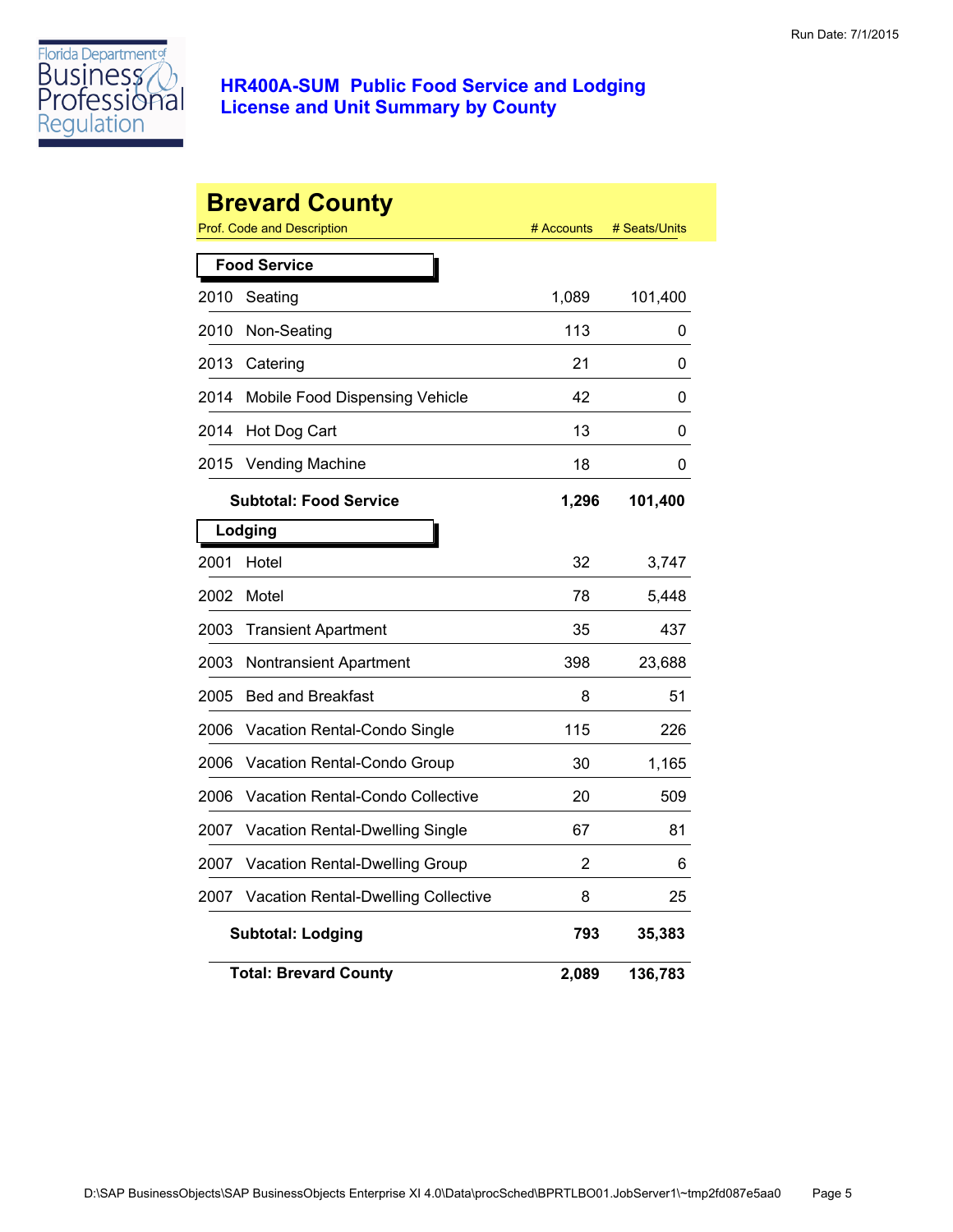

|      | <b>Broward County</b>                      |            |               |
|------|--------------------------------------------|------------|---------------|
|      | <b>Prof. Code and Description</b>          | # Accounts | # Seats/Units |
|      | <b>Food Service</b>                        |            |               |
| 2010 | Seating                                    | 3,514      | 329,732       |
| 2010 | Non-Seating                                | 558        | 0             |
| 2012 | Theme Park Food Cart                       | 1          | 7             |
| 2013 | Catering                                   | 92         | 0             |
| 2014 | Mobile Food Dispensing Vehicle             | 129        | 0             |
| 2014 | Hot Dog Cart                               | 26         | 0             |
| 2015 | <b>Vending Machine</b>                     | 26         | 0             |
|      | <b>Subtotal: Food Service</b>              | 4,346      | 329,739       |
|      | Lodging                                    |            |               |
| 2001 | Hotel                                      | 157        | 24,034        |
| 2002 | Motel                                      | 237        | 7,019         |
| 2003 | <b>Transient Apartment</b>                 | 189        | 2,493         |
| 2003 | <b>Nontransient Apartment</b>              | 2,543      | 104,492       |
| 2005 | <b>Bed and Breakfast</b>                   | 10         | 44            |
| 2006 | Vacation Rental-Condo Single               | 25         | 1,131         |
| 2006 | Vacation Rental-Condo Group                | 50         | 2,558         |
| 2006 | Vacation Rental-Condo Collective           | 9          | 25            |
| 2007 | <b>Vacation Rental-Dwelling Single</b>     | 132        | 166           |
| 2007 | Vacation Rental-Dwelling Group             | 7          | 18            |
| 2007 | <b>Vacation Rental-Dwelling Collective</b> | 54         | 256           |
|      | <b>Subtotal: Lodging</b>                   | 3,413      | 142,236       |
|      | <b>Total: Broward County</b>               | 7,759      | 471,975       |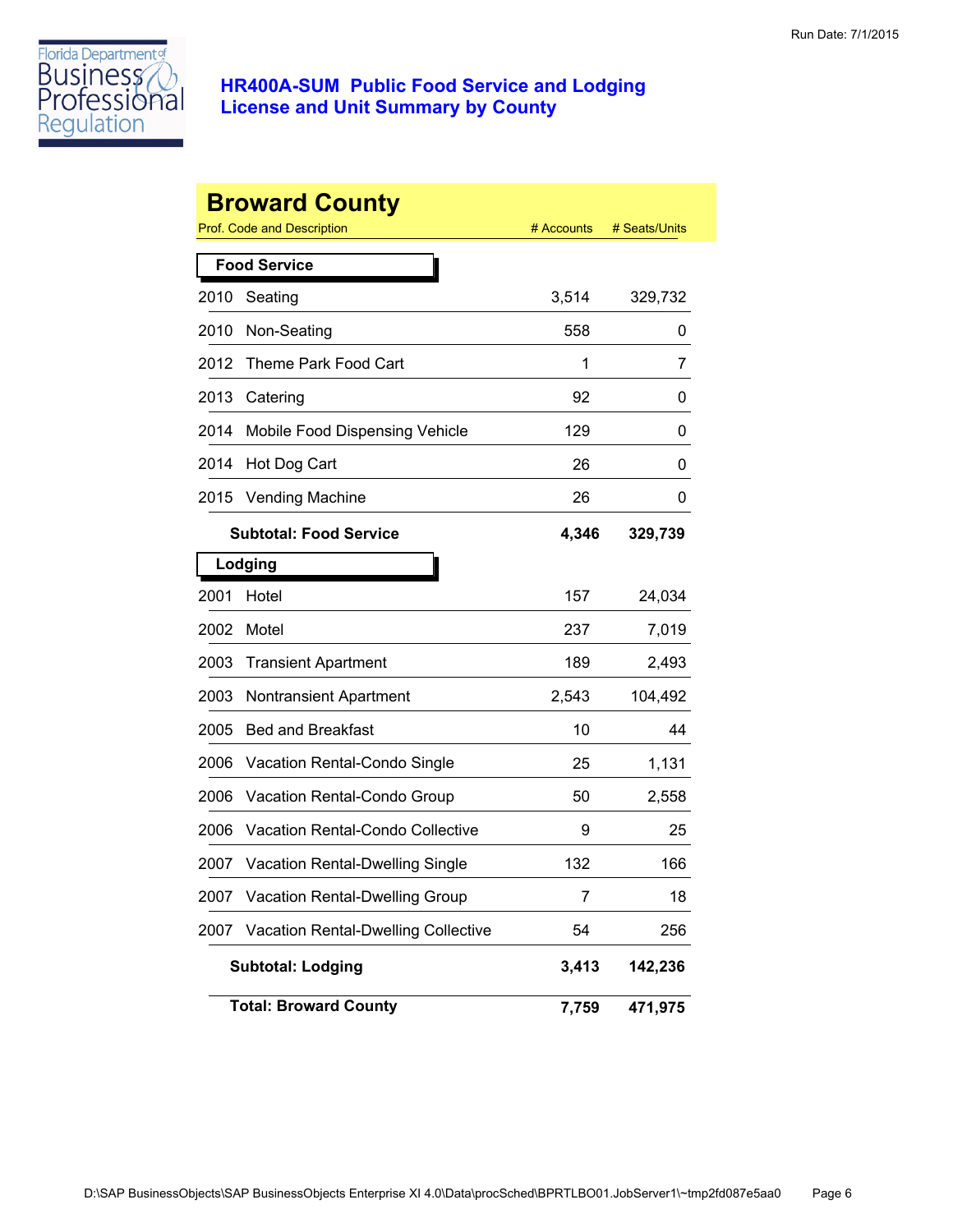

|      | <b>Calhoun County</b><br>Prof. Code and Description | $#$ Accounts | # Seats/Units |
|------|-----------------------------------------------------|--------------|---------------|
|      | <b>Food Service</b>                                 |              |               |
| 2010 | Seating                                             | 17           | 1,388         |
|      | 2010 Non-Seating                                    | 1            | O             |
|      | 2014 Mobile Food Dispensing Vehicle                 | 2            | O             |
|      | <b>Subtotal: Food Service</b>                       | 20           | 1,388         |
|      | Lodging                                             |              |               |
| 2002 | Motel                                               | 2            | 24            |
|      | 2003 Nontransient Apartment                         | 4            | 102           |
|      | <b>Subtotal: Lodging</b>                            | 6            | 126           |
|      | <b>Total: Calhoun County</b>                        | 26           | 1,514         |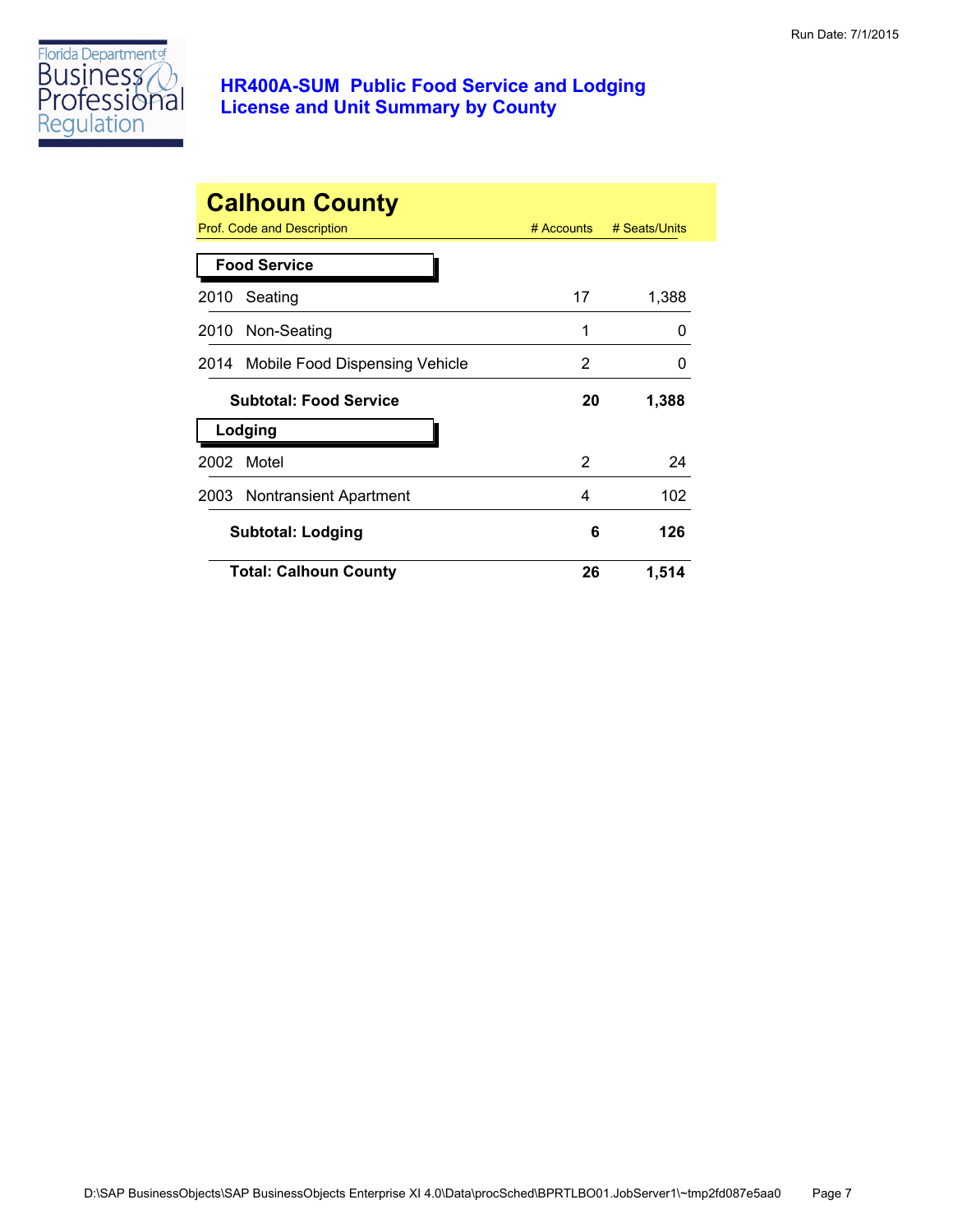

|      | <b>Charlotte County</b><br>Prof. Code and Description | # Accounts | # Seats/Units |
|------|-------------------------------------------------------|------------|---------------|
|      | <b>Food Service</b>                                   |            |               |
| 2010 | Seating                                               | 301        | 32,551        |
| 2010 | Non-Seating                                           | 35         | 0             |
| 2013 | Catering                                              | 2          | 0             |
| 2014 | Mobile Food Dispensing Vehicle                        | 12         | 0             |
| 2014 | Hot Dog Cart                                          | 5          | 0             |
| 2015 | <b>Vending Machine</b>                                | 1          | 0             |
|      | <b>Subtotal: Food Service</b>                         | 356        | 32,551        |
|      | Lodging                                               |            |               |
| 2001 | Hotel                                                 | 9          | 839           |
| 2002 | Motel                                                 | 17         | 660           |
| 2003 | <b>Transient Apartment</b>                            | 9          | 76            |
| 2003 | Nontransient Apartment                                | 31         | 2,464         |
| 2005 | <b>Bed and Breakfast</b>                              | 2          | 10            |
| 2006 | Vacation Rental-Condo Single                          | 5          | 74            |
| 2006 | Vacation Rental-Condo Group                           | 16         | 423           |
| 2006 | Vacation Rental-Condo Collective                      | 12         | 203           |
| 2007 | Vacation Rental-Dwelling Single                       | 25         | 139           |
| 2007 | Vacation Rental-Dwelling Group                        | 1          | 13            |
| 2007 | Vacation Rental-Dwelling Collective                   | 24         | 339           |
|      | <b>Subtotal: Lodging</b>                              | 151        | 5,240         |
|      | <b>Total: Charlotte County</b>                        | 507        | 37,791        |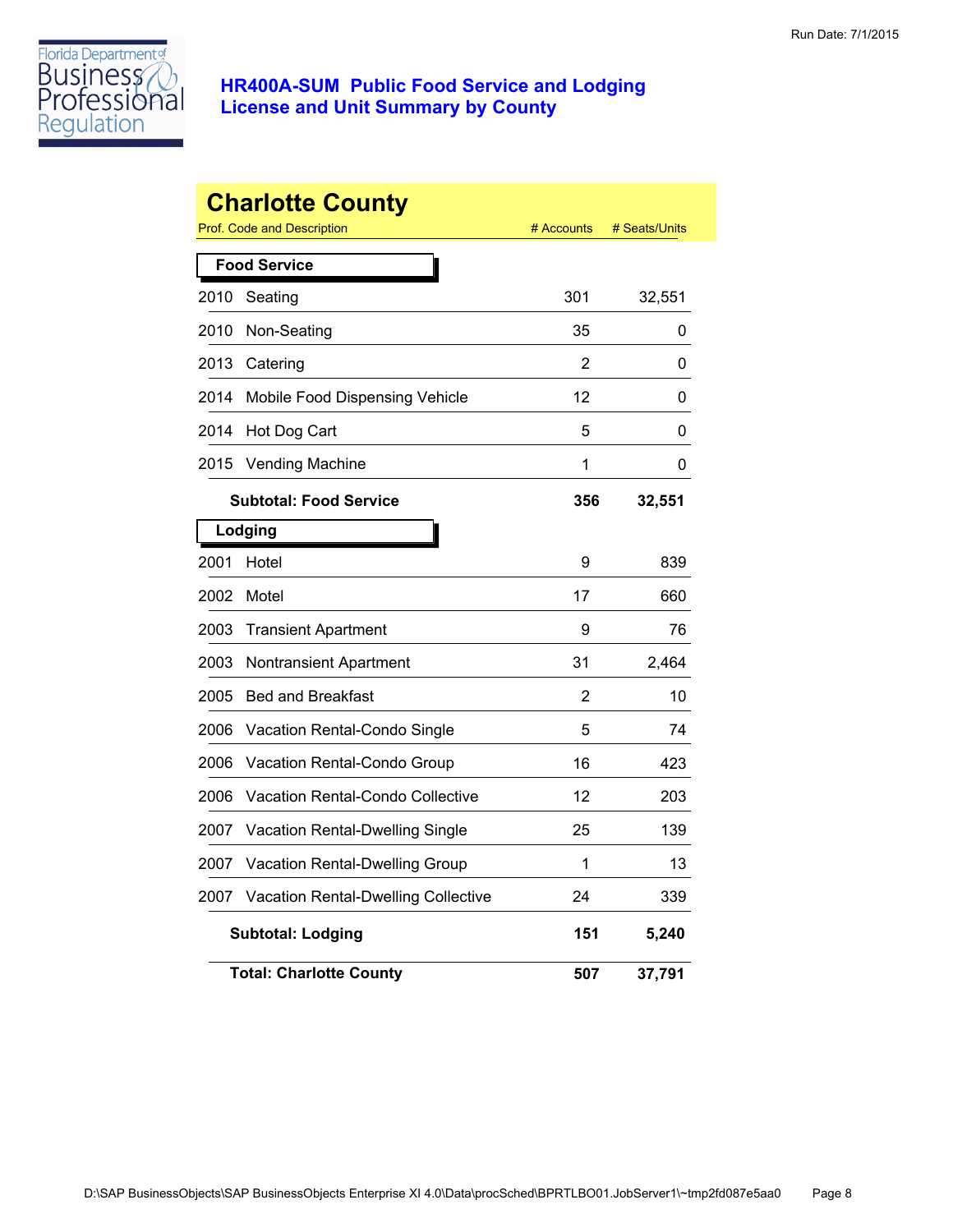

| <b>Citrus County</b> |                                            |            |               |  |
|----------------------|--------------------------------------------|------------|---------------|--|
|                      | <b>Prof. Code and Description</b>          | # Accounts | # Seats/Units |  |
|                      | <b>Food Service</b>                        |            |               |  |
| 2010                 | Seating                                    | 248        | 19,971        |  |
| 2010                 | Non-Seating                                | 19         | 0             |  |
| 2014                 | Mobile Food Dispensing Vehicle             | 19         | 0             |  |
| 2014                 | Hot Dog Cart                               | 8          | 0             |  |
| 2015                 | <b>Vending Machine</b>                     | 4          | 0             |  |
|                      | <b>Subtotal: Food Service</b>              | 298        | 19,971        |  |
|                      | Lodging                                    |            |               |  |
| 2001                 | Hotel                                      | 4          | 262           |  |
| 2002                 | Motel                                      | 20         | 1,006         |  |
| 2003                 | <b>Transient Apartment</b>                 | 10         | 76            |  |
| 2003                 | <b>Nontransient Apartment</b>              | 35         | 1,050         |  |
| 2005                 | <b>Bed and Breakfast</b>                   | 4          | 15            |  |
| 2006                 | <b>Vacation Rental-Condo Collective</b>    | 1          | 35            |  |
| 2007                 | Vacation Rental-Dwelling Single            | 24         | 38            |  |
| 2007                 | <b>Vacation Rental-Dwelling Collective</b> | 7          | 136           |  |
|                      | <b>Subtotal: Lodging</b>                   | 105        | 2,618         |  |
|                      | <b>Total: Citrus County</b>                | 403        | 22,589        |  |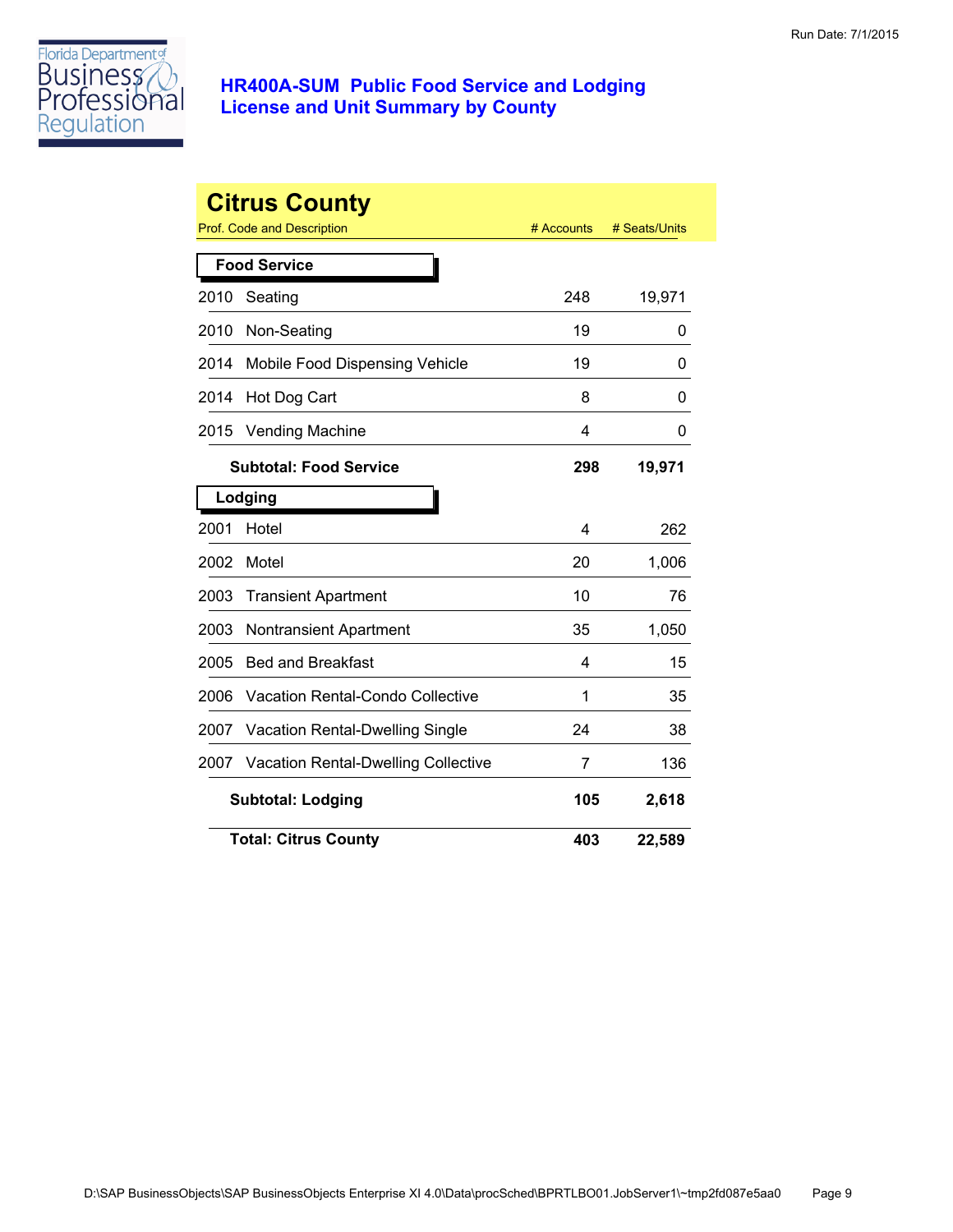

| <b>Clay County</b><br>Prof. Code and Description<br># Accounts<br># Seats/Units |                                |     |        |  |
|---------------------------------------------------------------------------------|--------------------------------|-----|--------|--|
|                                                                                 | <b>Food Service</b>            |     |        |  |
| 2010                                                                            | Seating                        | 268 | 25,114 |  |
| 2010                                                                            | Non-Seating                    | 36  | 0      |  |
| 2013                                                                            | Catering                       | 4   | 0      |  |
| 2014                                                                            | Mobile Food Dispensing Vehicle | 12  | 0      |  |
| 2014                                                                            | Hot Dog Cart                   | 2   | 0      |  |
| 2015                                                                            | <b>Vending Machine</b>         | 4   | 0      |  |
|                                                                                 | <b>Subtotal: Food Service</b>  | 326 | 25,114 |  |
|                                                                                 | Lodging                        |     |        |  |
| 2001                                                                            | Hotel                          | 8   | 805    |  |
| 2002                                                                            | Motel                          | 4   | 357    |  |
| 2003                                                                            | <b>Transient Apartment</b>     | 1   | 183    |  |
| 2003                                                                            | Nontransient Apartment         | 49  | 6,073  |  |
| 2005                                                                            | <b>Bed and Breakfast</b>       | 3   | 14     |  |
|                                                                                 | <b>Subtotal: Lodging</b>       | 65  | 7,432  |  |
|                                                                                 | <b>Total: Clay County</b>      | 391 | 32,546 |  |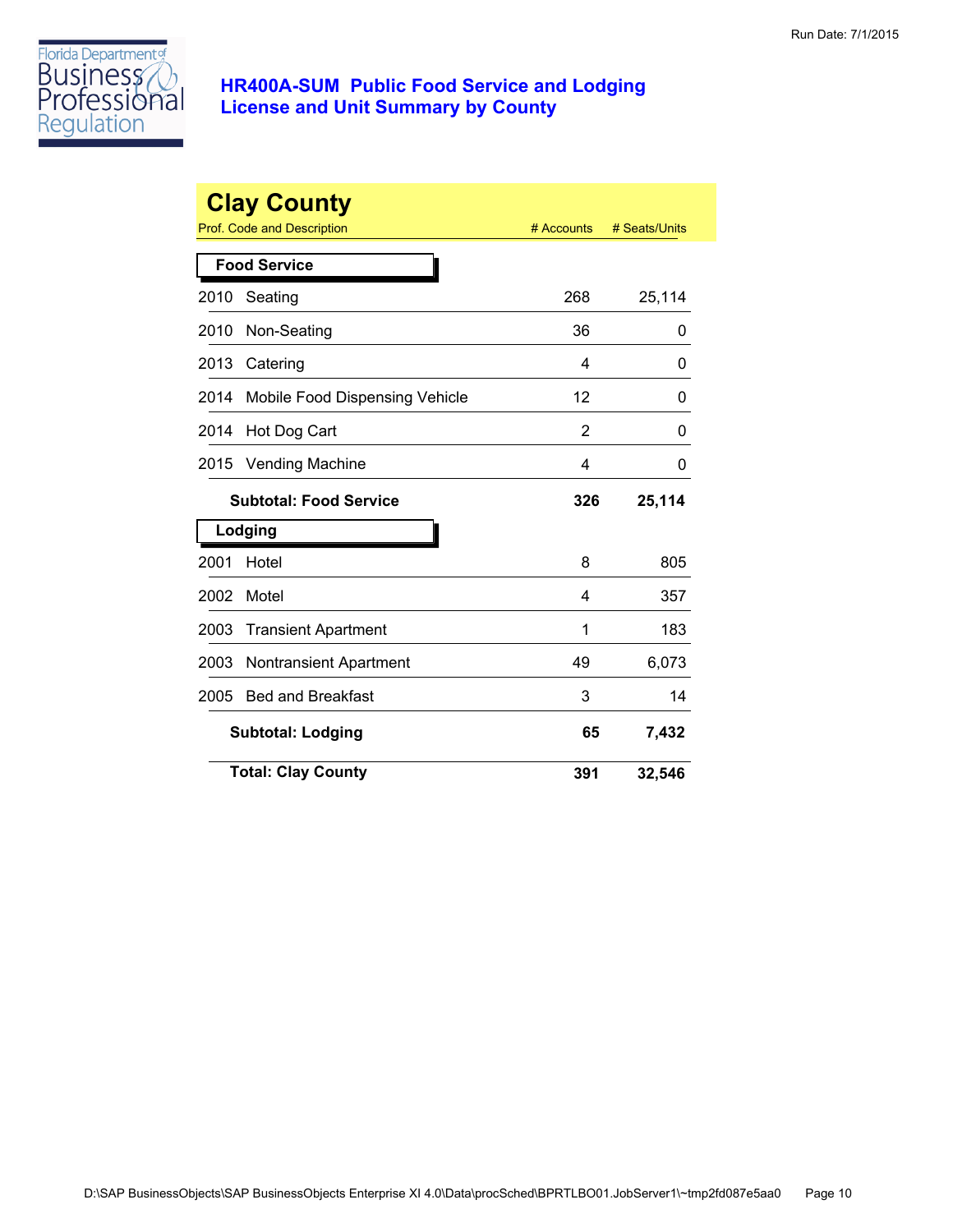

|      | <b>Collier County</b><br>Prof. Code and Description | # Accounts | # Seats/Units |
|------|-----------------------------------------------------|------------|---------------|
|      | <b>Food Service</b>                                 |            |               |
| 2010 | Seating                                             | 909        | 103,078       |
| 2010 | Non-Seating                                         | 99         | 0             |
| 2013 | Catering                                            | 37         | 0             |
| 2014 | Mobile Food Dispensing Vehicle                      | 16         | 0             |
| 2014 | Hot Dog Cart                                        | 11         | 0             |
| 2015 | <b>Vending Machine</b>                              | 4          | 0             |
|      | <b>Subtotal: Food Service</b>                       | 1,076      | 103,078       |
|      | Lodging                                             |            |               |
| 2001 | Hotel                                               | 35         | 5,158         |
| 2002 | Motel                                               | 44         | 2,131         |
| 2003 | <b>Transient Apartment</b>                          | 4          | 126           |
| 2003 | Nontransient Apartment                              | 107        | 15,037        |
| 2006 | Vacation Rental-Condo Single                        | 8          | 101           |
| 2006 | Vacation Rental-Condo Group                         | 24         | 1,386         |
| 2006 | Vacation Rental-Condo Collective                    | 26         | 749           |
| 2007 | Vacation Rental-Dwelling Single                     | 23         | 25            |
| 2007 | Vacation Rental-Dwelling Group                      | 1          | 19            |
| 2007 | <b>Vacation Rental-Dwelling Collective</b>          | 30         | 409           |
|      | <b>Subtotal: Lodging</b>                            | 302        | 25,141        |
|      | <b>Total: Collier County</b>                        | 1,378      | 128,219       |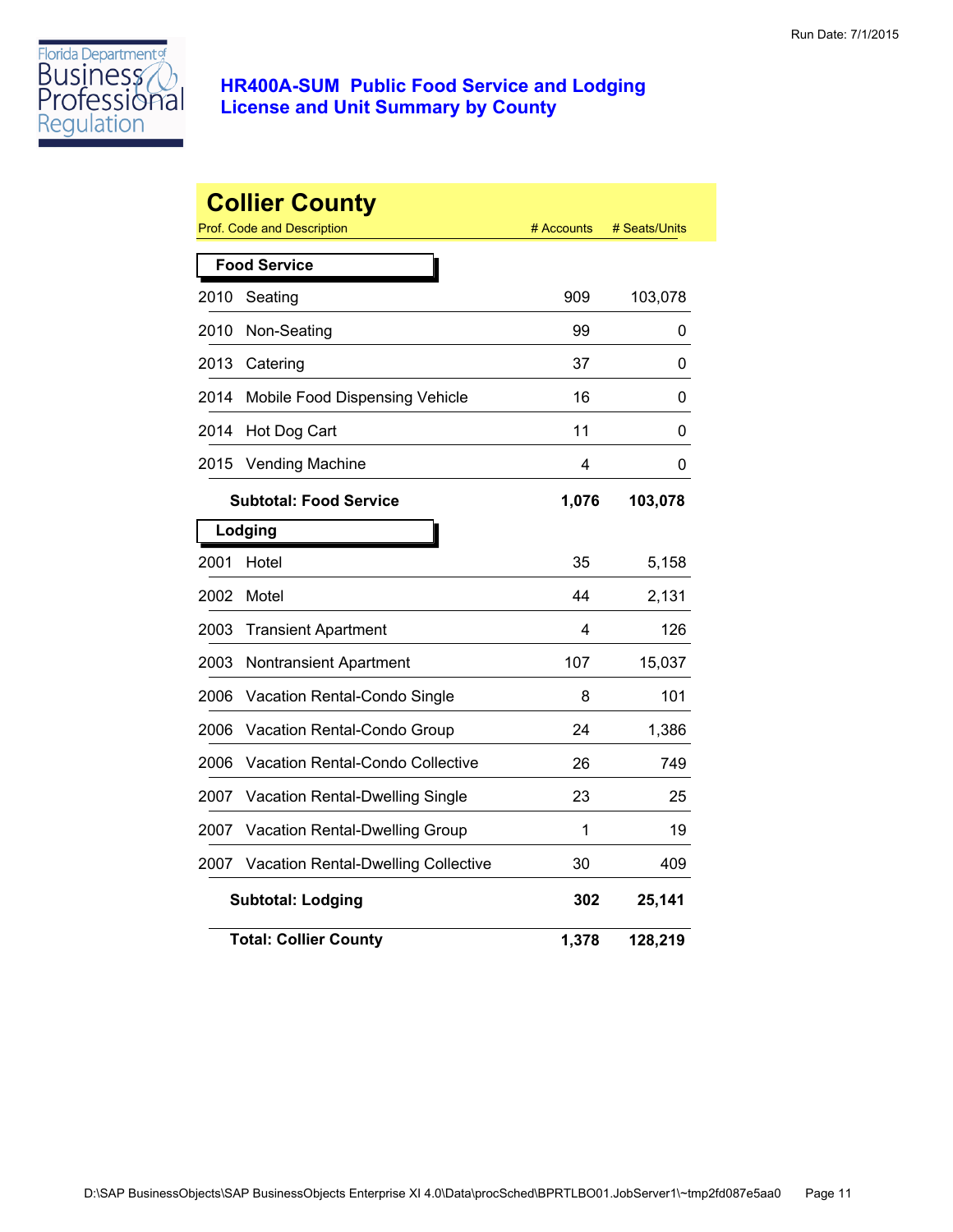

|      | <b>Columbia County</b>         |              |               |
|------|--------------------------------|--------------|---------------|
|      | Prof. Code and Description     | $#$ Accounts | # Seats/Units |
|      | <b>Food Service</b>            |              |               |
| 2010 | Seating                        | 114          | 9,339         |
| 2010 | Non-Seating                    | 7            | 0             |
| 2014 | Mobile Food Dispensing Vehicle | 10           | O             |
| 2015 | <b>Vending Machine</b>         | 8            | 0             |
|      | <b>Subtotal: Food Service</b>  | 139          | 9,339         |
|      | Lodging                        |              |               |
| 2001 | Hotel                          | 5            | 454           |
| 2002 | Motel                          | 25           | 1,395         |
| 2003 | <b>Transient Apartment</b>     | 2            | 46            |
| 2003 | <b>Nontransient Apartment</b>  | 53           | 1,758         |
|      | <b>Subtotal: Lodging</b>       | 85           | 3,653         |
|      | <b>Total: Columbia County</b>  | 224          | 12,992        |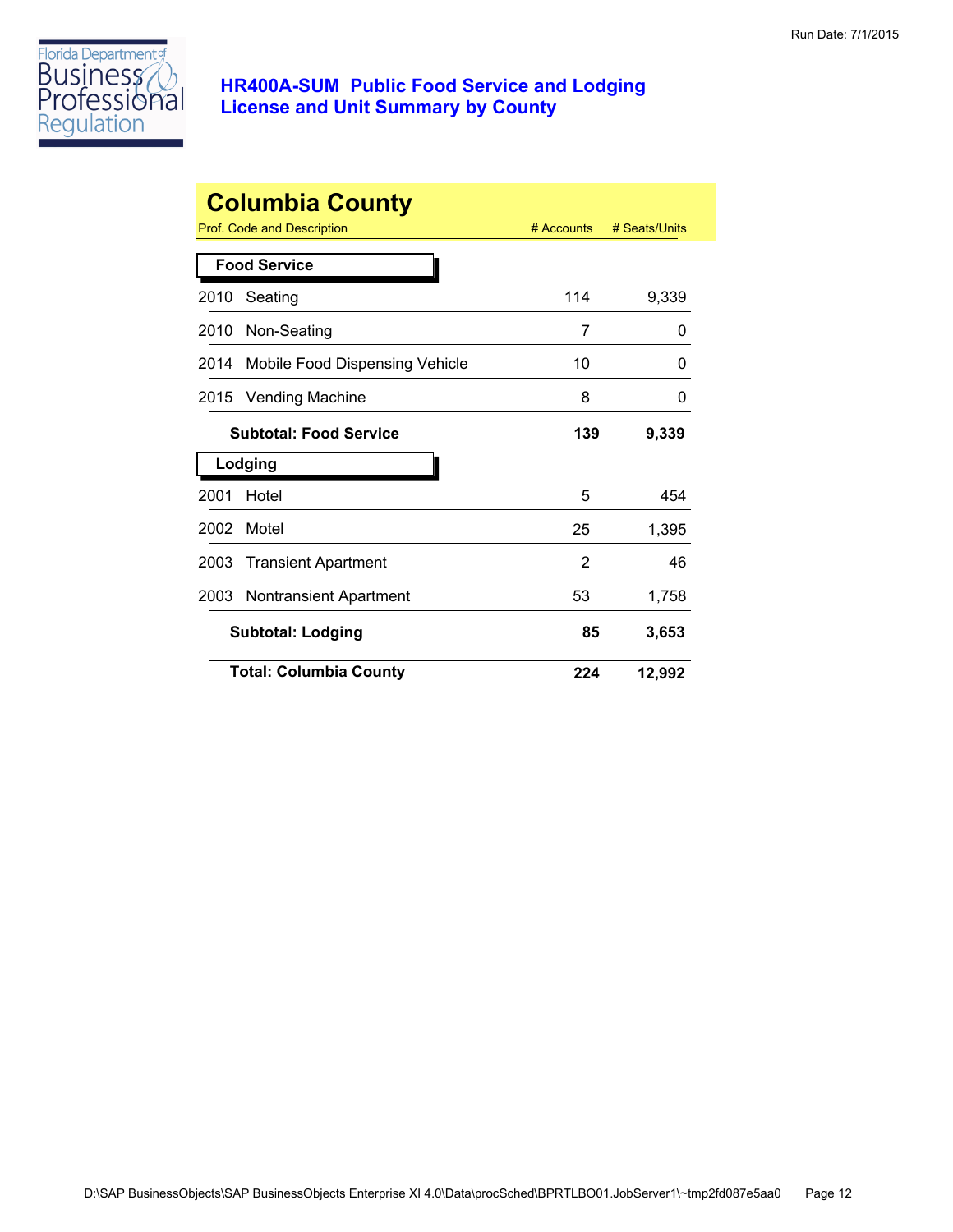

|      | <b>Dade County</b><br><b>Prof. Code and Description</b> | # Accounts | # Seats/Units |
|------|---------------------------------------------------------|------------|---------------|
|      | <b>Food Service</b>                                     |            |               |
| 2010 | Seating                                                 | 5,089      | 415,373       |
| 2010 | Non-Seating                                             | 900        | 0             |
| 2013 | Catering                                                | 156        | 0             |
| 2014 | Mobile Food Dispensing Vehicle                          | 433        | 0             |
| 2014 | Hot Dog Cart                                            | 132        | 0             |
| 2015 | <b>Vending Machine</b>                                  | 9          | 0             |
|      | <b>Subtotal: Food Service</b>                           | 6,719      | 415,373       |
|      | Lodging                                                 |            |               |
| 2001 | Hotel                                                   | 348        | 43,129        |
| 2002 | Motel                                                   | 127        | 7,524         |
| 2003 | <b>Transient Apartment</b>                              | 74         | 2,492         |
| 2003 | Nontransient Apartment                                  | 5,267      | 151,407       |
| 2005 | <b>Bed and Breakfast</b>                                | 10         | 40            |
| 2006 | Vacation Rental-Condo Single                            | 108        | 914           |
| 2006 | Vacation Rental-Condo Group                             | 32         | 2,772         |
| 2006 | <b>Vacation Rental-Condo Collective</b>                 | 42         | 243           |
| 2007 | <b>Vacation Rental-Dwelling Single</b>                  | 40         | 174           |
| 2007 | Vacation Rental-Dwelling Group                          | 3          | 20            |
| 2007 | Vacation Rental-Dwelling Collective                     | 17         | 26            |
|      | <b>Subtotal: Lodging</b>                                | 6,068      | 208,741       |
|      | <b>Total: Dade County</b>                               | 12,787     | 624,114       |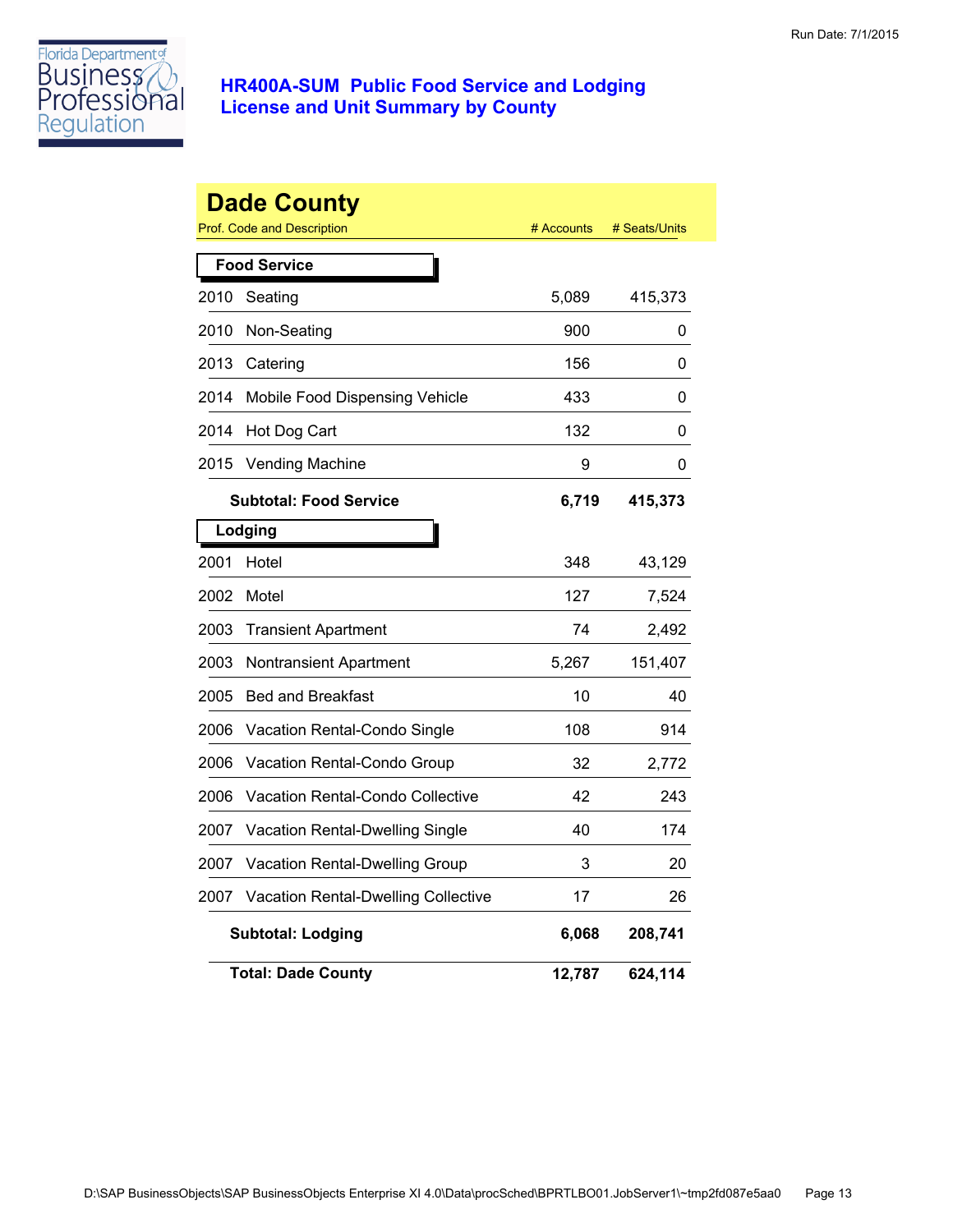

|      | <b>DeSoto County</b>           | # Accounts | # Seats/Units |
|------|--------------------------------|------------|---------------|
|      | Prof. Code and Description     |            |               |
|      | <b>Food Service</b>            |            |               |
| 2010 | Seating                        | 42         | 3,193         |
| 2010 | Non-Seating                    | 5          | 0             |
| 2014 | Mobile Food Dispensing Vehicle | 3          | 0             |
| 2014 | Hot Dog Cart                   | 1          | 0             |
|      | <b>Subtotal: Food Service</b>  | 51         | 3,193         |
|      | Lodging                        |            |               |
| 2001 | Hotel                          | 1          | 63            |
| 2002 | Motel                          | 3          | 87            |
| 2003 | <b>Transient Apartment</b>     | 1          | 3             |
| 2003 | <b>Nontransient Apartment</b>  | 12         | 553           |
| 2005 | <b>Bed and Breakfast</b>       | 1          | 12            |
|      | <b>Subtotal: Lodging</b>       | 18         | 718           |
|      | <b>Total: DeSoto County</b>    | 69         | 3,911         |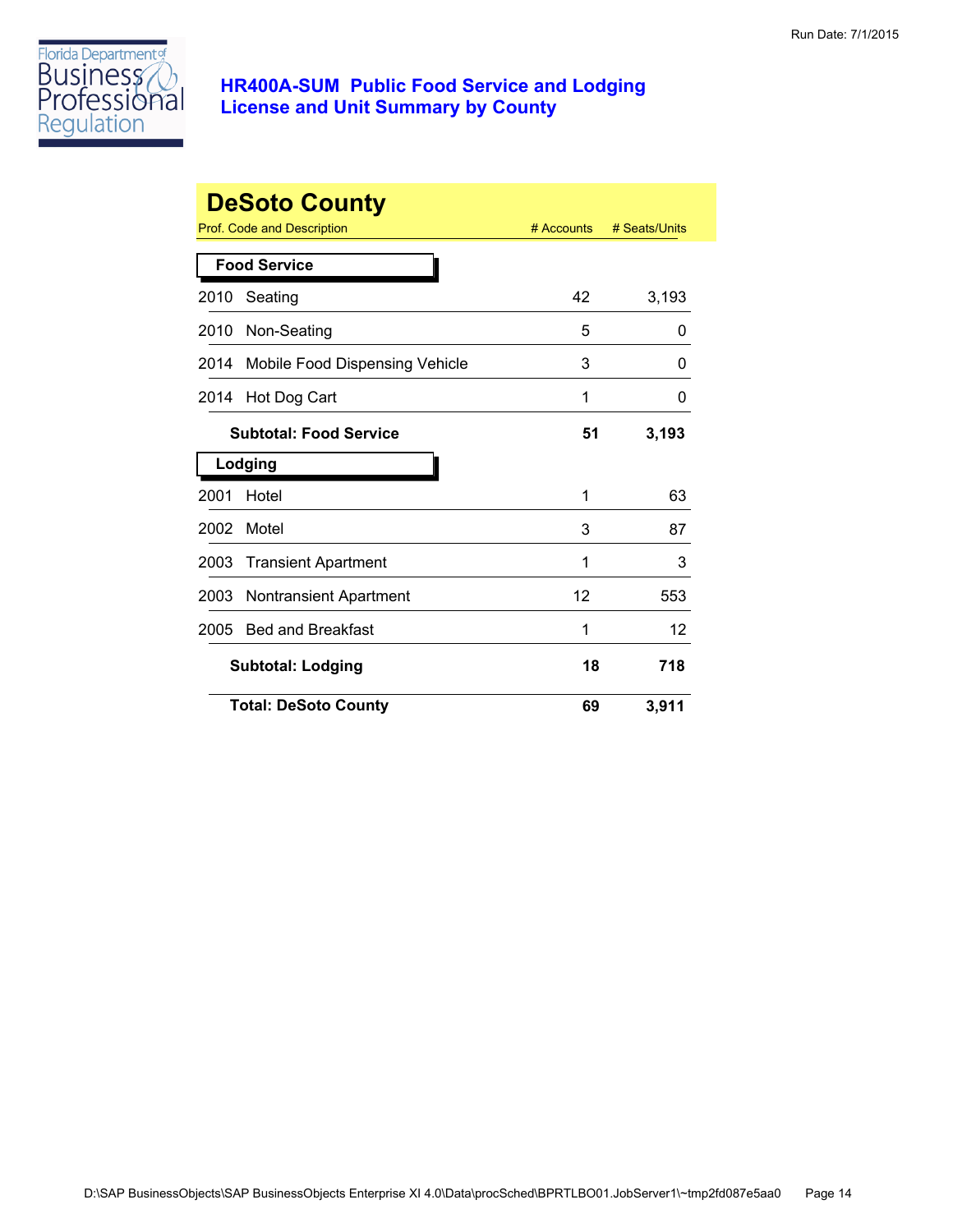

|      | <b>Dixie County</b>                        | # Accounts | # Seats/Units |
|------|--------------------------------------------|------------|---------------|
|      | <b>Prof. Code and Description</b>          |            |               |
|      | <b>Food Service</b>                        |            |               |
| 2010 | Seating                                    | 18         | 1,242         |
| 2010 | Non-Seating                                | 1          | 0             |
| 2014 | Mobile Food Dispensing Vehicle             | 1          | 0             |
|      | <b>Subtotal: Food Service</b>              | 20         | 1,242         |
|      | Lodging                                    |            |               |
| 2001 | Hotel                                      | 1          | 25            |
| 2002 | Motel                                      | 8          | 121           |
| 2003 | <b>Transient Apartment</b>                 | 1          | 12            |
| 2003 | <b>Nontransient Apartment</b>              | 1          | 32            |
| 2007 | <b>Vacation Rental-Dwelling Single</b>     | 1          | 1             |
| 2007 | <b>Vacation Rental-Dwelling Collective</b> | 1          | 11            |
|      | <b>Subtotal: Lodging</b>                   | 13         | 202           |
|      | <b>Total: Dixie County</b>                 | 33         | 1.444         |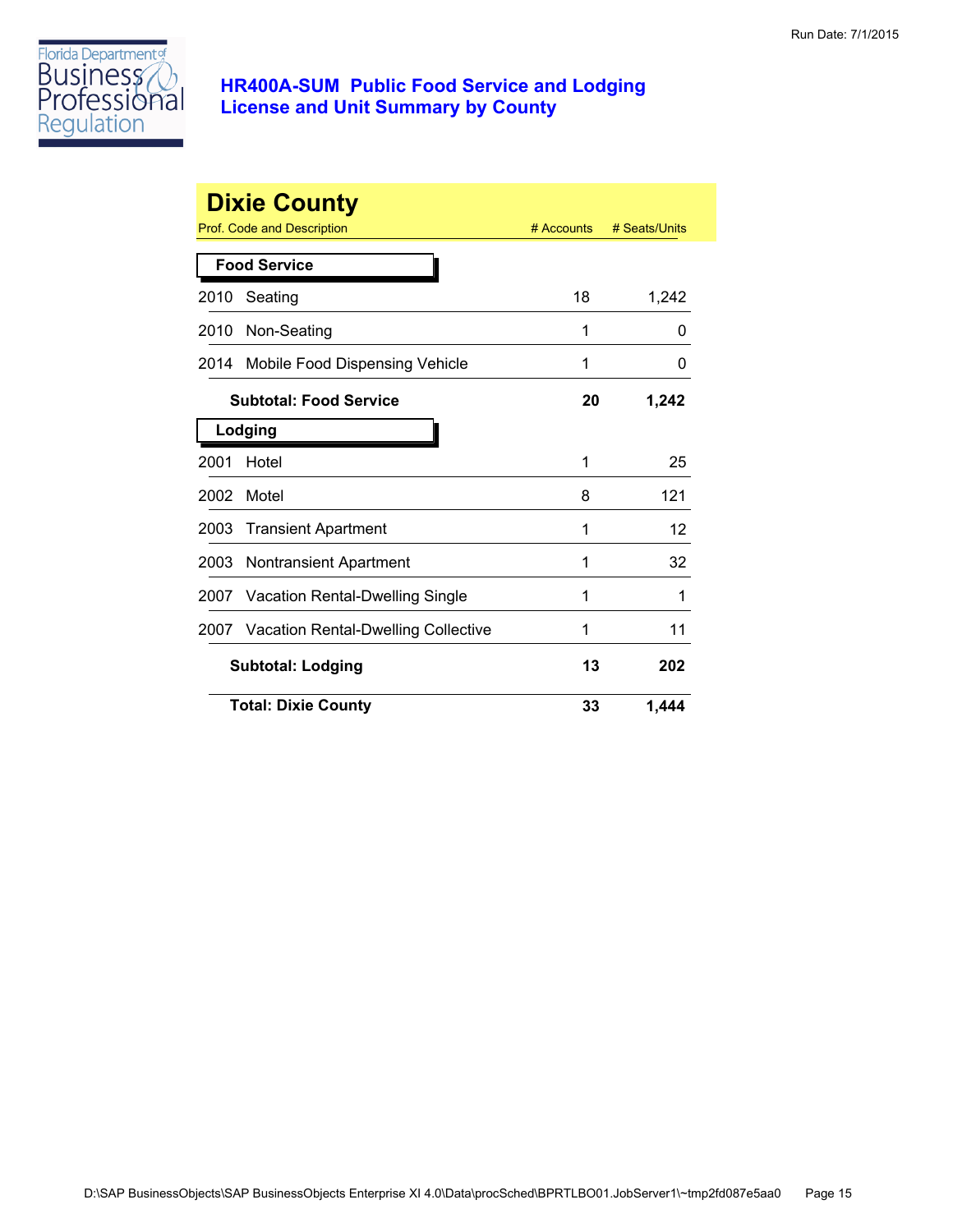

|      | <b>Duval County</b><br><b>Prof. Code and Description</b> | # Accounts     | # Seats/Units |
|------|----------------------------------------------------------|----------------|---------------|
|      | <b>Food Service</b>                                      |                |               |
| 2010 | Seating                                                  | 1,915          | 182,277       |
| 2010 | Non-Seating                                              | 320            | 0             |
| 2012 | Theme Park Food Cart                                     | $\overline{7}$ | 75            |
| 2013 | Catering                                                 | 52             | 0             |
| 2014 | Mobile Food Dispensing Vehicle                           | 167            | 0             |
| 2014 | Hot Dog Cart                                             | 65             | 0             |
| 2015 | <b>Vending Machine</b>                                   | 106            | 0             |
|      | <b>Subtotal: Food Service</b>                            | 2,632          | 182,352       |
|      | Lodging                                                  |                |               |
| 2001 | Hotel                                                    | 96             | 12,052        |
| 2002 | Motel                                                    | 68             | 5,849         |
| 2003 | <b>Nontransient Apartment</b>                            | 647            | 80,291        |
| 2005 | <b>Bed and Breakfast</b>                                 | 7              | 26            |
| 2006 | Vacation Rental-Condo Single                             | 1              | 2             |
| 2006 | <b>Vacation Rental-Condo Collective</b>                  | 6              | 11            |
| 2007 | Vacation Rental-Dwelling Single                          | 5              | 7             |
| 2007 | <b>Vacation Rental-Dwelling Collective</b>               | 16             | 819           |
|      | <b>Subtotal: Lodging</b>                                 | 846            | 99,057        |
|      | <b>Total: Duval County</b>                               | 3,478          | 281,409       |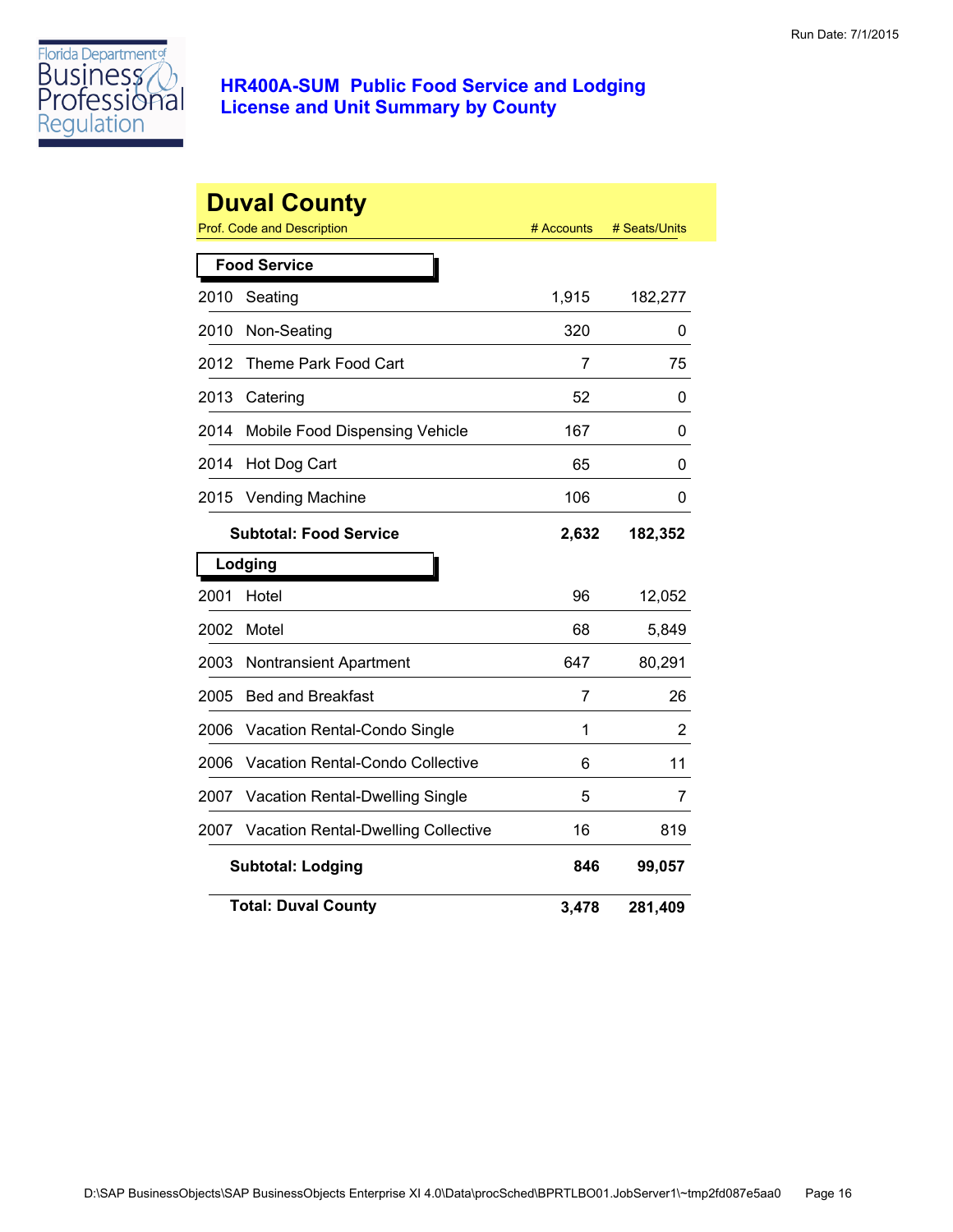

|      | <b>Escambia County</b><br>Prof. Code and Description | # Accounts | # Seats/Units |
|------|------------------------------------------------------|------------|---------------|
|      | <b>Food Service</b>                                  |            |               |
| 2010 | Seating                                              | 585        | 57,453        |
| 2010 | Non-Seating                                          | 69         | 0             |
| 2013 | Catering                                             | 8          | 0             |
| 2014 | Mobile Food Dispensing Vehicle                       | 40         | 0             |
| 2014 | Hot Dog Cart                                         | 7          | 0             |
| 2015 | <b>Vending Machine</b>                               | 1          | 0             |
|      | <b>Subtotal: Food Service</b>                        | 710        | 57,453        |
|      | Lodging                                              |            |               |
| 2001 | Hotel                                                | 35         | 3,715         |
| 2002 | Motel                                                | 51         | 3,706         |
| 2003 | <b>Transient Apartment</b>                           | 4          | 527           |
| 2003 | Nontransient Apartment                               | 182        | 16,329        |
| 2005 | <b>Bed and Breakfast</b>                             | 4          | 17            |
| 2006 | Vacation Rental-Condo Single                         | 9          | 34            |
| 2006 | Vacation Rental-Condo Group                          | 17         | 776           |
| 2006 | Vacation Rental-Condo Collective                     | 31         | 762           |
| 2007 | Vacation Rental-Dwelling Single                      | 8          | 16            |
| 2007 | <b>Vacation Rental-Dwelling Collective</b>           | 18         | 170           |
|      | <b>Subtotal: Lodging</b>                             | 359        | 26,052        |
|      | <b>Total: Escambia County</b>                        | 1,069      | 83,505        |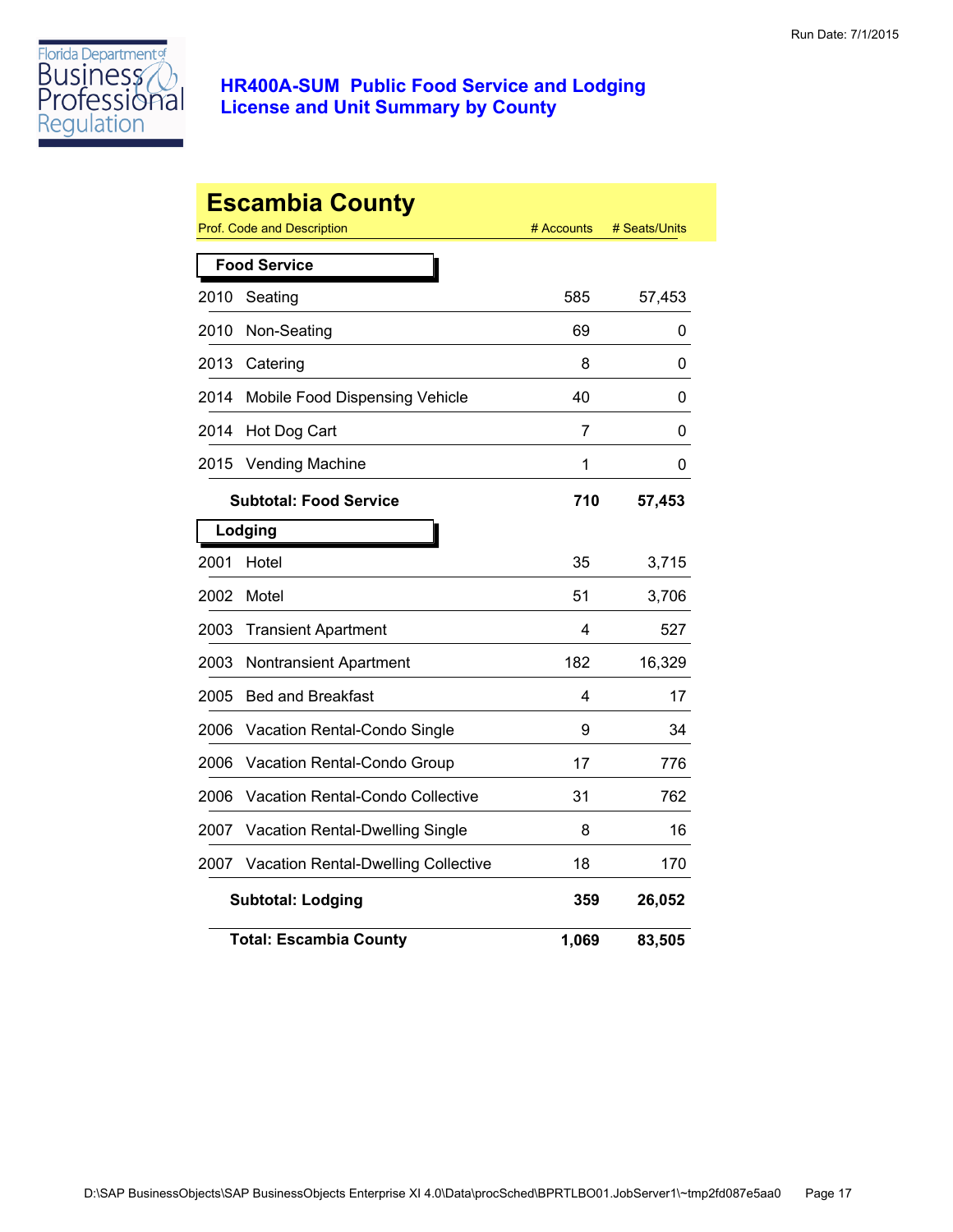

|      | <b>Flagler County</b><br>Prof. Code and Description | # Accounts | # Seats/Units |
|------|-----------------------------------------------------|------------|---------------|
|      | <b>Food Service</b>                                 |            |               |
| 2010 | Seating                                             | 176        | 14,238        |
| 2010 | Non-Seating                                         | 9          | 0             |
| 2013 | Catering                                            | 1          | 0             |
| 2014 | Mobile Food Dispensing Vehicle                      | 3          | 0             |
| 2014 | Hot Dog Cart                                        | 2          | 0             |
| 2015 | <b>Vending Machine</b>                              | 4          | 0             |
|      | <b>Subtotal: Food Service</b>                       | 195        | 14,238        |
|      | Lodging                                             |            |               |
| 2001 | Hotel                                               | 8          | 704           |
| 2002 | Motel                                               | 9          | 232           |
| 2003 | <b>Transient Apartment</b>                          | 4          | 32            |
| 2003 | <b>Nontransient Apartment</b>                       | 12         | 920           |
| 2005 | <b>Bed and Breakfast</b>                            | 2          | 11            |
| 2006 | Vacation Rental-Condo Single                        | 68         | 107           |
| 2006 | Vacation Rental-Condo Group                         | 5          | 139           |
| 2006 | Vacation Rental-Condo Collective                    | 15         | 420           |
| 2007 | Vacation Rental-Dwelling Single                     | 34         | 39            |
| 2007 | Vacation Rental-Dwelling Group                      | 2          | 13            |
| 2007 | Vacation Rental-Dwelling Collective                 | 18         | 57            |
|      | <b>Subtotal: Lodging</b>                            | 177        | 2,674         |
|      | <b>Total: Flagler County</b>                        | 372        | 16,912        |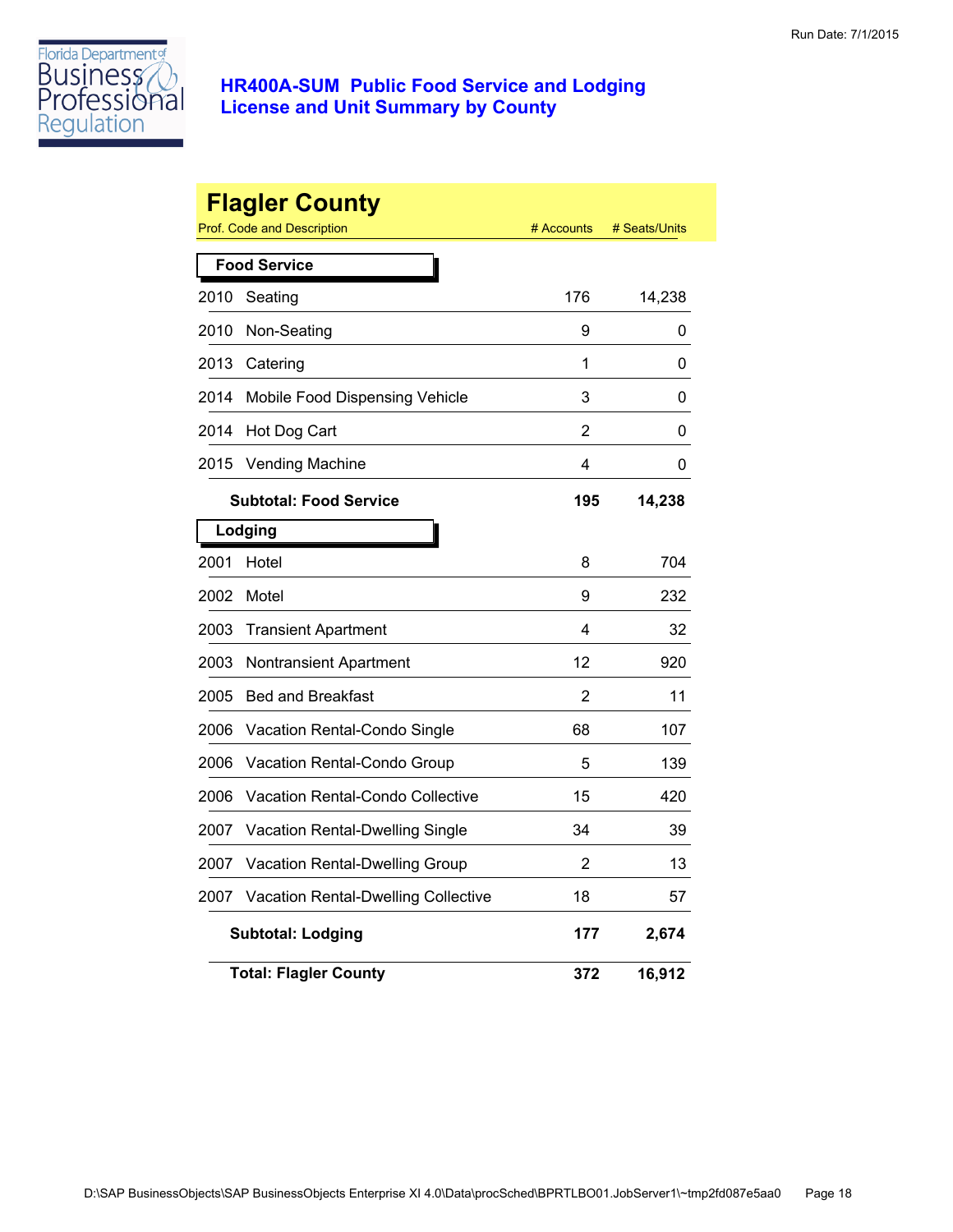

|      | <b>Franklin County</b>                  |                |               |
|------|-----------------------------------------|----------------|---------------|
|      | Prof. Code and Description              | # Accounts     | # Seats/Units |
|      | <b>Food Service</b>                     |                |               |
| 2010 | Seating                                 | 44             | 3,926         |
| 2010 | Non-Seating                             | 1              | 0             |
| 2014 | Mobile Food Dispensing Vehicle          | 4              | 0             |
| 2014 | Hot Dog Cart                            | 1              | 0             |
|      | <b>Subtotal: Food Service</b>           | 50             | 3,926         |
|      | Lodging                                 |                |               |
| 2001 | Hotel                                   | 4              | 81            |
| 2002 | Motel                                   | 8              | 324           |
| 2003 | <b>Transient Apartment</b>              | $\overline{2}$ | 5             |
| 2003 | <b>Nontransient Apartment</b>           | 4              | 121           |
| 2005 | <b>Bed and Breakfast</b>                | 3              | 28            |
| 2006 | Vacation Rental-Condo Single            | 3              | 3             |
| 2006 | <b>Vacation Rental-Condo Collective</b> | 2              | 85            |
| 2007 | Vacation Rental-Dwelling Single         | 81             | 85            |
| 2007 | Vacation Rental-Dwelling Collective     | 17             | 612           |
|      | <b>Subtotal: Lodging</b>                | 124            | 1,344         |
|      | <b>Total: Franklin County</b>           | 174            | 5,270         |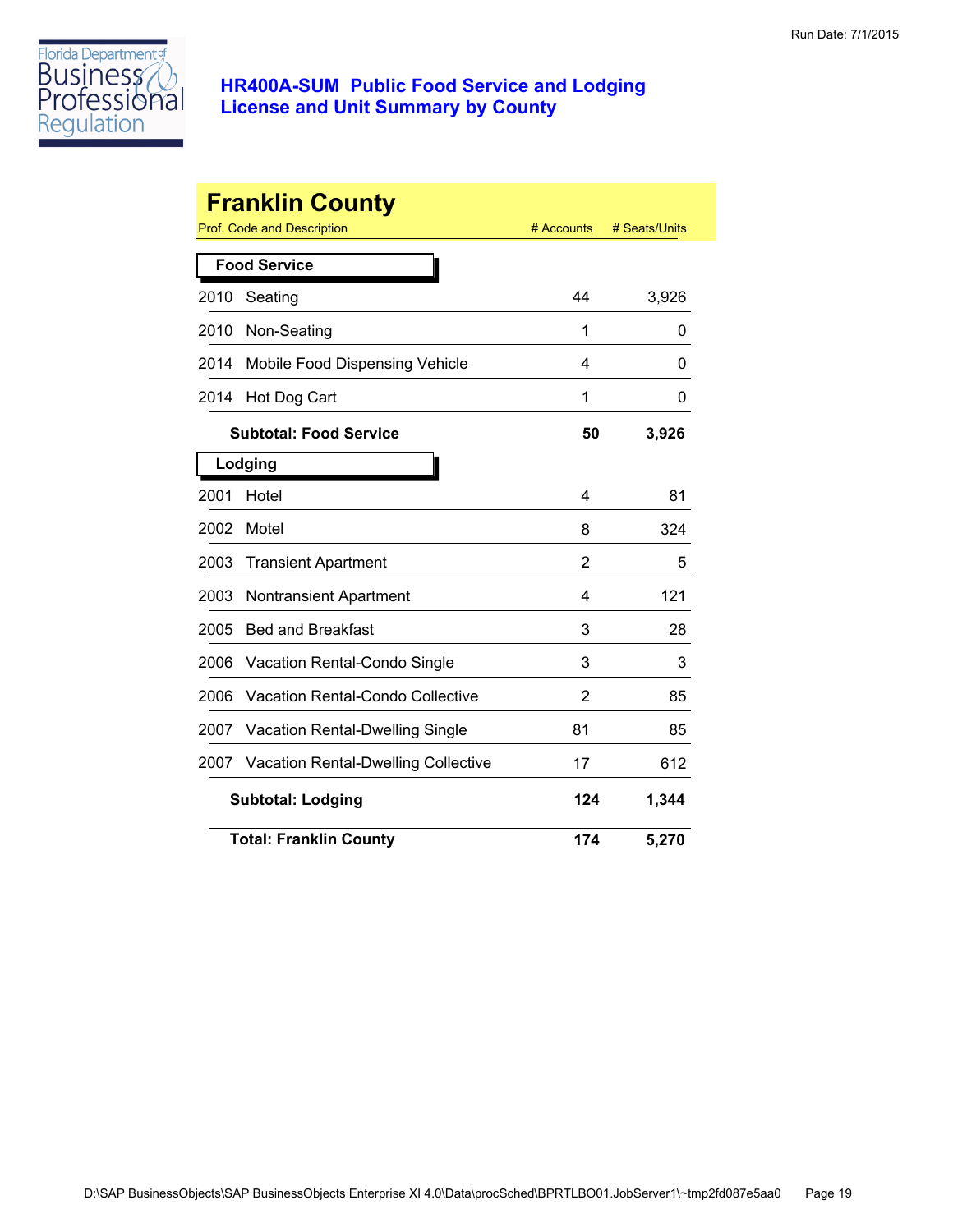

|      | <b>Gadsden County</b><br>Prof. Code and Description | # Accounts | # Seats/Units |
|------|-----------------------------------------------------|------------|---------------|
|      | <b>Food Service</b>                                 |            |               |
| 2010 | Seating                                             | 58         | 3,551         |
| 2010 | Non-Seating                                         | 3          | 0             |
| 2013 | Catering                                            | 1          | 0             |
| 2014 | Mobile Food Dispensing Vehicle                      | 20         | 0             |
| 2014 | Hot Dog Cart                                        | 1          | 0             |
|      | <b>Subtotal: Food Service</b>                       | 83         | 3,551         |
|      | Lodging                                             |            |               |
| 2001 | Hotel                                               | 4          | 236           |
| 2002 | Motel                                               | 10         | 229           |
| 2003 | <b>Transient Apartment</b>                          | 1          | 60            |
| 2003 | <b>Nontransient Apartment</b>                       | 16         | 958           |
| 2005 | <b>Bed and Breakfast</b>                            | 2          | 15            |
| 2007 | <b>Vacation Rental-Dwelling Group</b>               | 2          | 8             |
|      | <b>Subtotal: Lodging</b>                            | 35         | 1,506         |
|      | <b>Total: Gadsden County</b>                        | 118        | 5,057         |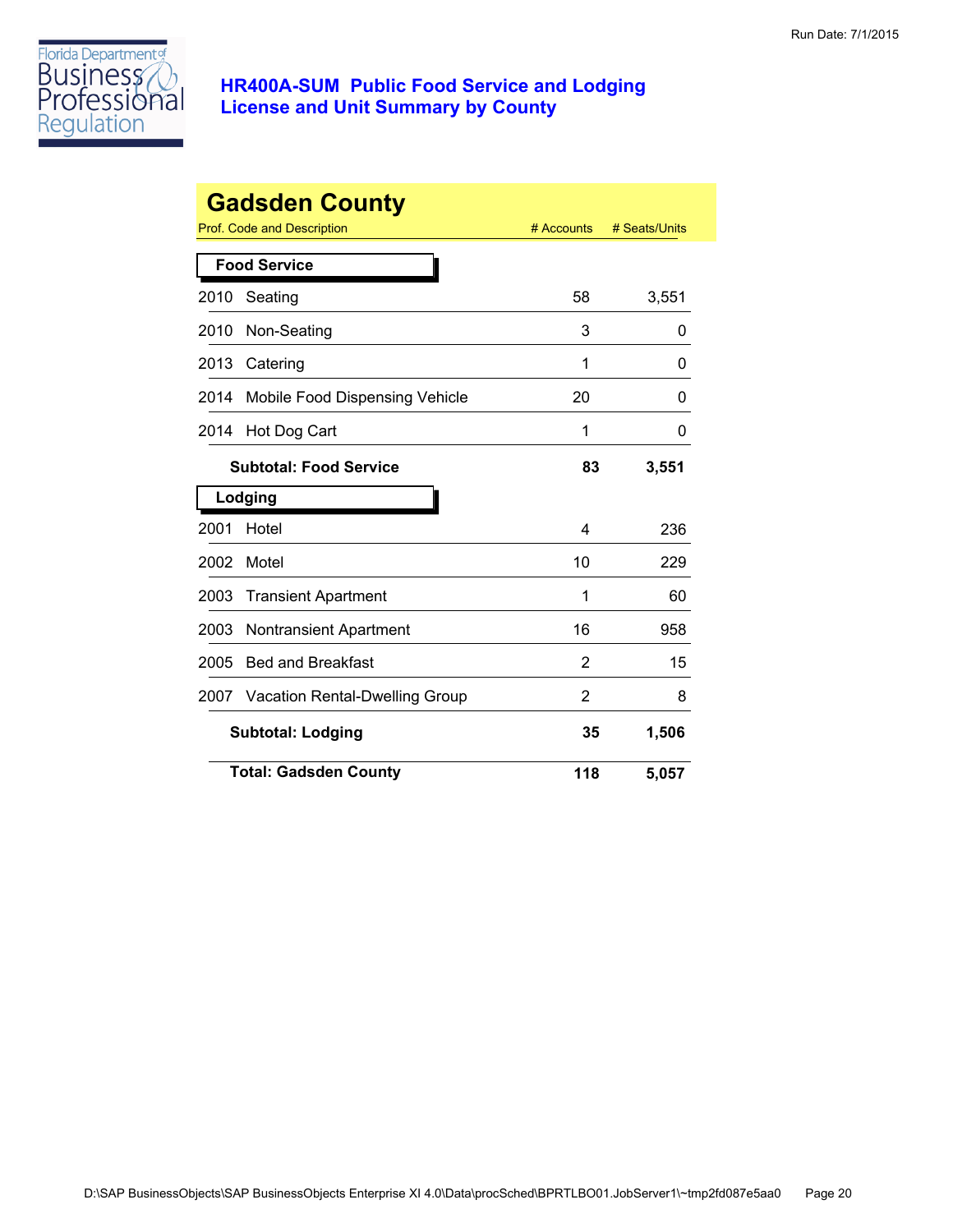

|      | <b>Gilchrist County</b><br>Prof. Code and Description | $#$ Accounts | # Seats/Units |
|------|-------------------------------------------------------|--------------|---------------|
|      | <b>Food Service</b>                                   |              |               |
| 2010 | Seating                                               | 14           | 946           |
|      | 2014 Mobile Food Dispensing Vehicle                   | 1            | 0             |
|      | <b>Subtotal: Food Service</b>                         | 15           | 946           |
|      | Lodging                                               |              |               |
| 2002 | Motel                                                 | 2            | 52            |
| 2003 | <b>Transient Apartment</b>                            | 1            | 1             |
|      | 2003 Nontransient Apartment                           | 3            | 66            |
|      | 2007 Vacation Rental-Dwelling Single                  | 1            | 1             |
|      | 2007 Vacation Rental-Dwelling Collective              |              |               |
|      | <b>Subtotal: Lodging</b>                              | 8            | 121           |
|      | <b>Total: Gilchrist County</b>                        | 23           | 1,067         |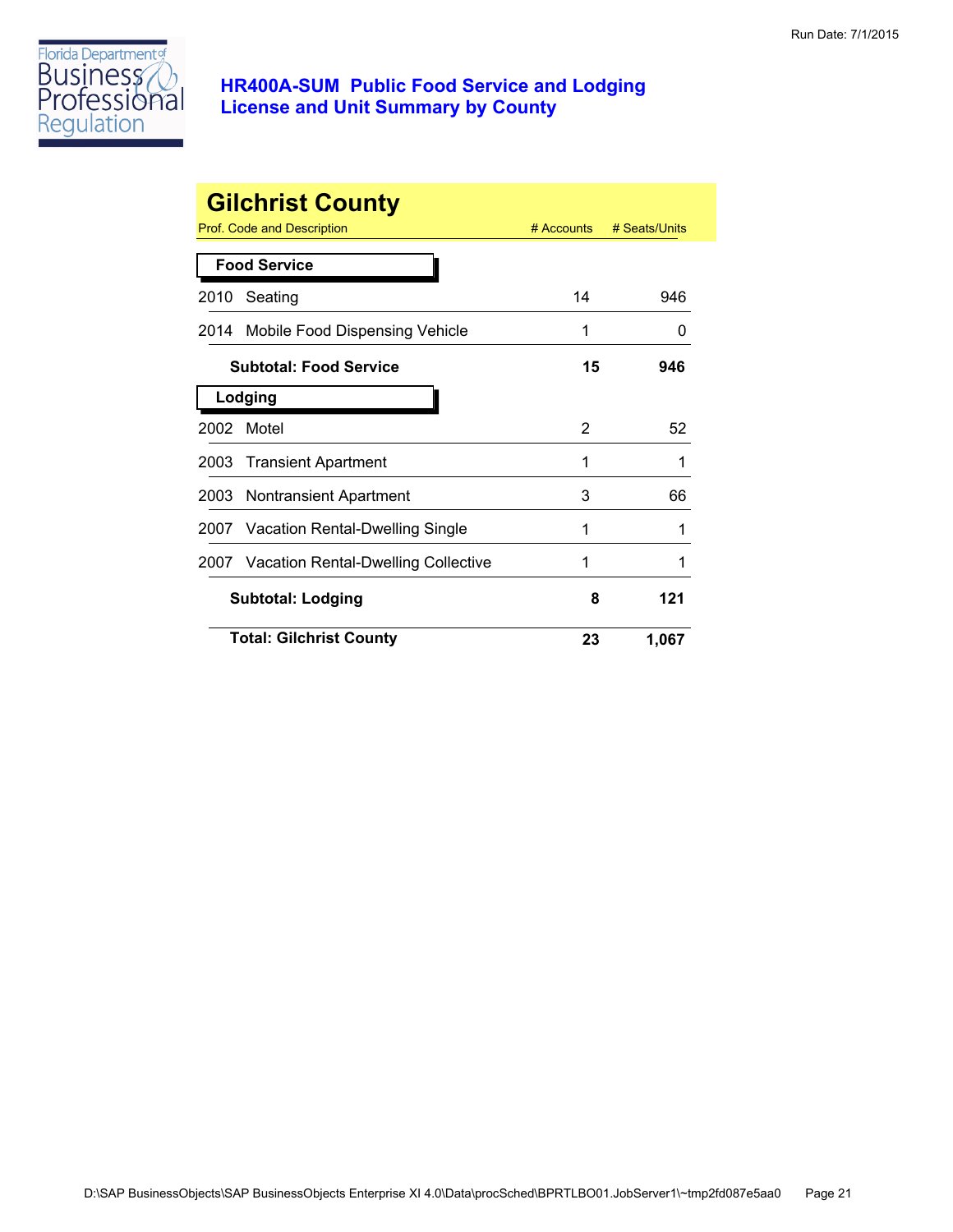

|      | <b>Glades County</b><br>Prof. Code and Description | $#$ Accounts | # Seats/Units |
|------|----------------------------------------------------|--------------|---------------|
|      | <b>Food Service</b>                                |              |               |
| 2010 | Seating                                            | 12           | 582           |
|      | 2013 Catering                                      | 1            | $\mathbf{0}$  |
|      | <b>Subtotal: Food Service</b>                      | 13           | 582           |
|      | Lodging                                            |              |               |
| 2002 | Motel                                              | 8            | 99            |
|      | 2003 Transient Apartment                           | 2            | 22            |
|      | 2003 Nontransient Apartment                        | 1            | 28            |
|      | <b>Subtotal: Lodging</b>                           | 11           | 149           |
|      | <b>Total: Glades County</b>                        | 24           | 731           |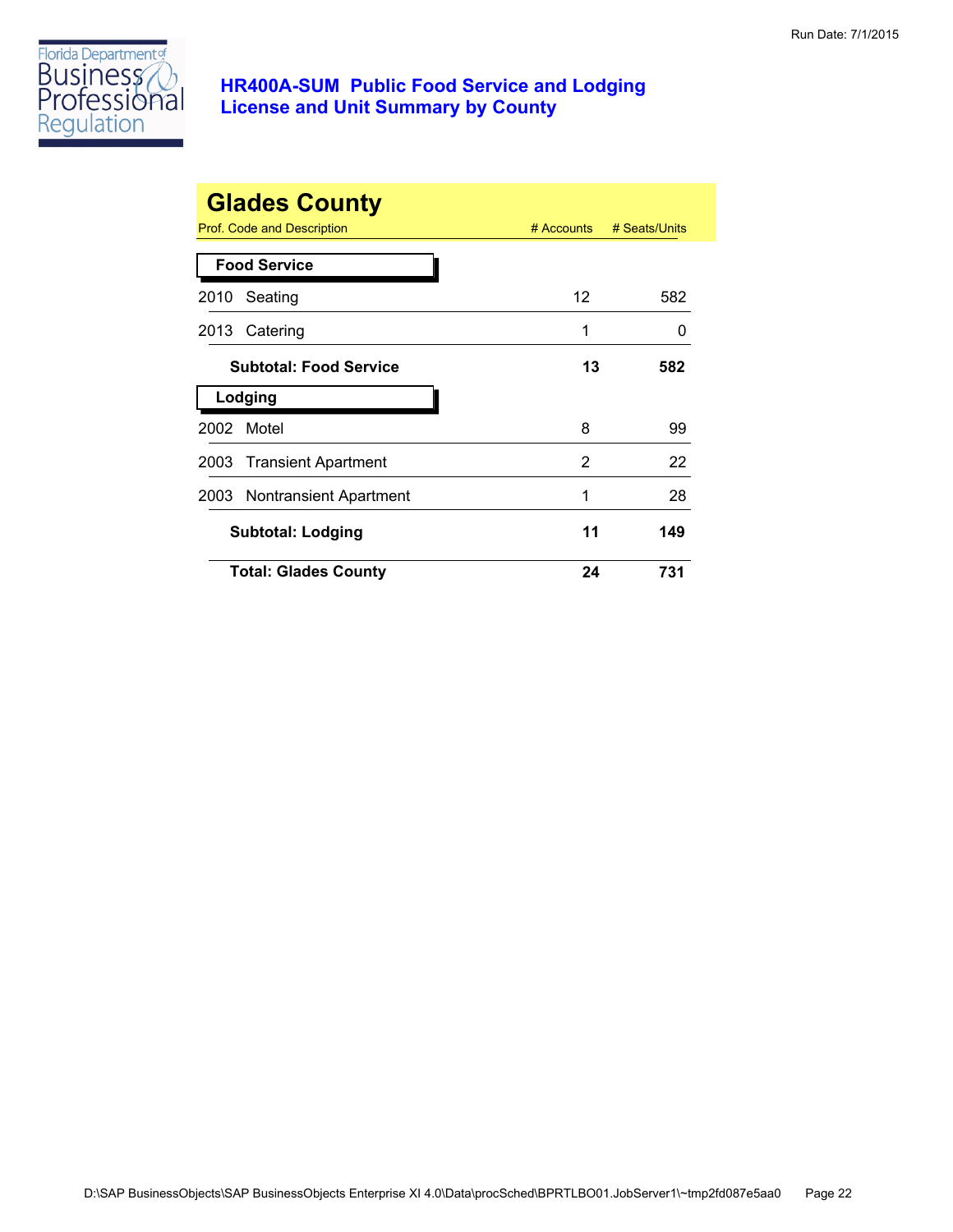

|      | <b>Gulf County</b><br><b>Prof. Code and Description</b> | # Accounts     | # Seats/Units |
|------|---------------------------------------------------------|----------------|---------------|
|      | <b>Food Service</b>                                     |                |               |
| 2010 | Seating                                                 | 34             | 2,086         |
| 2010 | Non-Seating                                             | $\overline{2}$ | 0             |
| 2013 | Catering                                                | 1              | 0             |
| 2014 | Mobile Food Dispensing Vehicle                          | 9              | 0             |
|      | <b>Subtotal: Food Service</b>                           | 46             | 2,086         |
|      | Lodging                                                 |                |               |
| 2001 | Hotel                                                   | 3              | 101           |
| 2002 | Motel                                                   | 3              | 37            |
| 2003 | <b>Nontransient Apartment</b>                           | 3              | 113           |
| 2005 | <b>Bed and Breakfast</b>                                | 3              | 17            |
| 2006 | Vacation Rental-Condo Single                            | 9              | 11            |
| 2006 | Vacation Rental-Condo Group                             | 1              | 11            |
| 2006 | <b>Vacation Rental-Condo Collective</b>                 | 3              | 80            |
| 2007 | <b>Vacation Rental-Dwelling Single</b>                  | 38             | 39            |
| 2007 | Vacation Rental-Dwelling Group                          | 4              | 39            |
| 2007 | <b>Vacation Rental-Dwelling Collective</b>              | 20             | 407           |
|      | <b>Subtotal: Lodging</b>                                | 87             | 855           |
|      | <b>Total: Gulf County</b>                               | 133            | 2,941         |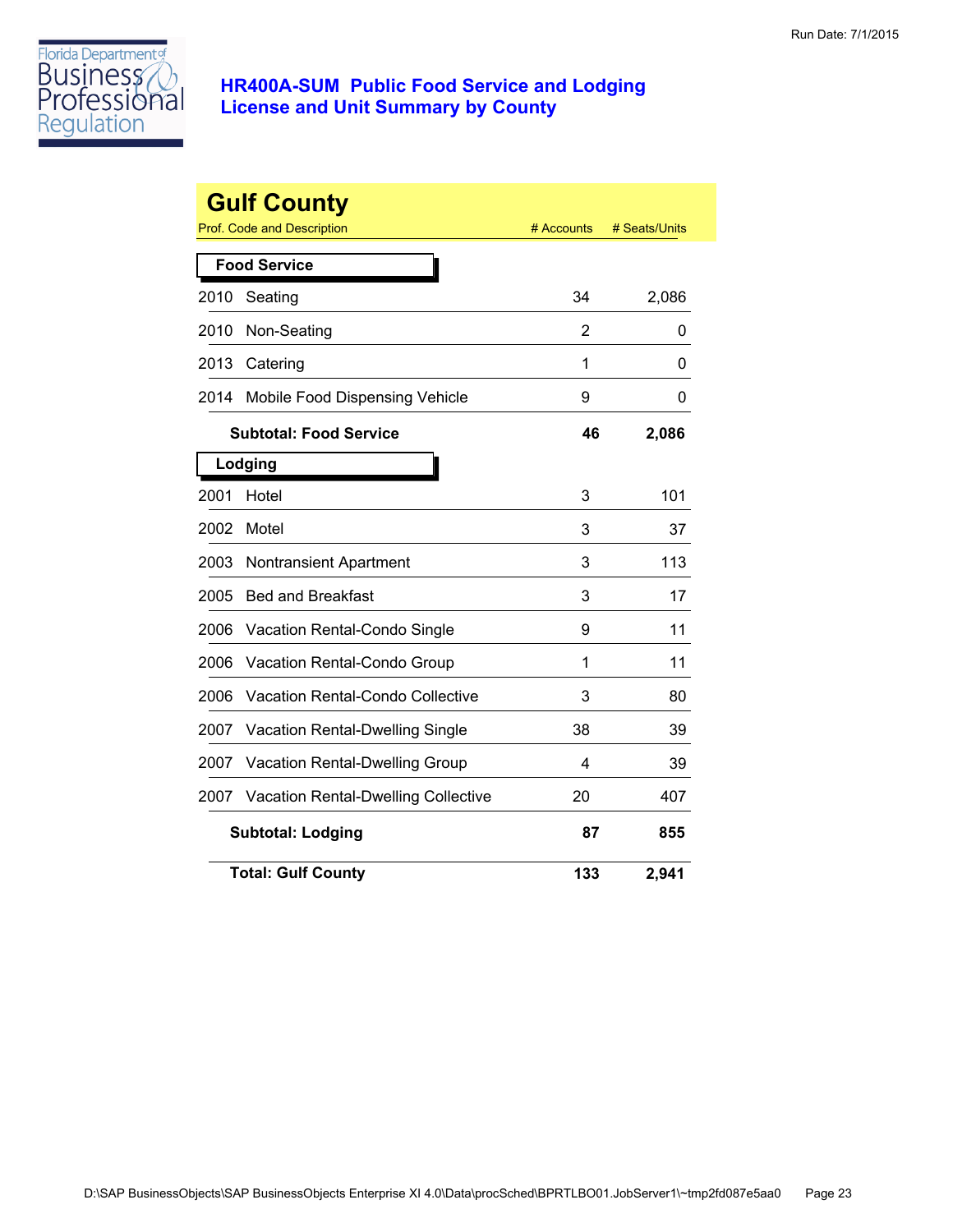

|      | <b>Hamilton County</b><br>Prof. Code and Description | $#$ Accounts | # Seats/Units |
|------|------------------------------------------------------|--------------|---------------|
|      | <b>Food Service</b>                                  |              |               |
| 2010 | Seating                                              | 10           | 728           |
|      | 2010 Non-Seating                                     | 3            | 0             |
|      | 2014 Mobile Food Dispensing Vehicle                  | 6            | 0             |
|      | <b>Subtotal: Food Service</b>                        | 19           | 728           |
|      | Lodging                                              |              |               |
| 2002 | Motel                                                | 8            | 370           |
|      | 2003 Nontransient Apartment                          | 6            | 155           |
| 2005 | <b>Bed and Breakfast</b>                             | 1            | 5             |
|      | <b>Subtotal: Lodging</b>                             | 15           | 530           |
|      | <b>Total: Hamilton County</b>                        | 34           | 1,258         |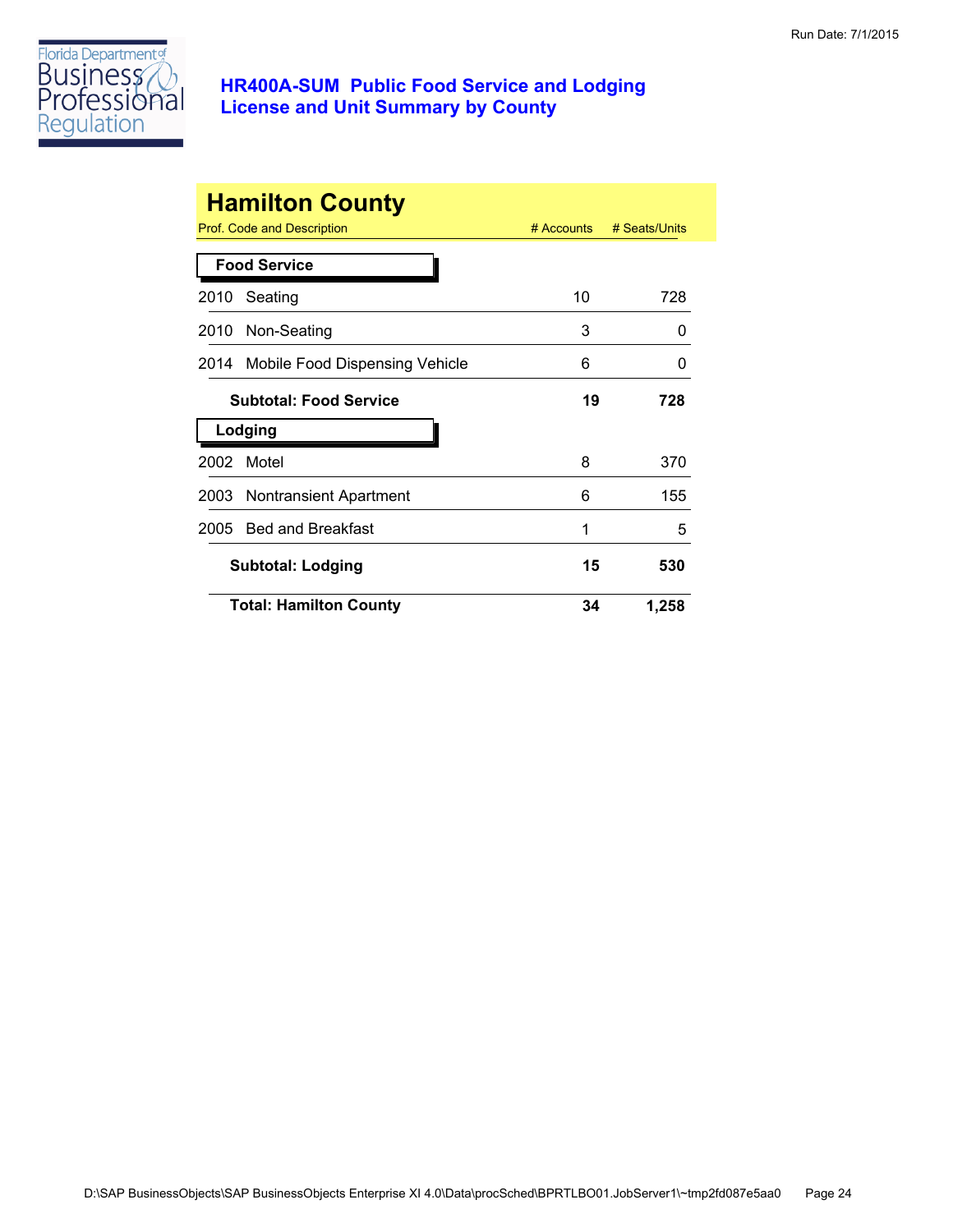

|      | <b>Hardee County</b>            |                |               |
|------|---------------------------------|----------------|---------------|
|      | Prof. Code and Description      | $#$ Accounts   | # Seats/Units |
|      | <b>Food Service</b>             |                |               |
| 2010 | Seating                         | 31             | 1,917         |
| 2010 | Non-Seating                     | 1              | 0             |
| 2014 | Mobile Food Dispensing Vehicle  | 5              | 0             |
| 2014 | Hot Dog Cart                    | 1              | 0             |
| 2015 | Vending Machine                 | $\overline{2}$ | 0             |
|      | <b>Subtotal: Food Service</b>   | 40             | 1,917         |
|      | Lodging                         |                |               |
| 2001 | Hotel                           | 1              | 48            |
| 2002 | Motel                           | 4              | 64            |
| 2003 | <b>Nontransient Apartment</b>   | 14             | 613           |
| 2007 | Vacation Rental-Dwelling Single | 1              | 1             |
|      | <b>Subtotal: Lodging</b>        | 20             | 726           |
|      | <b>Total: Hardee County</b>     | 60             | 2,643         |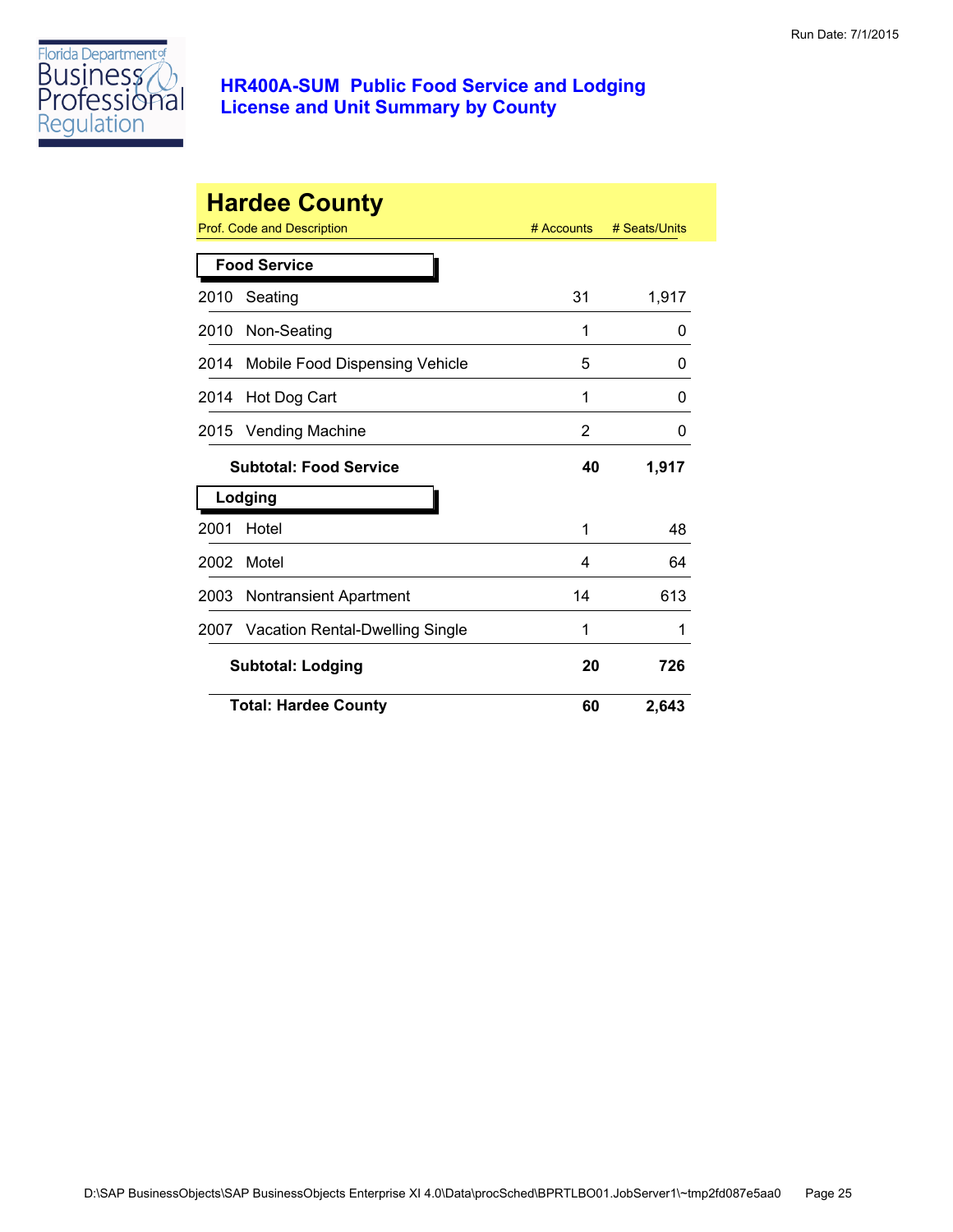

|      | <b>Hendry County</b>            |            |               |
|------|---------------------------------|------------|---------------|
|      | Prof. Code and Description      | # Accounts | # Seats/Units |
|      | <b>Food Service</b>             |            |               |
| 2010 | Seating                         | 56         | 3,915         |
| 2010 | Non-Seating                     | 6          | O             |
| 2014 | Mobile Food Dispensing Vehicle  | 9          | O             |
|      | <b>Subtotal: Food Service</b>   | 71         | 3,915         |
|      | Lodging                         |            |               |
| 2001 | Hotel                           | 4          | 175           |
| 2002 | Motel                           | 10         | 263           |
| 2003 | Nontransient Apartment          | 17         | 533           |
| 2006 | Vacation Rental-Condo Group     | 1          | 6             |
| 2007 | Vacation Rental-Dwelling Single | 2          | 4             |
|      | <b>Subtotal: Lodging</b>        | 34         | 981           |
|      | <b>Total: Hendry County</b>     | 105        | 4,896         |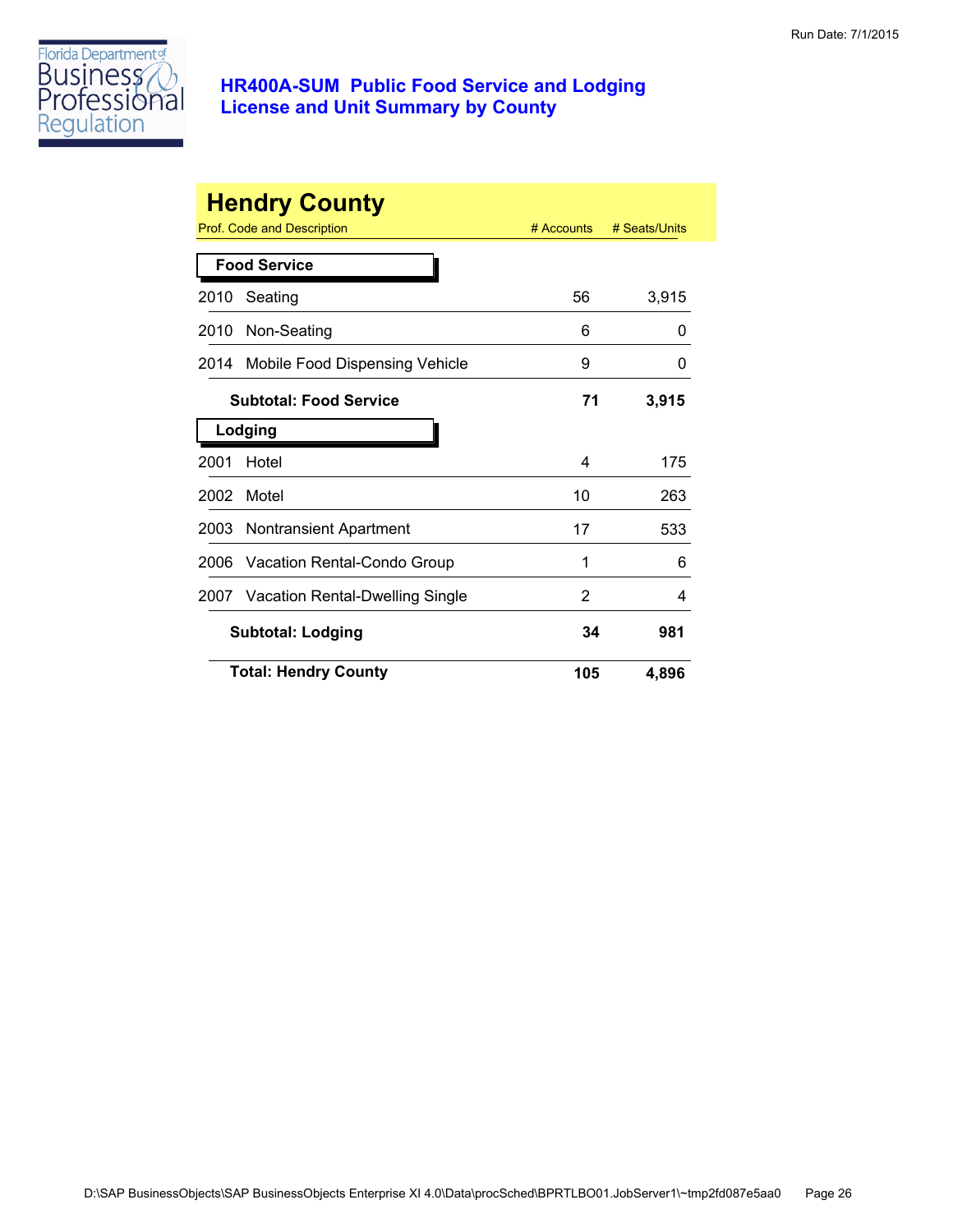

|      | <b>Hernando County</b><br><b>Prof. Code and Description</b> | # Accounts | # Seats/Units |
|------|-------------------------------------------------------------|------------|---------------|
|      | <b>Food Service</b>                                         |            |               |
| 2010 | Seating                                                     | 268        | 24,237        |
| 2010 | Non-Seating                                                 | 23         | 0             |
| 2013 | Catering                                                    | 4          | 0             |
| 2014 | Mobile Food Dispensing Vehicle                              | 16         | 0             |
| 2014 | Hot Dog Cart                                                | 10         | 0             |
| 2015 | <b>Vending Machine</b>                                      | 7          | 0             |
|      | <b>Subtotal: Food Service</b>                               | 328        | 24,237        |
|      | Lodging                                                     |            |               |
| 2001 | Hotel                                                       | 5          | 343           |
| 2002 | Motel                                                       | 14         | 639           |
| 2003 | <b>Transient Apartment</b>                                  | 4          | 161           |
| 2003 | <b>Nontransient Apartment</b>                               | 57         | 2,991         |
| 2007 | <b>Vacation Rental-Dwelling Single</b>                      | 3          | 3             |
| 2007 | <b>Vacation Rental-Dwelling Collective</b>                  | 1          | 1             |
|      | <b>Subtotal: Lodging</b>                                    | 84         | 4,138         |
|      | <b>Total: Hernando County</b>                               | 412        | 28,375        |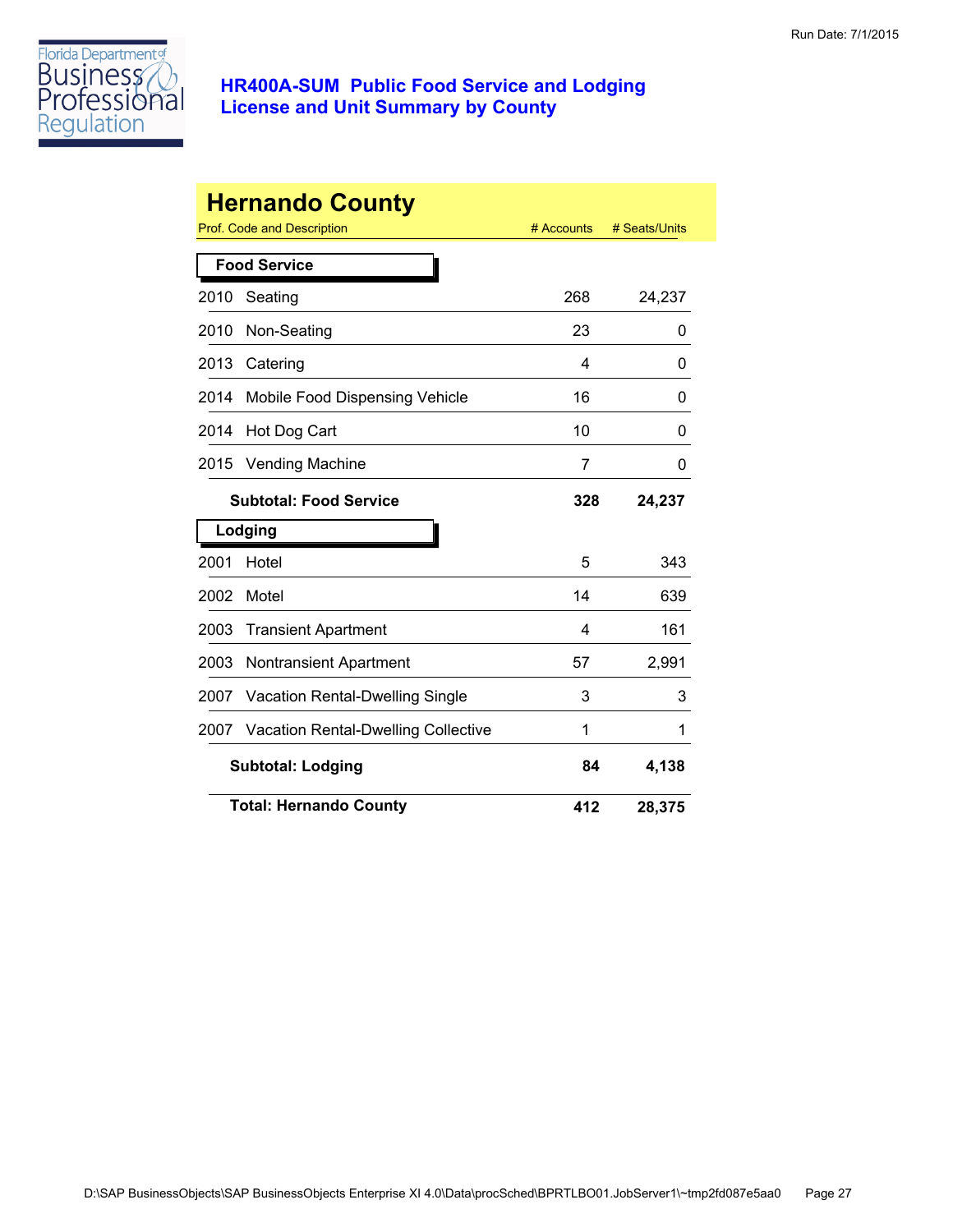

|      | <b>Highlands County</b><br><b>Prof. Code and Description</b> | # Accounts | # Seats/Units |
|------|--------------------------------------------------------------|------------|---------------|
|      |                                                              |            |               |
|      | <b>Food Service</b>                                          |            |               |
| 2010 | Seating                                                      | 159        | 14,274        |
| 2010 | Non-Seating                                                  | 14         | 0             |
| 2014 | Mobile Food Dispensing Vehicle                               | 13         | 0             |
| 2014 | Hot Dog Cart                                                 | 4          | 0             |
| 2015 | <b>Vending Machine</b>                                       | 4          | 0             |
|      | <b>Subtotal: Food Service</b>                                | 194        | 14,274        |
|      | Lodging                                                      |            |               |
| 2001 | Hotel                                                        | 9          | 928           |
| 2002 | Motel                                                        | 15         | 458           |
| 2003 | <b>Transient Apartment</b>                                   | 13         | 258           |
| 2003 | <b>Nontransient Apartment</b>                                | 75         | 2,396         |
| 2006 | Vacation Rental-Condo Single                                 | 1          | 69            |
| 2006 | Vacation Rental-Condo Group                                  | 3          | 42            |
| 2007 | Vacation Rental-Dwelling Group                               | 1          | 84            |
| 2007 | Vacation Rental-Dwelling Collective                          | 1          | 1             |
|      | <b>Subtotal: Lodging</b>                                     | 118        | 4,236         |
|      | <b>Total: Highlands County</b>                               | 312        | 18,510        |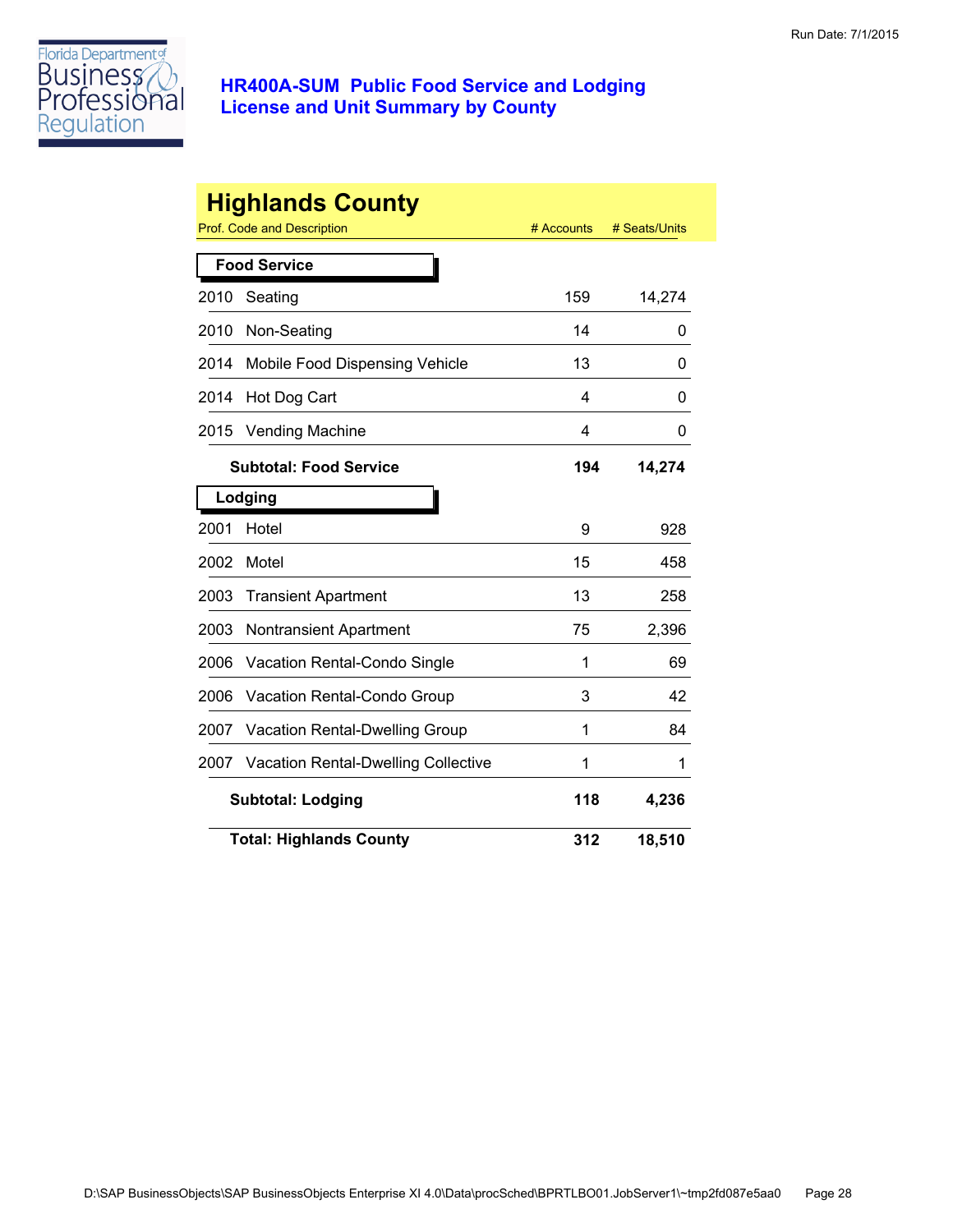

|      | <b>Hillsborough County</b><br>Prof. Code and Description | # Accounts | # Seats/Units |
|------|----------------------------------------------------------|------------|---------------|
|      | <b>Food Service</b>                                      |            |               |
| 2010 | Seating                                                  | 2,355      | 219,162       |
| 2010 | Non-Seating                                              | 387        | 0             |
| 2012 | Theme Park Food Cart                                     | 5          | 106           |
| 2013 | Catering                                                 | 48         | 0             |
|      |                                                          |            |               |
| 2014 | Mobile Food Dispensing Vehicle                           | 289        | 0             |
| 2014 | Hot Dog Cart                                             | 25         | 0             |
| 2015 | <b>Vending Machine</b>                                   | 98         | 0             |
|      | <b>Subtotal: Food Service</b>                            | 3,207      | 219,268       |
|      | Lodging                                                  |            |               |
| 2001 | Hotel                                                    | 101        | 16,369        |
| 2002 | Motel                                                    | 100        | 5,328         |
| 2003 | <b>Transient Apartment</b>                               | 21         | 1,119         |
| 2003 | <b>Nontransient Apartment</b>                            | 856        | 112,165       |
| 2005 | <b>Bed and Breakfast</b>                                 | 5          | 16            |
| 2006 | Vacation Rental-Condo Single                             | 4          | 4             |
| 2006 | Vacation Rental-Condo Group                              | 3          | 445           |
| 2006 | <b>Vacation Rental-Condo Collective</b>                  | 2          | 3             |
| 2007 | Vacation Rental-Dwelling Single                          | 12         | 74            |
| 2007 | Vacation Rental-Dwelling Collective                      | 11         | 72            |
|      | <b>Subtotal: Lodging</b>                                 | 1,115      | 135,595       |
|      | <b>Total: Hillsborough County</b>                        | 4,322      | 354,863       |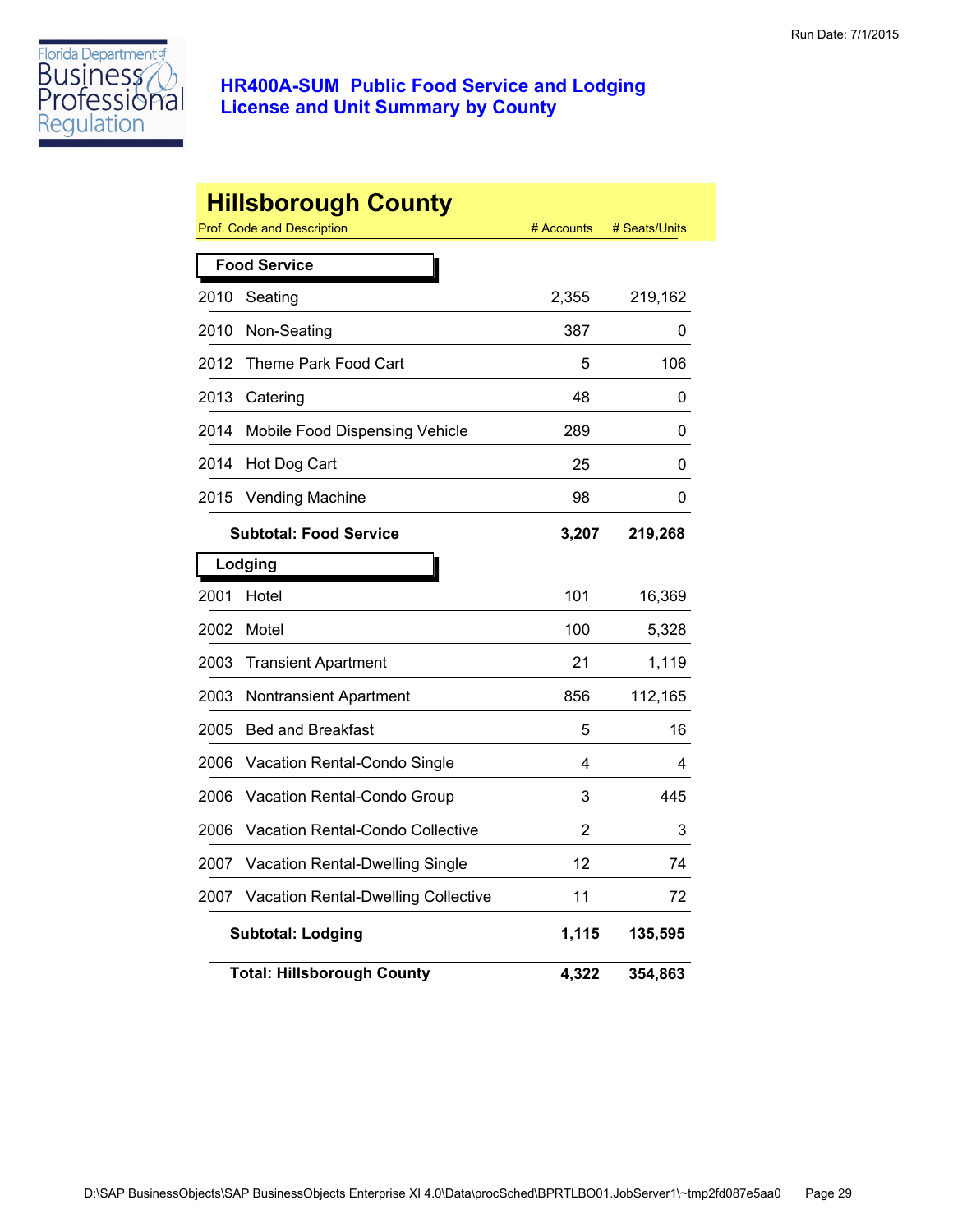

|      | <b>Holmes County</b><br>Prof. Code and Description | $#$ Accounts | # Seats/Units |
|------|----------------------------------------------------|--------------|---------------|
|      | <b>Food Service</b>                                |              |               |
| 2010 | Seating                                            | 19           | 1,370         |
| 2010 | Non-Seating                                        | 1            | O             |
|      | 2014 Mobile Food Dispensing Vehicle                | 3            | 0             |
|      | <b>Subtotal: Food Service</b>                      | 23           | 1,370         |
|      | Lodging                                            |              |               |
| 2002 | Motel                                              | 5            | 245           |
|      | 2003 Nontransient Apartment                        | 10           | 139           |
|      | <b>Subtotal: Lodging</b>                           | 15           | 384           |
|      | <b>Total: Holmes County</b>                        | 38           | 1,754         |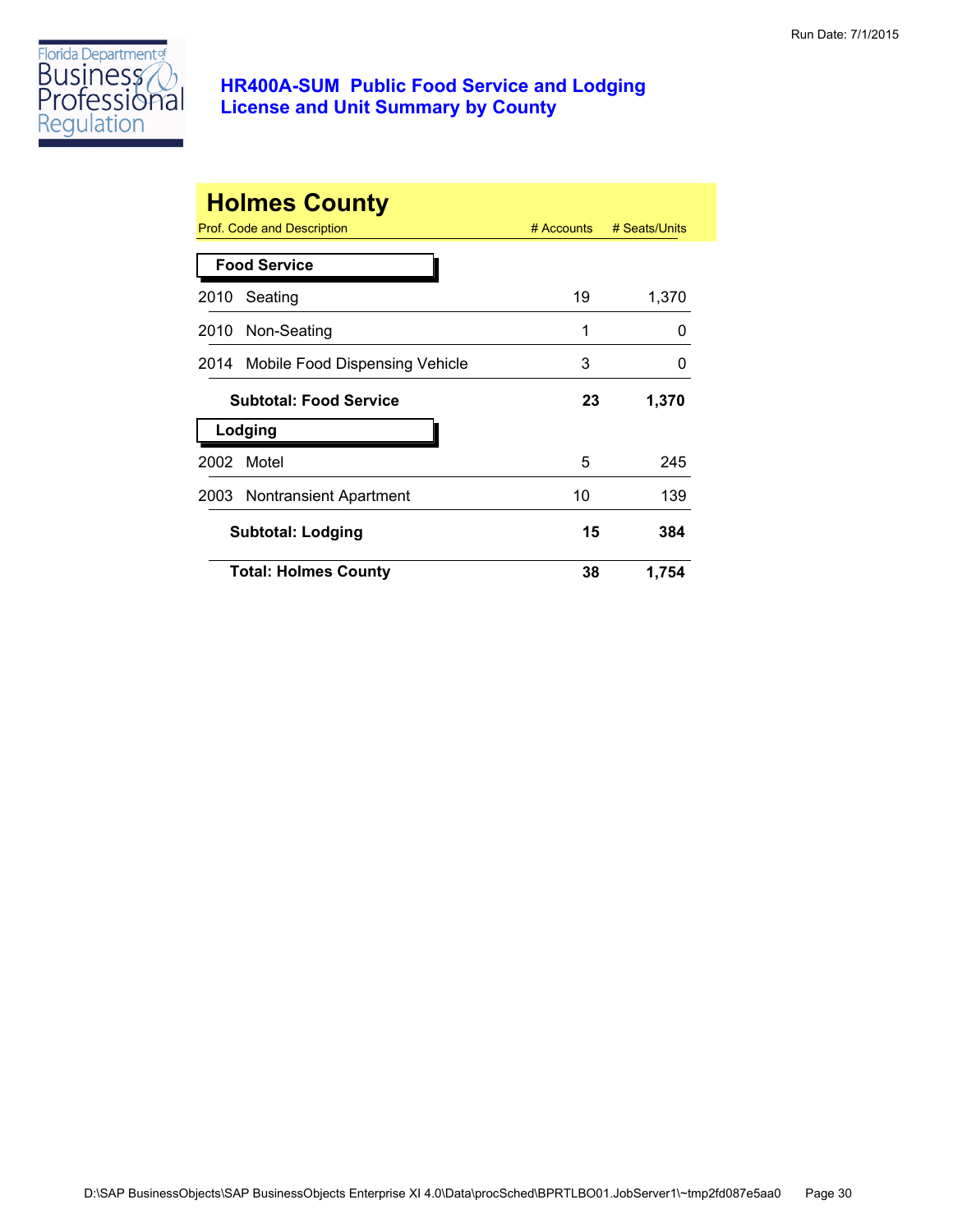

|      | <b>Indian River County</b><br>Prof. Code and Description | # Accounts | # Seats/Units |
|------|----------------------------------------------------------|------------|---------------|
|      | <b>Food Service</b>                                      |            |               |
| 2010 | Seating                                                  | 302        | 26,802        |
| 2010 | Non-Seating                                              | 44         | 0             |
| 2013 | Catering                                                 | 3          | 0             |
| 2014 | Mobile Food Dispensing Vehicle                           | 11         | 0             |
| 2014 | Hot Dog Cart                                             | 3          | 0             |
| 2015 | <b>Vending Machine</b>                                   | 4          | 0             |
|      | <b>Subtotal: Food Service</b>                            | 367        | 26,802        |
|      | Lodging                                                  |            |               |
| 2001 | Hotel                                                    | 8          | 781           |
| 2002 | Motel                                                    | 29         | 1,157         |
| 2003 | <b>Transient Apartment</b>                               | 5          | 52            |
| 2003 | Nontransient Apartment                                   | 87         | 4,126         |
| 2005 | <b>Bed and Breakfast</b>                                 | 1          | 3             |
| 2006 | Vacation Rental-Condo Group                              | 9          | 409           |
| 2006 | Vacation Rental-Condo Collective                         | 1          | 22            |
| 2007 | <b>Vacation Rental-Dwelling Single</b>                   | 11         | 15            |
| 2007 | <b>Vacation Rental-Dwelling Collective</b>               | 7          | 34            |
|      | <b>Subtotal: Lodging</b>                                 | 158        | 6,599         |
|      | <b>Total: Indian River County</b>                        | 525        | 33,401        |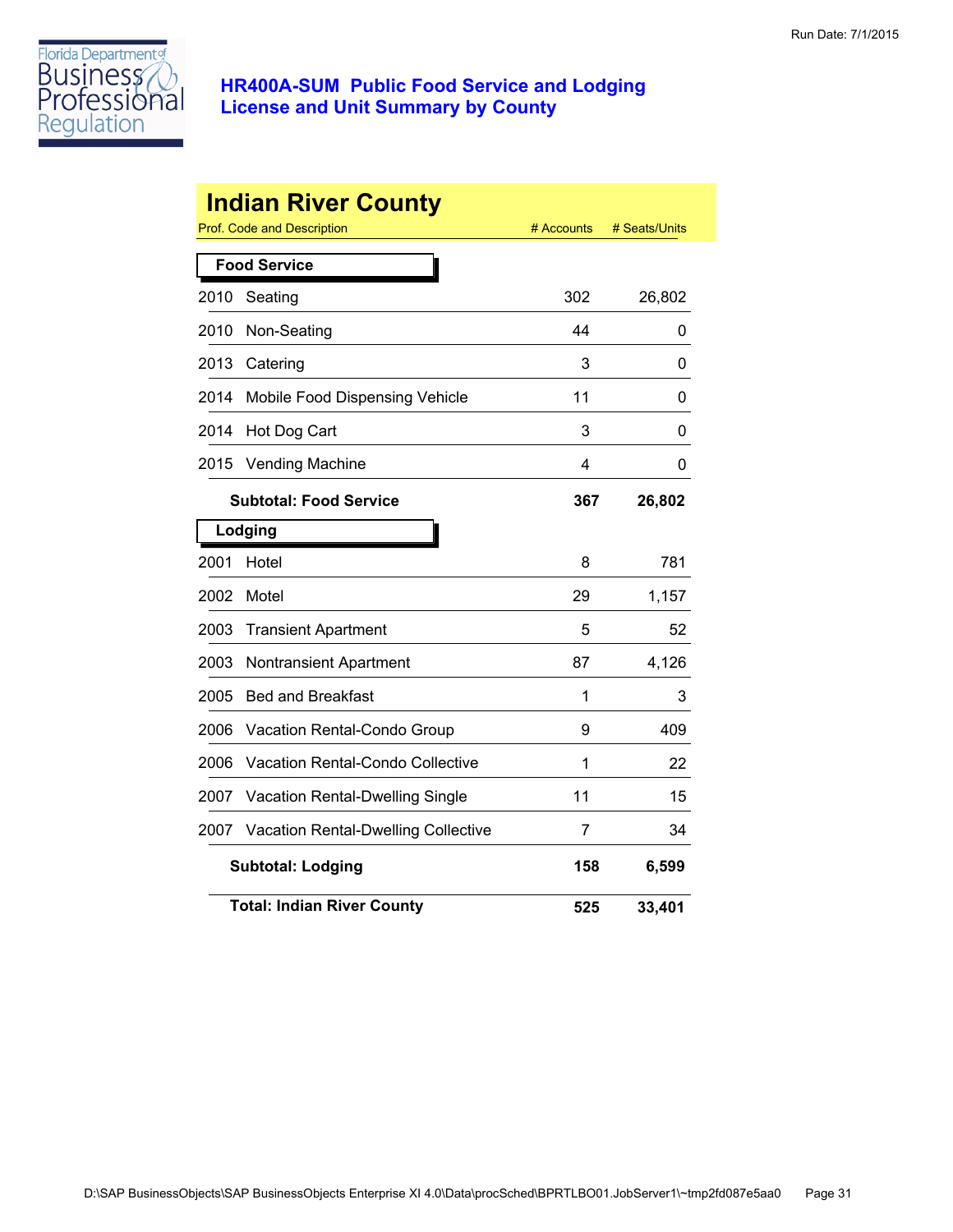

|      | <b>Jackson County</b>                | # Accounts     | # Seats/Units |
|------|--------------------------------------|----------------|---------------|
|      | Prof. Code and Description           |                |               |
|      | <b>Food Service</b>                  |                |               |
| 2010 | Seating                              | 74             | 5,544         |
| 2010 | Non-Seating                          | 3              | 0             |
| 2013 | Catering                             | 1              | 0             |
| 2014 | Mobile Food Dispensing Vehicle       | 8              | 0             |
|      | <b>Subtotal: Food Service</b>        | 86             | 5,544         |
|      | Lodging                              |                |               |
| 2001 | Hotel                                | $\overline{2}$ | 141           |
| 2002 | Motel                                | 14             | 654           |
| 2003 | <b>Nontransient Apartment</b>        | 30             | 998           |
| 2005 | <b>Bed and Breakfast</b>             | 2              | 17            |
|      | 2007 Vacation Rental-Dwelling Single | 1              | 10            |
|      | <b>Subtotal: Lodging</b>             | 49             | 1,820         |
|      | <b>Total: Jackson County</b>         | 135            | 7,364         |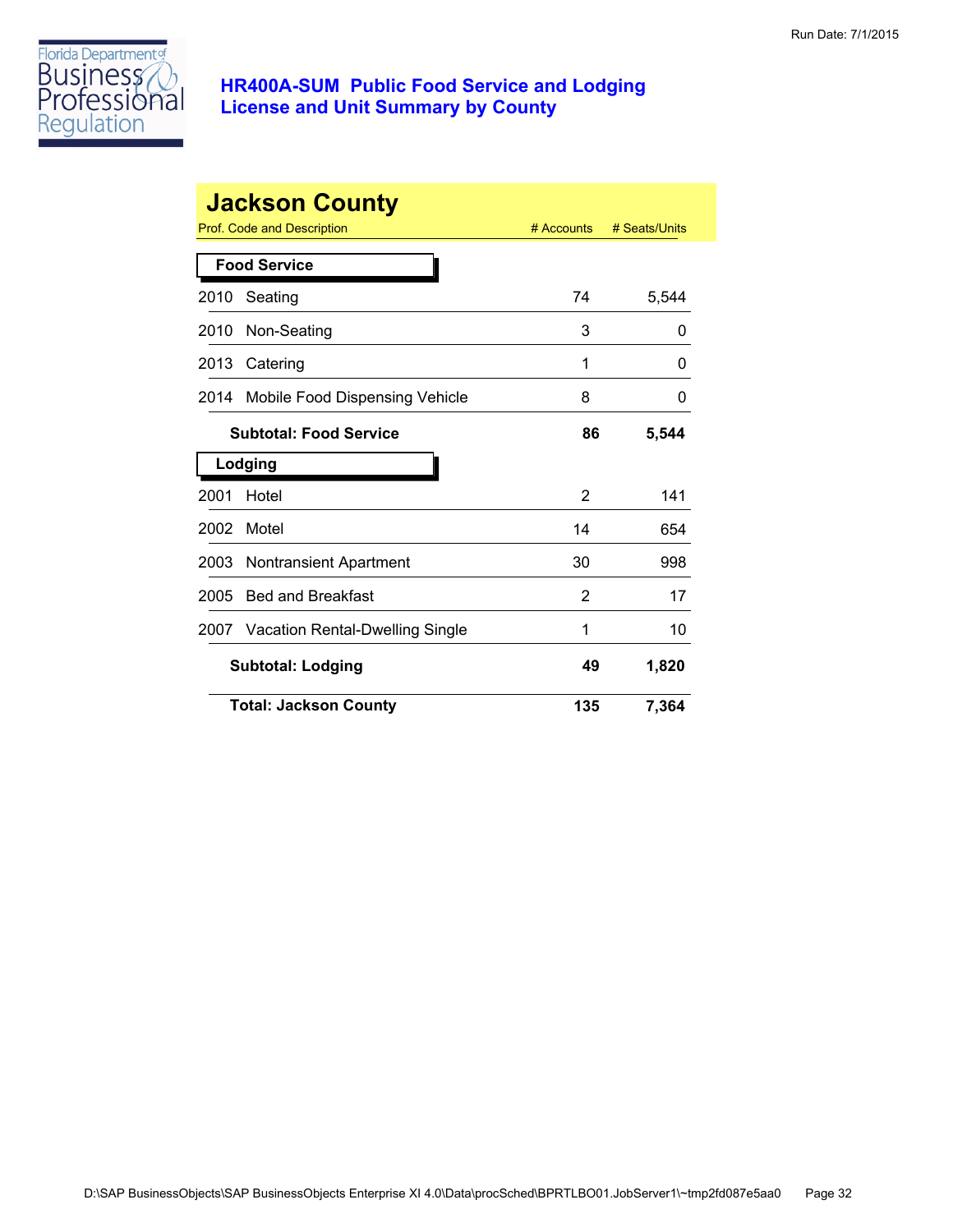

|      | <b>Jefferson County</b>              |              |               |
|------|--------------------------------------|--------------|---------------|
|      | Prof. Code and Description           | $#$ Accounts | # Seats/Units |
|      | <b>Food Service</b>                  |              |               |
| 2010 | Seating                              | 22           | 1,105         |
| 2010 | Non-Seating                          | 3            | 0             |
| 2013 | Catering                             | 1            | 0             |
| 2014 | Mobile Food Dispensing Vehicle       | 2            | 0             |
|      | <b>Subtotal: Food Service</b>        | 28           | 1,105         |
|      | Lodging                              |              |               |
| 2002 | Motel                                | 5            | 179           |
| 2003 | <b>Nontransient Apartment</b>        | 7            | 198           |
| 2005 | <b>Bed and Breakfast</b>             | 4            | 15            |
|      | 2007 Vacation Rental-Dwelling Single | 1            | 4             |
|      | <b>Subtotal: Lodging</b>             | 17           | 396           |
|      | <b>Total: Jefferson County</b>       | 45           | 1,501         |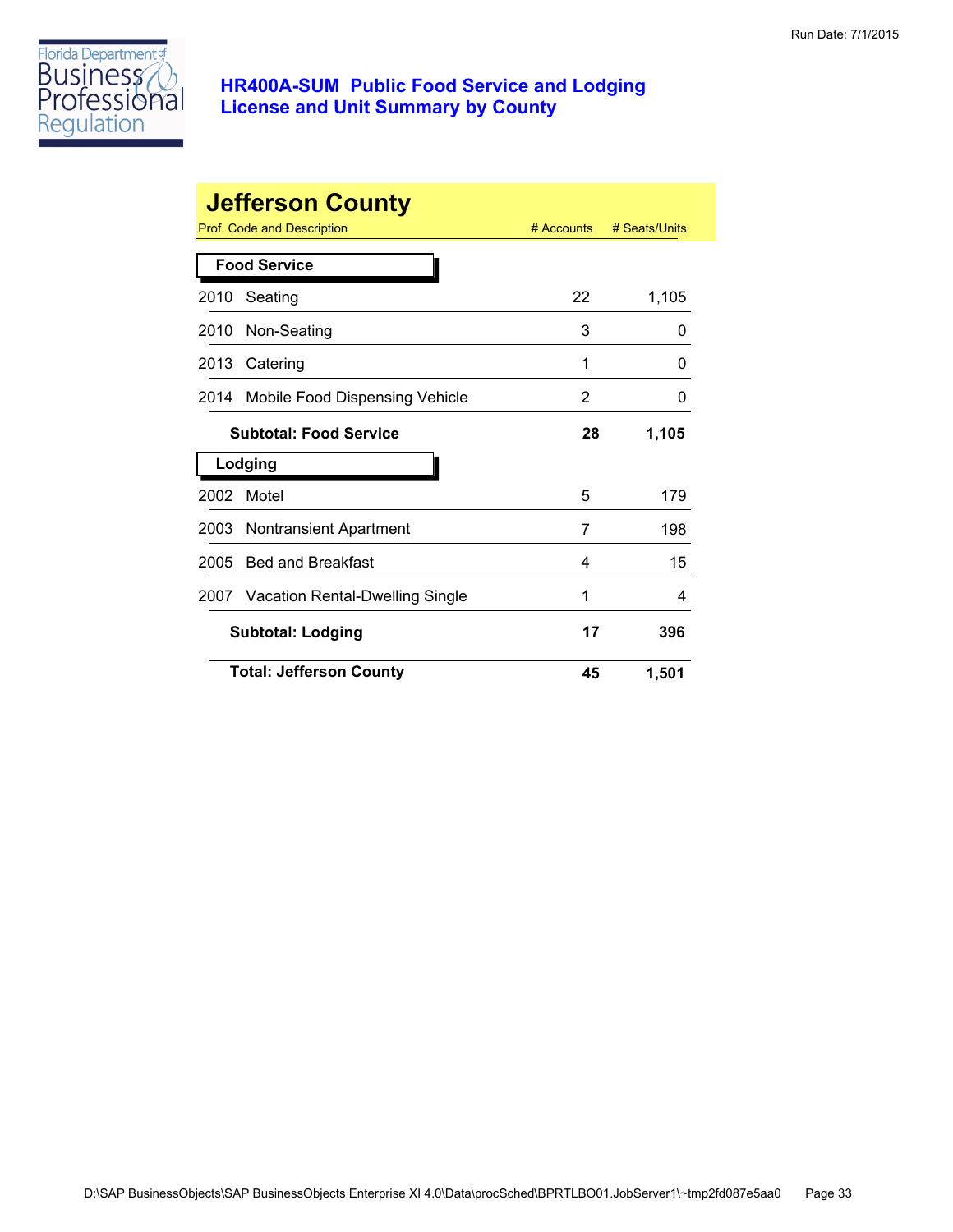

|      | <b>Lafayette County</b><br>Prof. Code and Description | $#$ Accounts | # Seats/Units |
|------|-------------------------------------------------------|--------------|---------------|
|      | <b>Food Service</b>                                   |              |               |
| 2010 | Seating                                               | 6            | 409           |
|      | 2014 Mobile Food Dispensing Vehicle                   | 1            | 0             |
|      | <b>Subtotal: Food Service</b>                         | 7            | 409           |
|      | Lodging                                               |              |               |
| 2002 | Motel                                                 | 2            | 27            |
|      | 2003 Nontransient Apartment                           | 1            | 36            |
|      | 2005 Bed and Breakfast                                | 1            | 12            |
|      | Subtotal: Lodging                                     | 4            | 75            |
|      | <b>Total: Lafayette County</b>                        | 11           | 484           |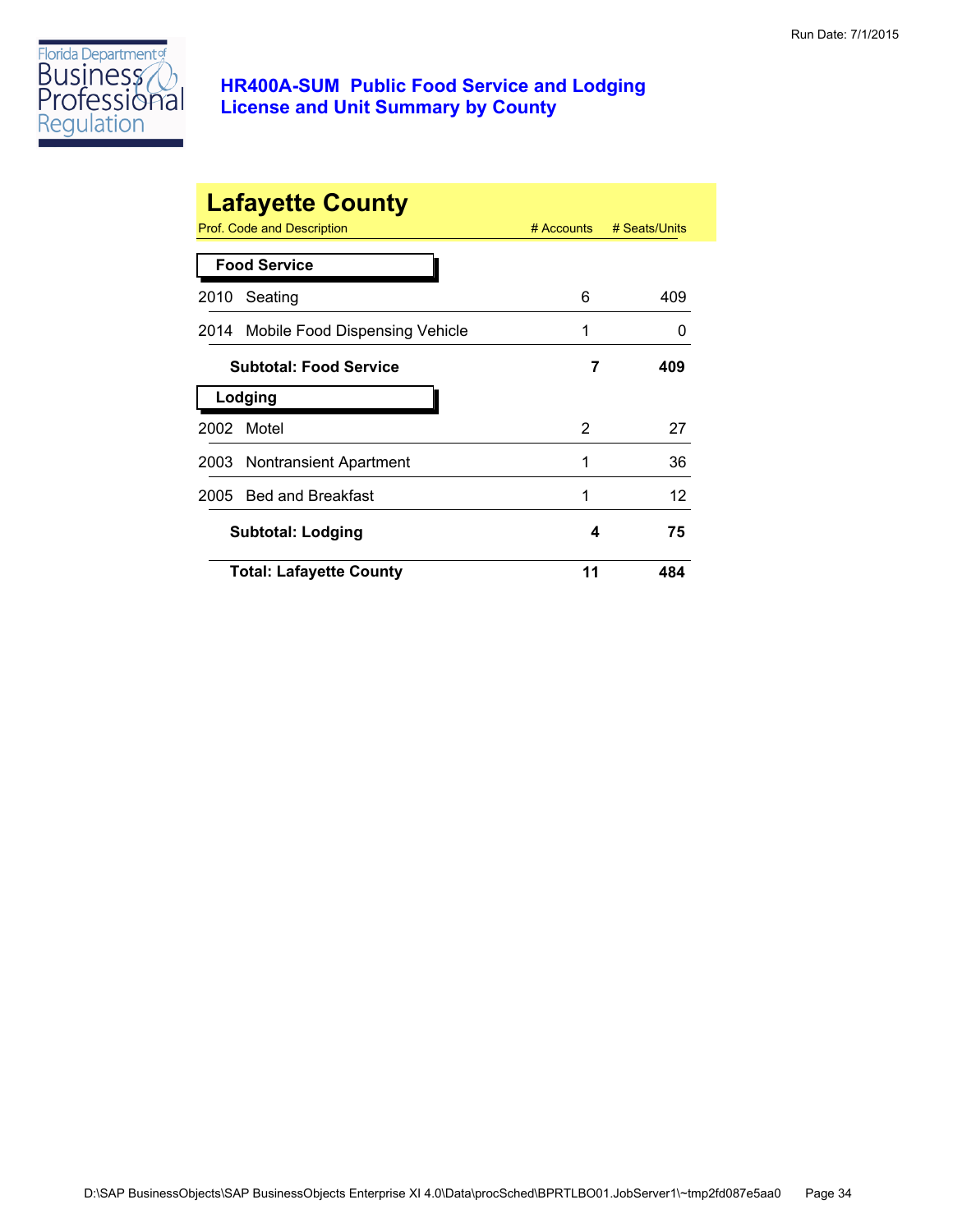

|      | <b>Lake County</b><br>Prof. Code and Description | # Accounts | # Seats/Units |
|------|--------------------------------------------------|------------|---------------|
|      | <b>Food Service</b>                              |            |               |
| 2010 | Seating                                          | 525        | 49,711        |
| 2010 | Non-Seating                                      | 48         | 0             |
| 2013 | Catering                                         | 4          | 0             |
| 2014 | Mobile Food Dispensing Vehicle                   | 51         | 0             |
| 2014 | Hot Dog Cart                                     | 7          | 0             |
| 2015 | <b>Vending Machine</b>                           | 13         | 0             |
|      | <b>Subtotal: Food Service</b>                    | 648        | 49,711        |
|      | Lodging                                          |            |               |
| 2001 | Hotel                                            | 20         | 1,558         |
| 2002 | Motel                                            | 29         | 1,173         |
| 2003 | <b>Transient Apartment</b>                       | 6          | 51            |
| 2003 | Nontransient Apartment                           | 182        | 12,229        |
| 2005 | <b>Bed and Breakfast</b>                         | 13         | 57            |
| 2006 | Vacation Rental-Condo Single                     | 12         | 544           |
| 2006 | Vacation Rental-Condo Group                      | 3          | 101           |
| 2006 | <b>Vacation Rental-Condo Collective</b>          | 1          | 7             |
| 2007 | <b>Vacation Rental-Dwelling Single</b>           | 776        | 793           |
| 2007 | Vacation Rental-Dwelling Group                   | 4          | 16            |
| 2007 | <b>Vacation Rental-Dwelling Collective</b>       | 39         | 454           |
|      | <b>Subtotal: Lodging</b>                         | 1,085      | 16,983        |
|      | <b>Total: Lake County</b>                        | 1,733      | 66,694        |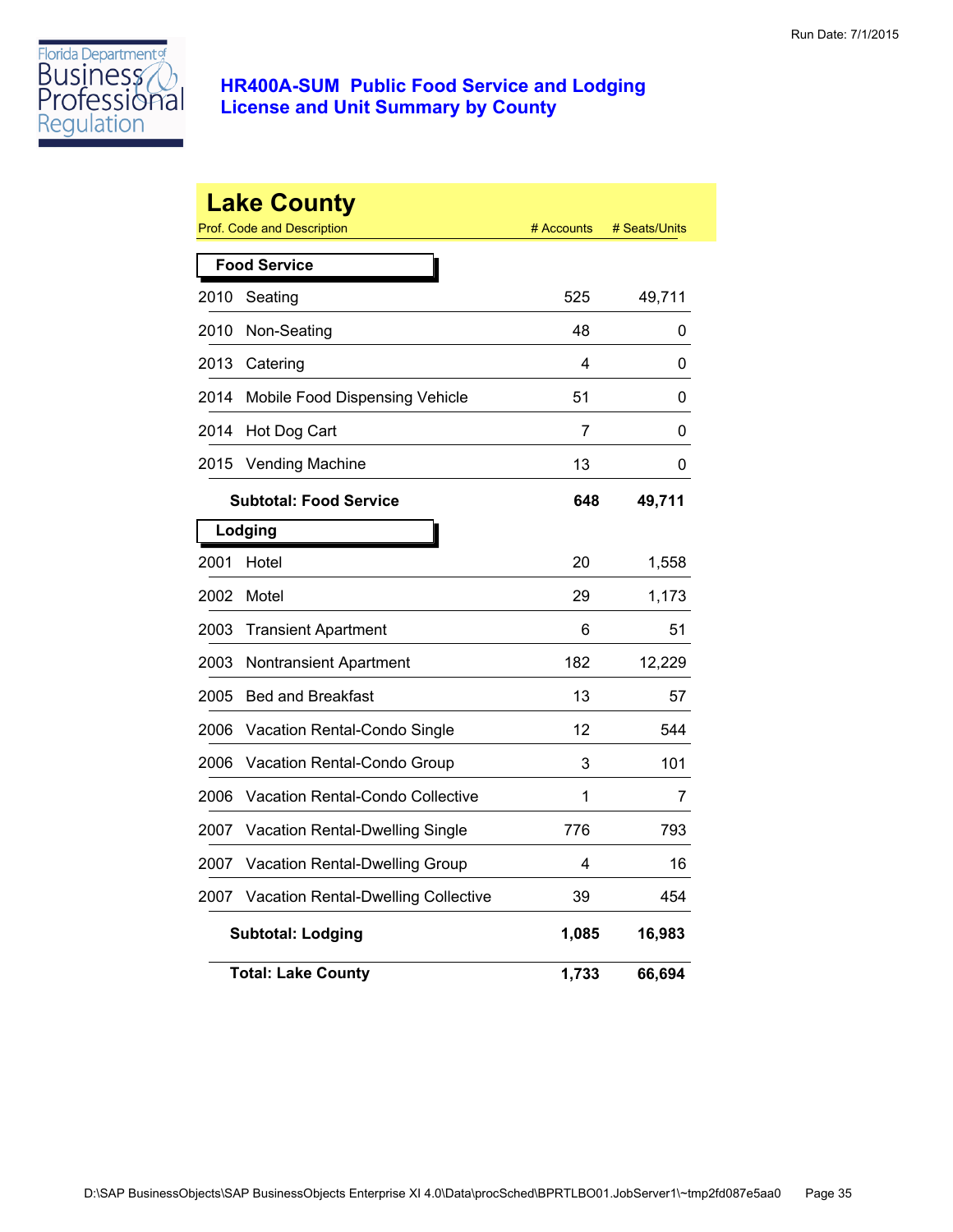

|      | <b>Lee County</b><br>Prof. Code and Description | # Accounts | # Seats/Units |
|------|-------------------------------------------------|------------|---------------|
|      | <b>Food Service</b>                             |            |               |
| 2010 | Seating                                         | 1,466      | 156,895       |
| 2010 | Non-Seating                                     | 193        | 0             |
| 2013 | Catering                                        | 16         | 0             |
| 2014 | Mobile Food Dispensing Vehicle                  | 82         | 0             |
| 2014 | Hot Dog Cart                                    | 14         | 0             |
| 2015 | <b>Vending Machine</b>                          | 6          | 0             |
|      | <b>Subtotal: Food Service</b>                   | 1,777      | 156,895       |
|      | Lodging                                         |            |               |
| 2001 | Hotel                                           | 68         | 7,465         |
| 2002 | Motel                                           | 110        | 3,994         |
| 2003 | <b>Transient Apartment</b>                      | 34         | 179           |
| 2003 | <b>Nontransient Apartment</b>                   | 267        | 17,024        |
| 2005 | <b>Bed and Breakfast</b>                        | 3          | 13            |
| 2006 | Vacation Rental-Condo Single                    | 32         | 38            |
| 2006 | Vacation Rental-Condo Group                     | 62         | 2,743         |
| 2006 | Vacation Rental-Condo Collective                | 63         | 1,465         |
| 2007 | Vacation Rental-Dwelling Single                 | 173        | 204           |
| 2007 | Vacation Rental-Dwelling Group                  | 10         | 74            |
| 2007 | Vacation Rental-Dwelling Collective             | 84         | 1,221         |
|      | <b>Subtotal: Lodging</b>                        | 906        | 34,420        |
|      | <b>Total: Lee County</b>                        | 2,683      | 191,315       |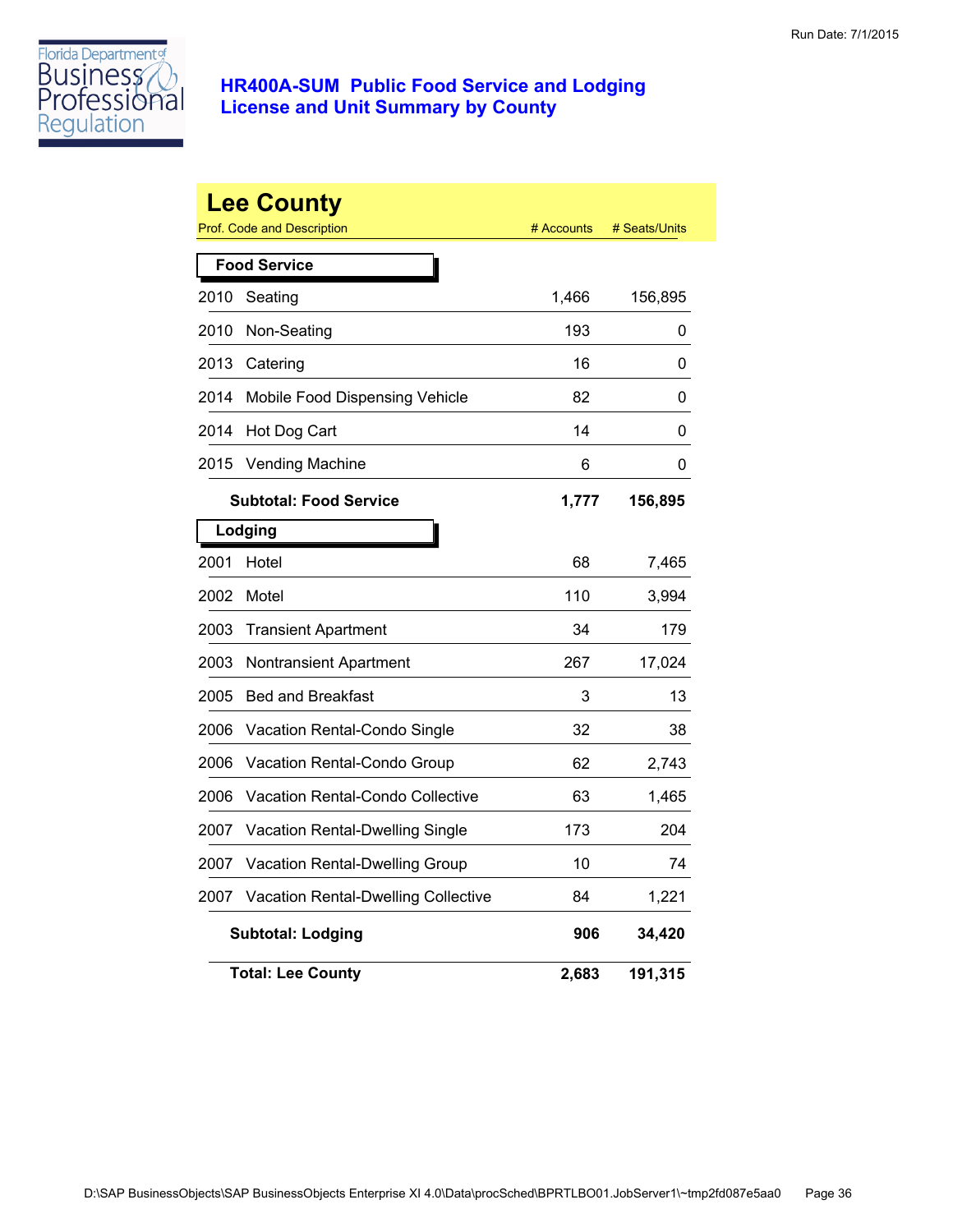

|      | <b>Leon County</b>                         |            |               |
|------|--------------------------------------------|------------|---------------|
|      | Prof. Code and Description                 | # Accounts | # Seats/Units |
|      | <b>Food Service</b>                        |            |               |
| 2010 | Seating                                    | 622        | 57,297        |
| 2010 | Non-Seating                                | 54         | 0             |
| 2013 | Catering                                   | 18         | 0             |
| 2014 | Mobile Food Dispensing Vehicle             | 70         | 0             |
| 2014 | Hot Dog Cart                               | 7          | 0             |
| 2015 | <b>Vending Machine</b>                     | 1          | 0             |
|      | <b>Subtotal: Food Service</b>              | 772        | 57,297        |
|      | Lodging                                    |            |               |
| 2001 | Hotel                                      | 33         | 3,586         |
| 2002 | Motel                                      | 29         | 2,072         |
| 2003 | <b>Transient Apartment</b>                 | 5          | 506           |
| 2003 | <b>Nontransient Apartment</b>              | 422        | 28,904        |
| 2006 | Vacation Rental-Condo Group                | 2          | 39            |
| 2007 | Vacation Rental-Dwelling Single            | 1          | 5             |
| 2007 | <b>Vacation Rental-Dwelling Collective</b> | 1          | 1             |
|      | <b>Subtotal: Lodging</b>                   | 493        | 35,113        |
|      | <b>Total: Leon County</b>                  | 1,265      | 92,410        |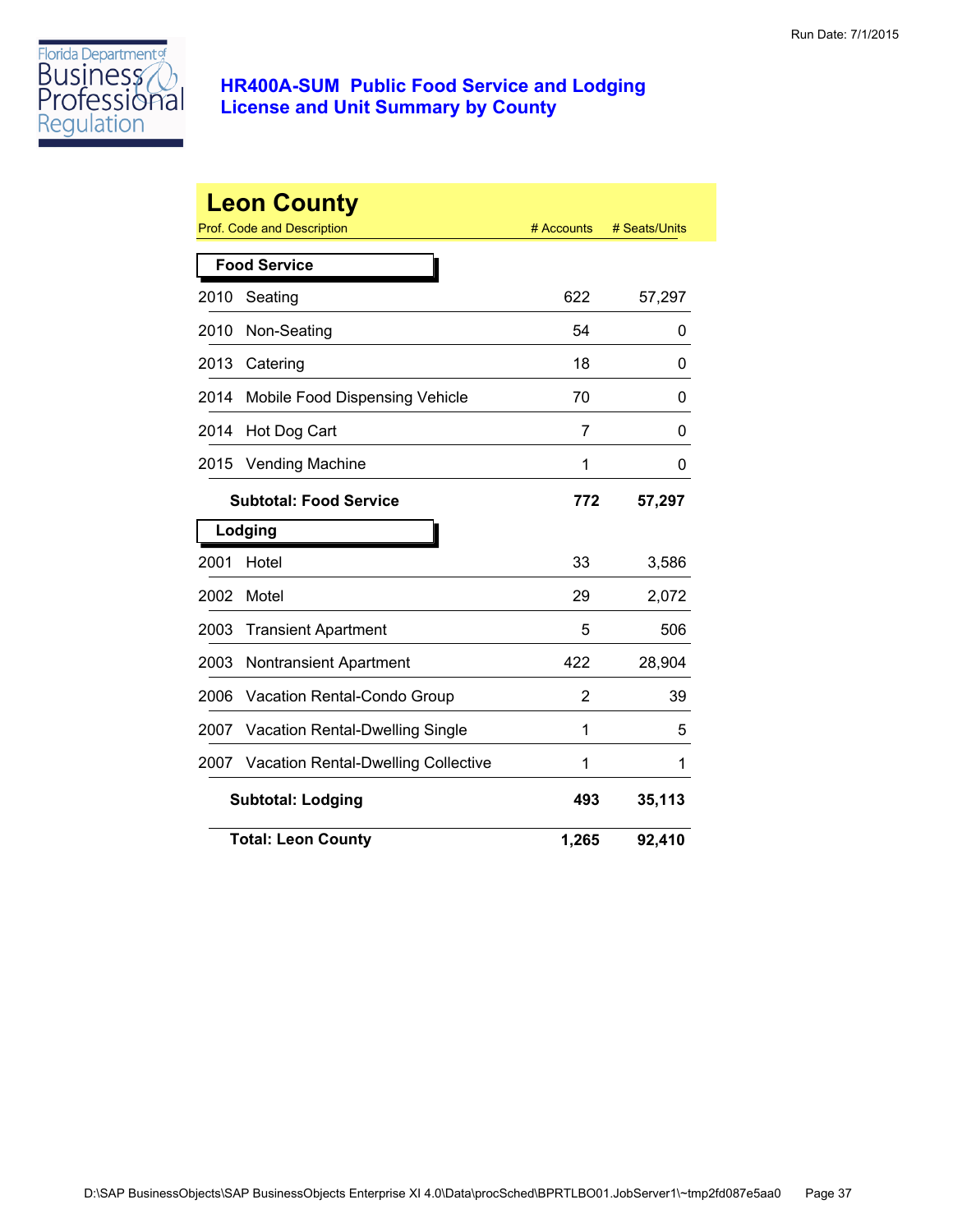

|      | <b>Levy County</b><br>Prof. Code and Description | # Accounts     | # Seats/Units |
|------|--------------------------------------------------|----------------|---------------|
|      | <b>Food Service</b>                              |                |               |
| 2010 | Seating                                          | 74             | 5,245         |
| 2010 | Non-Seating                                      | 9              | 0             |
| 2013 | Catering                                         | 1              | 0             |
| 2014 | Mobile Food Dispensing Vehicle                   | 5              | 0             |
| 2014 | Hot Dog Cart                                     | 1              | 0             |
| 2015 | Vending Machine                                  | 1              | 0             |
|      | <b>Subtotal: Food Service</b>                    | 91             | 5,245         |
|      | Lodging                                          |                |               |
| 2001 | Hotel                                            | 1              | 10            |
| 2002 | Motel                                            | 18             | 329           |
| 2003 | <b>Transient Apartment</b>                       | 4              | 20            |
| 2003 | Nontransient Apartment                           | 17             | 462           |
| 2005 | <b>Bed and Breakfast</b>                         | $\overline{2}$ | 17            |
| 2006 | Vacation Rental-Condo Single                     | 2              | 3             |
| 2006 | Vacation Rental-Condo Group                      | 6              | 147           |
| 2006 | Vacation Rental-Condo Collective                 | 1              | 33            |
| 2007 | Vacation Rental-Dwelling Single                  | 2              | 8             |
| 2007 | <b>Vacation Rental-Dwelling Collective</b>       | $\overline{2}$ | 33            |
|      | <b>Subtotal: Lodging</b>                         | 55             | 1,062         |
|      | <b>Total: Levy County</b>                        | 146            | 6,307         |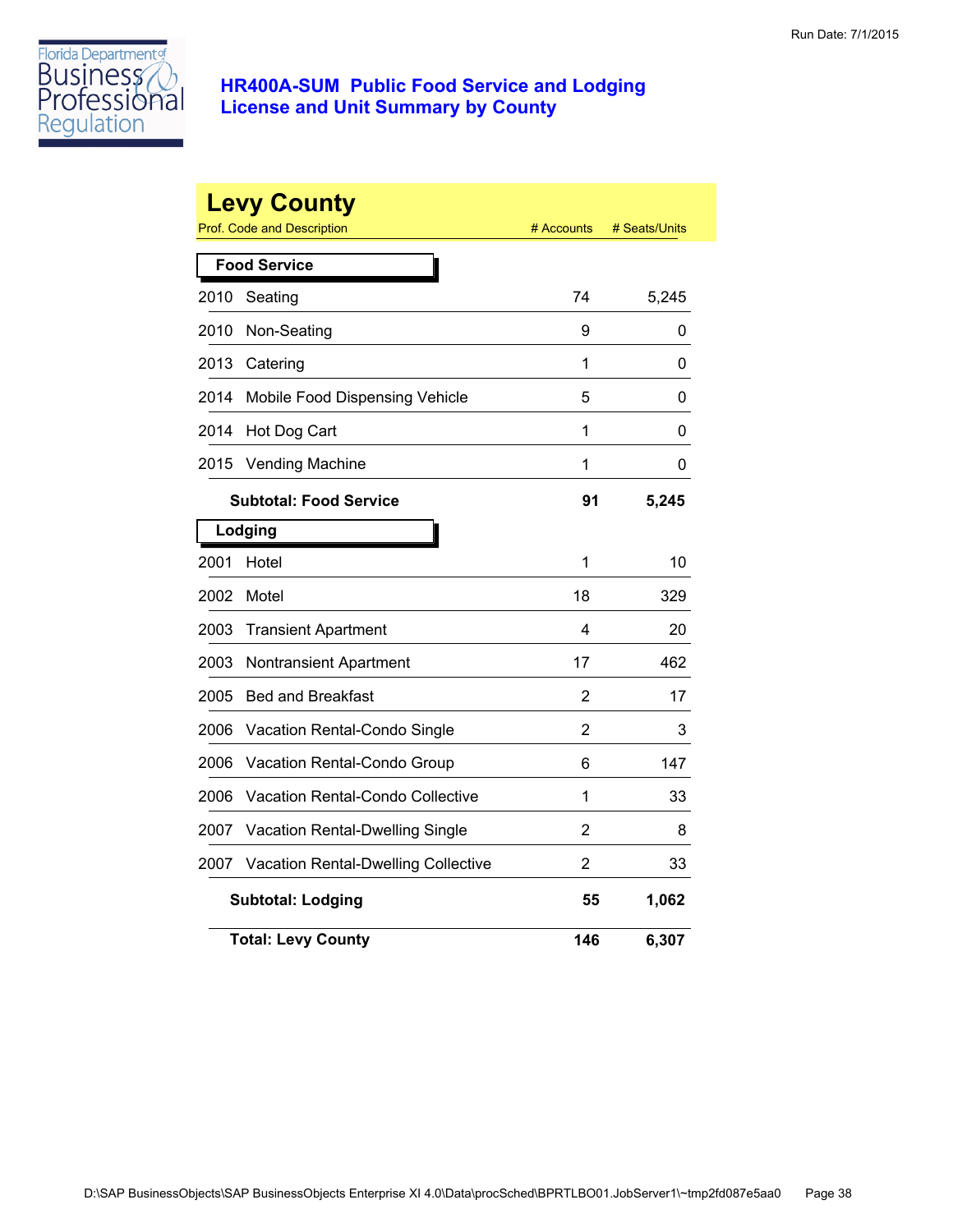

| <b>Liberty County</b>         |            |               |
|-------------------------------|------------|---------------|
| Prof. Code and Description    | # Accounts | # Seats/Units |
| <b>Food Service</b>           |            |               |
| Seating<br>2010               | 4          | 372           |
| <b>Subtotal: Food Service</b> | 4          | 372           |
| Lodging                       |            |               |
| Motel<br>2002                 | 1          | 12            |
| <b>Subtotal: Lodging</b>      | 1          | 12            |
| <b>Total: Liberty County</b>  | 5          | 384           |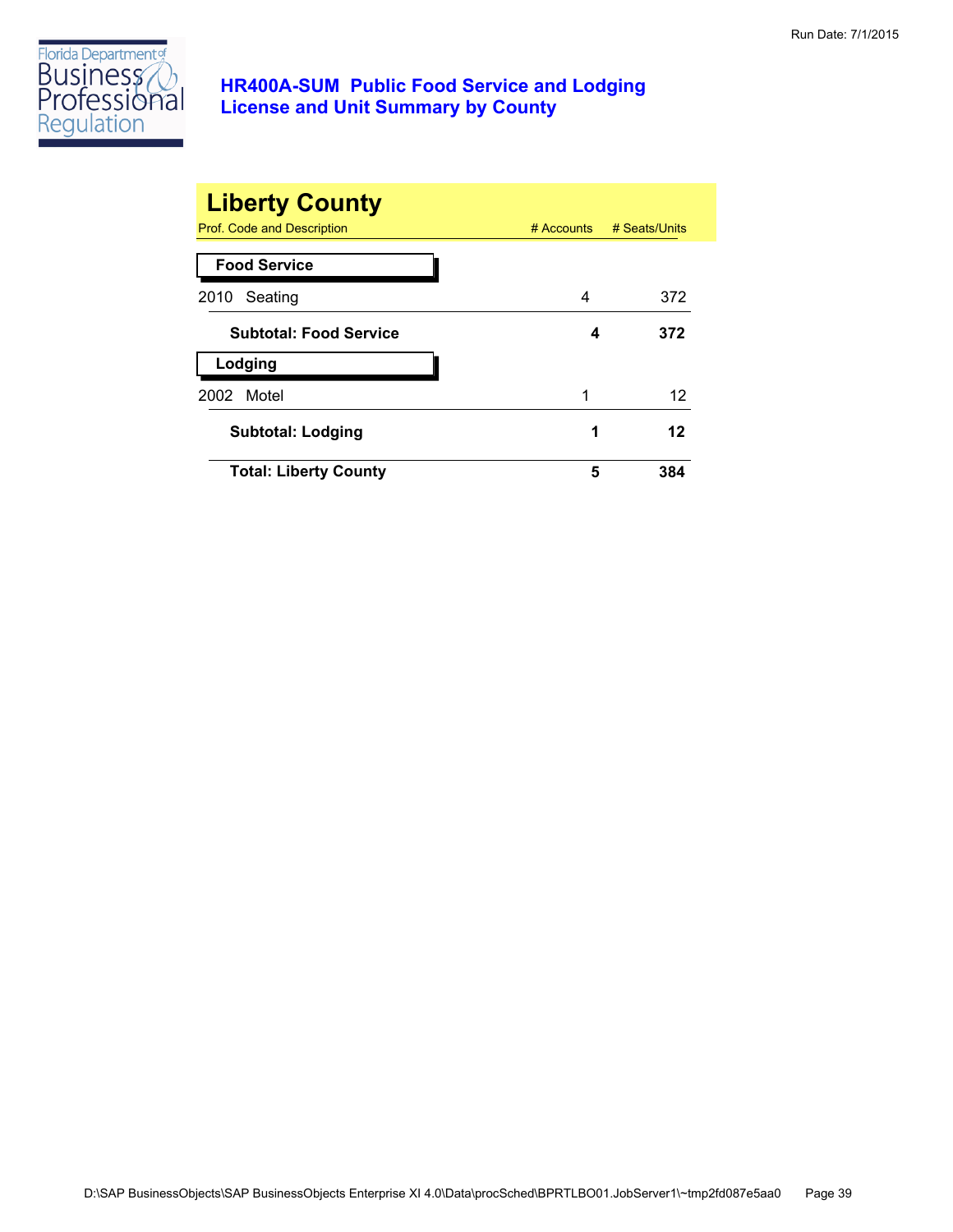

|      | <b>Madison County</b><br>Prof. Code and Description<br>$#$ Accounts<br># Seats/Units |    |              |  |  |
|------|--------------------------------------------------------------------------------------|----|--------------|--|--|
|      | <b>Food Service</b>                                                                  |    |              |  |  |
| 2010 | Seating                                                                              | 22 | 1,717        |  |  |
| 2010 | Non-Seating                                                                          | 2  | 0            |  |  |
| 2014 | Mobile Food Dispensing Vehicle                                                       | 2  | $\mathbf{0}$ |  |  |
|      | <b>Subtotal: Food Service</b>                                                        | 26 | 1,717        |  |  |
|      | Lodging                                                                              |    |              |  |  |
| 2001 | Hotel                                                                                | 1  | 58           |  |  |
| 2002 | Motel                                                                                | 5  | 174          |  |  |
| 2003 | <b>Nontransient Apartment</b>                                                        | 10 | 412          |  |  |
| 2005 | <b>Bed and Breakfast</b>                                                             | 3  | 14           |  |  |
|      | <b>Subtotal: Lodging</b>                                                             | 19 | 658          |  |  |
|      | <b>Total: Madison County</b>                                                         | 45 | 2,375        |  |  |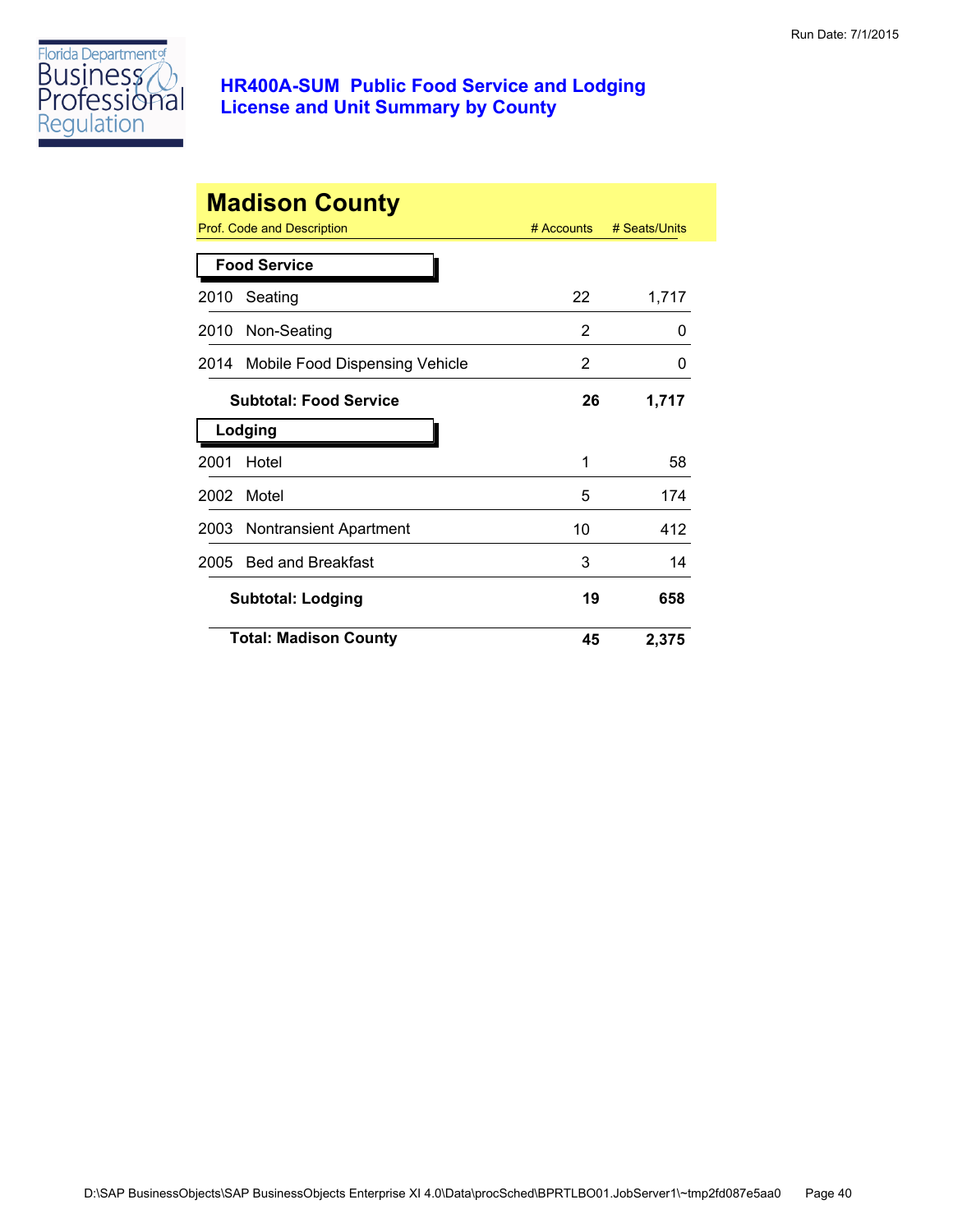

|      | <b>Manatee County</b><br>Prof. Code and Description | # Accounts | # Seats/Units |
|------|-----------------------------------------------------|------------|---------------|
|      | <b>Food Service</b>                                 |            |               |
| 2010 | Seating                                             | 652        | 62,215        |
| 2010 | Non-Seating                                         | 76         | 0             |
| 2013 | Catering                                            | 7          | 0             |
| 2014 | Mobile Food Dispensing Vehicle                      | 70         | 0             |
| 2014 | Hot Dog Cart                                        | 10         | 0             |
| 2015 | <b>Vending Machine</b>                              | 38         | 0             |
|      | <b>Subtotal: Food Service</b>                       | 853        | 62,215        |
|      | Lodging                                             |            |               |
| 2001 | Hotel                                               | 12         | 1,186         |
| 2002 | Motel                                               | 54         | 2,198         |
| 2003 | <b>Transient Apartment</b>                          | 31         | 343           |
| 2003 | Nontransient Apartment                              | 132        | 14,866        |
| 2005 | <b>Bed and Breakfast</b>                            | 4          | 30            |
| 2006 | Vacation Rental-Condo Single                        | 48         | 63            |
| 2006 | Vacation Rental-Condo Group                         | 32         | 1,138         |
| 2006 | Vacation Rental-Condo Collective                    | 30         | 786           |
| 2007 | Vacation Rental-Dwelling Single                     | 124        | 245           |
| 2007 | Vacation Rental-Dwelling Group                      | 6          | 16            |
| 2007 | <b>Vacation Rental-Dwelling Collective</b>          | 54         | 1,448         |
|      | <b>Subtotal: Lodging</b>                            | 527        | 22,319        |
|      | <b>Total: Manatee County</b>                        | 1,380      | 84,534        |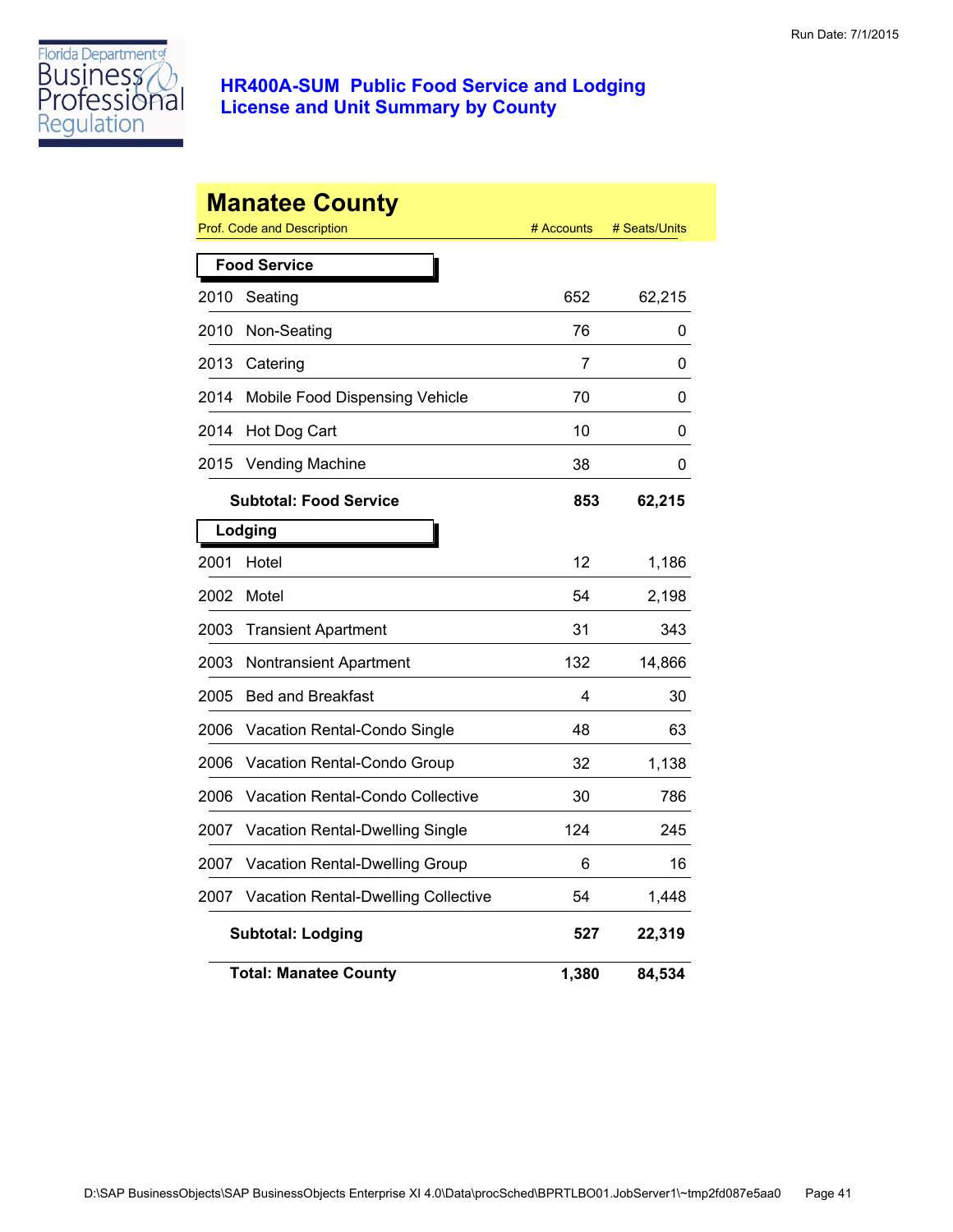

|                     | <b>Marion County</b><br><b>Prof. Code and Description</b> | # Accounts | # Seats/Units |  |
|---------------------|-----------------------------------------------------------|------------|---------------|--|
| <b>Food Service</b> |                                                           |            |               |  |
| 2010                | Seating                                                   | 496        | 42,410        |  |
| 2010                | Non-Seating                                               | 56         | 0             |  |
| 2013                | Catering                                                  | 9          | 0             |  |
| 2014                | Mobile Food Dispensing Vehicle                            | 52         | 0             |  |
| 2014                | Hot Dog Cart                                              | 10         | 0             |  |
| 2015                | <b>Vending Machine</b>                                    | 25         | 0             |  |
|                     | <b>Subtotal: Food Service</b>                             | 648        | 42,410        |  |
|                     | Lodging                                                   |            |               |  |
| 2001                | Hotel                                                     | 20         | 2,080         |  |
| 2002                | Motel                                                     | 54         | 1,958         |  |
| 2003                | <b>Transient Apartment</b>                                | 9          | 57            |  |
| 2003                | Nontransient Apartment                                    | 134        | 8,970         |  |
| 2005                | <b>Bed and Breakfast</b>                                  | 4          | 18            |  |
| 2006                | Vacation Rental-Condo Single                              | 1          | 1             |  |
| 2007                | Vacation Rental-Dwelling Single                           | 10         | 68            |  |
| 2007                | Vacation Rental-Dwelling Group                            | 2          | 22            |  |
| 2007                | <b>Vacation Rental-Dwelling Collective</b>                | 4          | 37            |  |
|                     | <b>Subtotal: Lodging</b>                                  | 238        | 13,211        |  |
|                     | <b>Total: Marion County</b>                               | 886        | 55,621        |  |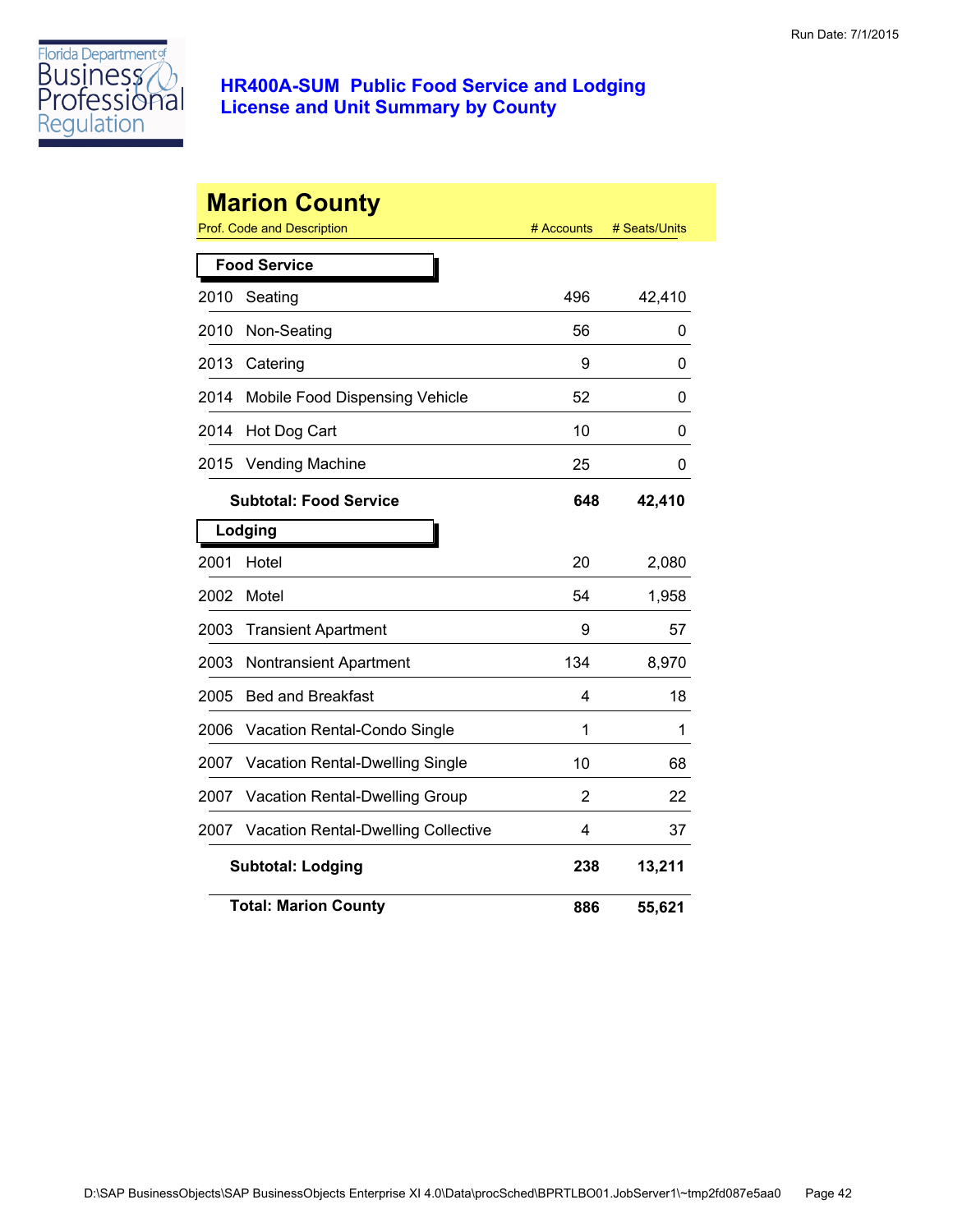

|      | <b>Martin County</b><br><b>Prof. Code and Description</b> | # Accounts | # Seats/Units |
|------|-----------------------------------------------------------|------------|---------------|
|      | <b>Food Service</b>                                       |            |               |
| 2010 | Seating                                                   | 387        | 35,080        |
| 2010 | Non-Seating                                               | 43         | 0             |
| 2013 | Catering                                                  | 8          | 0             |
| 2014 | Mobile Food Dispensing Vehicle                            | 21         | 0             |
| 2014 | Hot Dog Cart                                              | 7          | 0             |
| 2015 | <b>Vending Machine</b>                                    | 7          | 0             |
|      | <b>Subtotal: Food Service</b>                             | 473        | 35,080        |
|      | Lodging                                                   |            |               |
| 2001 | Hotel                                                     | 9          | 778           |
| 2002 | Motel                                                     | 15         | 510           |
| 2003 | <b>Transient Apartment</b>                                | 8          | 247           |
| 2003 | <b>Nontransient Apartment</b>                             | 78         | 3,627         |
| 2005 | <b>Bed and Breakfast</b>                                  | 4          | 24            |
| 2006 | Vacation Rental-Condo Single                              | 1          | 25            |
| 2006 | Vacation Rental-Condo Group                               | 4          | 314           |
| 2006 | Vacation Rental-Condo Collective                          | 1          | 1             |
| 2007 | Vacation Rental-Dwelling Single                           | 1          | 1             |
| 2007 | Vacation Rental-Dwelling Group                            | 1          | 36            |
|      | <b>Subtotal: Lodging</b>                                  | 122        | 5,563         |
|      | <b>Total: Martin County</b>                               | 595        | 40,643        |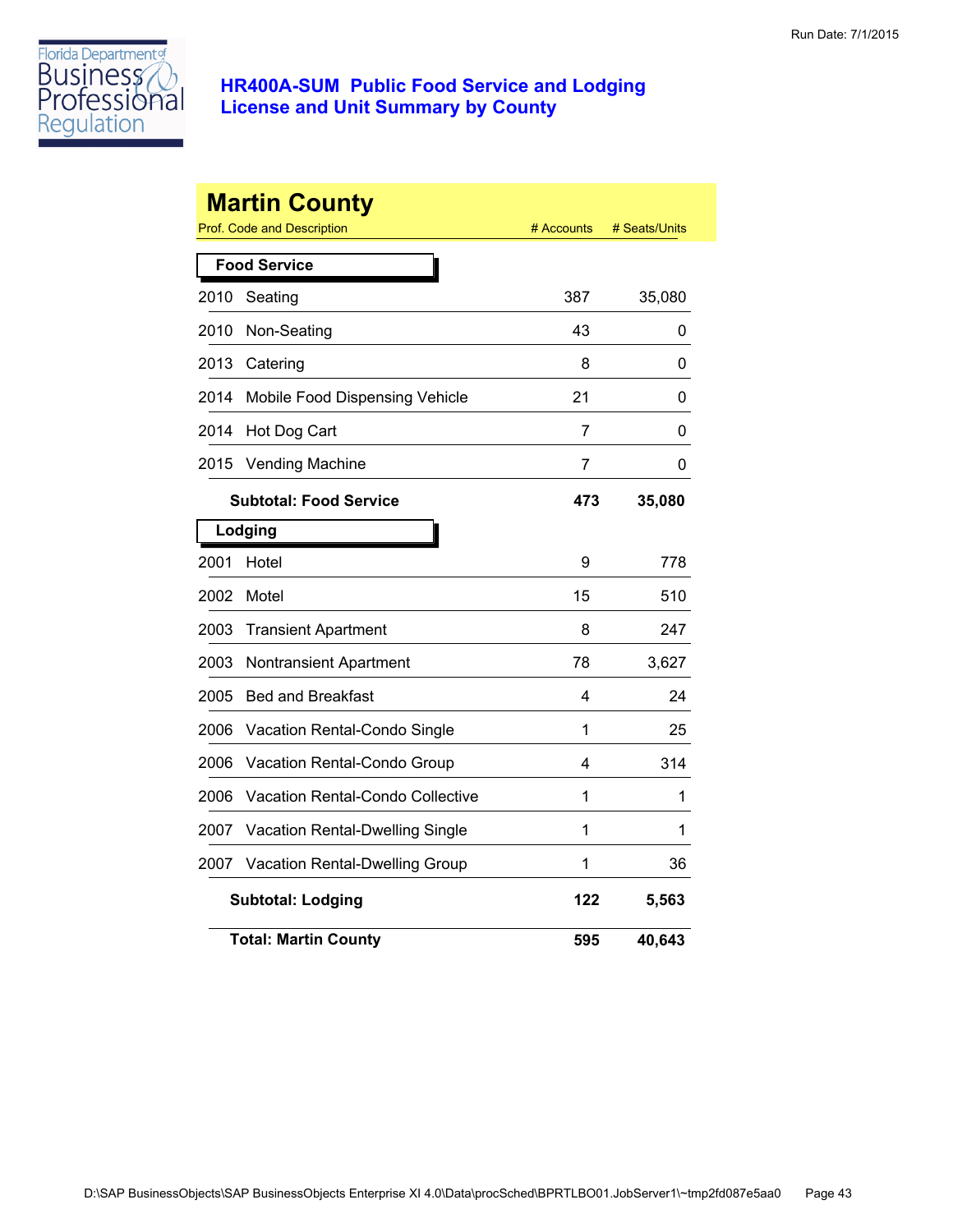

|      | <b>Monroe County</b><br>Prof. Code and Description | # Accounts | # Seats/Units |
|------|----------------------------------------------------|------------|---------------|
|      | <b>Food Service</b>                                |            |               |
| 2010 | Seating                                            | 486        | 45,996        |
| 2010 | Non-Seating                                        | 55         | 0             |
| 2013 | Catering                                           | 11         | 0             |
| 2014 | Mobile Food Dispensing Vehicle                     | 32         | 0             |
| 2014 | Hot Dog Cart                                       | 9          | 0             |
|      | <b>Subtotal: Food Service</b>                      | 593        | 45,996        |
|      | Lodging                                            |            |               |
| 2001 | Hotel                                              | 47         | 3,623         |
| 2002 | Motel                                              | 138        | 4,544         |
| 2003 | <b>Transient Apartment</b>                         | 133        | 630           |
| 2003 | Nontransient Apartment                             | 100        | 1,972         |
| 2005 | <b>Bed and Breakfast</b>                           | 49         | 484           |
| 2006 | Vacation Rental-Condo Single                       | 294        | 471           |
| 2006 | Vacation Rental-Condo Group                        | 42         | 1,453         |
| 2006 | <b>Vacation Rental-Condo Collective</b>            | 41         | 931           |
| 2007 | Vacation Rental-Dwelling Single                    | 529        | 763           |
| 2007 | Vacation Rental-Dwelling Group                     | 21         | 265           |
| 2007 | <b>Vacation Rental-Dwelling Collective</b>         | 87         | 1,268         |
|      | <b>Subtotal: Lodging</b>                           | 1,481      | 16,404        |
|      | <b>Total: Monroe County</b>                        | 2,074      | 62,400        |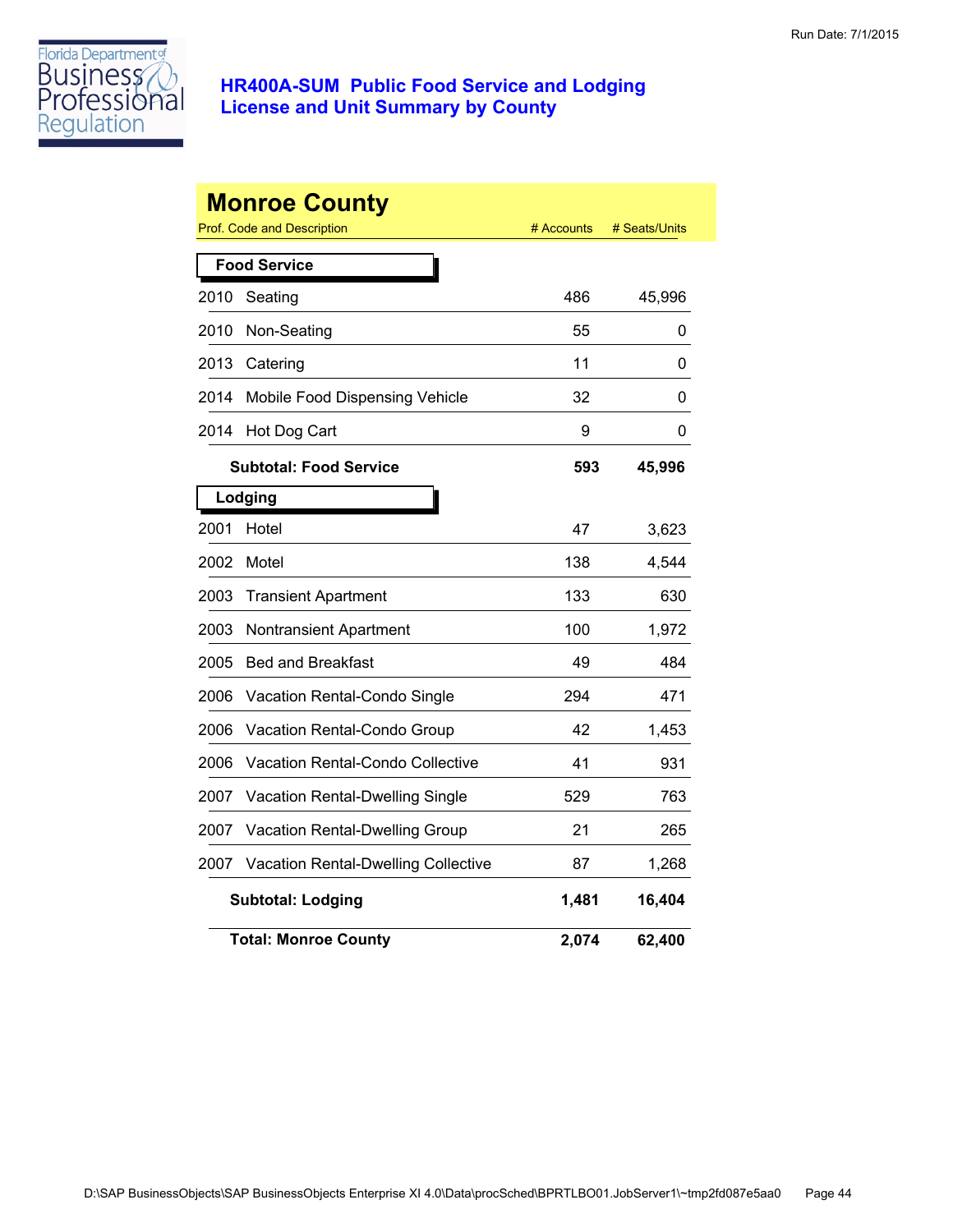

|      | <b>Nassau County</b><br>Prof. Code and Description | # Accounts | # Seats/Units |
|------|----------------------------------------------------|------------|---------------|
|      | <b>Food Service</b>                                |            |               |
| 2010 | Seating                                            | 178        | 17,466        |
| 2010 | Non-Seating                                        | 17         | 0             |
| 2013 | Catering                                           | 3          | 0             |
| 2014 | Mobile Food Dispensing Vehicle                     | 4          | 0             |
|      | <b>Subtotal: Food Service</b>                      | 202        | 17,466        |
|      | Lodging                                            |            |               |
| 2001 | Hotel                                              | 12         | 1,554         |
| 2002 | Motel                                              | 13         | 450           |
| 2003 | <b>Transient Apartment</b>                         | 4          | 7             |
| 2003 | <b>Nontransient Apartment</b>                      | 32         | 1,414         |
| 2005 | <b>Bed and Breakfast</b>                           | 7          | 59            |
| 2006 | Vacation Rental-Condo Single                       | 69         | 256           |
| 2006 | Vacation Rental-Condo Group                        | 9          | 502           |
| 2006 | Vacation Rental-Condo Collective                   | 13         | 151           |
| 2007 | Vacation Rental-Dwelling Single                    | 29         | 33            |
| 2007 | Vacation Rental-Dwelling Group                     | 2          | 20            |
| 2007 | <b>Vacation Rental-Dwelling Collective</b>         | 6          | 73            |
|      | <b>Subtotal: Lodging</b>                           | 196        | 4,519         |
|      | <b>Total: Nassau County</b>                        | 398        | 21,985        |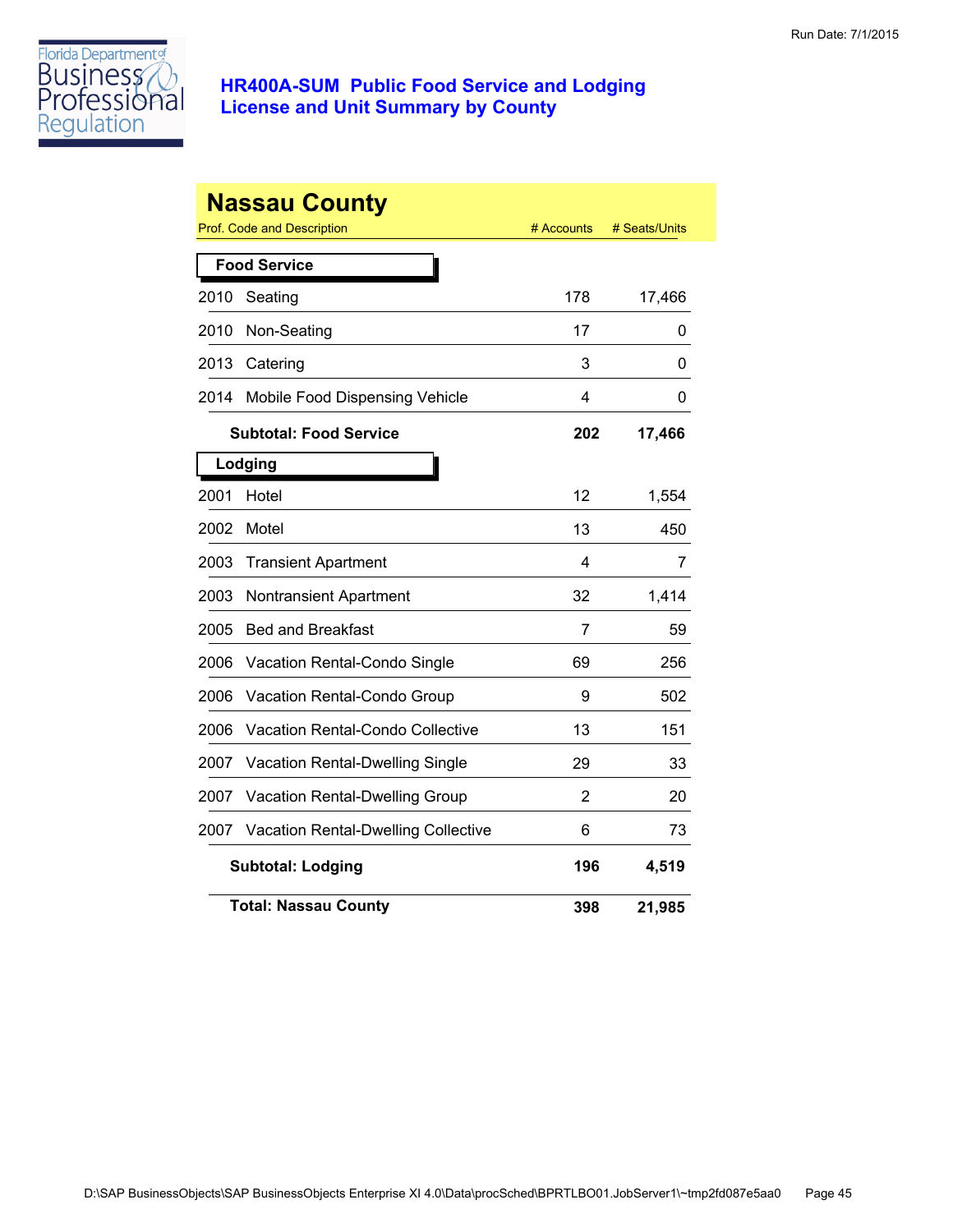

|      | <b>Okaloosa County</b><br>Prof. Code and Description | # Accounts | # Seats/Units |
|------|------------------------------------------------------|------------|---------------|
|      | <b>Food Service</b>                                  |            |               |
| 2010 | Seating                                              | 562        | 58,513        |
| 2010 | Non-Seating                                          | 48         | 0             |
| 2013 | Catering                                             | 3          | 0             |
| 2014 | Mobile Food Dispensing Vehicle                       | 39         | 0             |
|      | <b>Subtotal: Food Service</b>                        | 652        | 58,513        |
|      | Lodging                                              |            |               |
| 2001 | Hotel                                                | 21         | 1,881         |
| 2002 | Motel                                                | 40         | 3,031         |
| 2003 | <b>Transient Apartment</b>                           | 2          | 63            |
| 2003 | Nontransient Apartment                               | 137        | 6,683         |
| 2005 | <b>Bed and Breakfast</b>                             | 1          | 5             |
| 2006 | Vacation Rental-Condo Single                         | 36         | 389           |
| 2006 | Vacation Rental-Condo Group                          | 44         | 2,962         |
| 2006 | <b>Vacation Rental-Condo Collective</b>              | 56         | 1,686         |
| 2007 | Vacation Rental-Dwelling Single                      | 16         | 177           |
| 2007 | Vacation Rental-Dwelling Group                       | 1          | 21            |
| 2007 | <b>Vacation Rental-Dwelling Collective</b>           | 44         | 408           |
|      | <b>Subtotal: Lodging</b>                             | 398        | 17,306        |
|      | <b>Total: Okaloosa County</b>                        | 1,050      | 75,819        |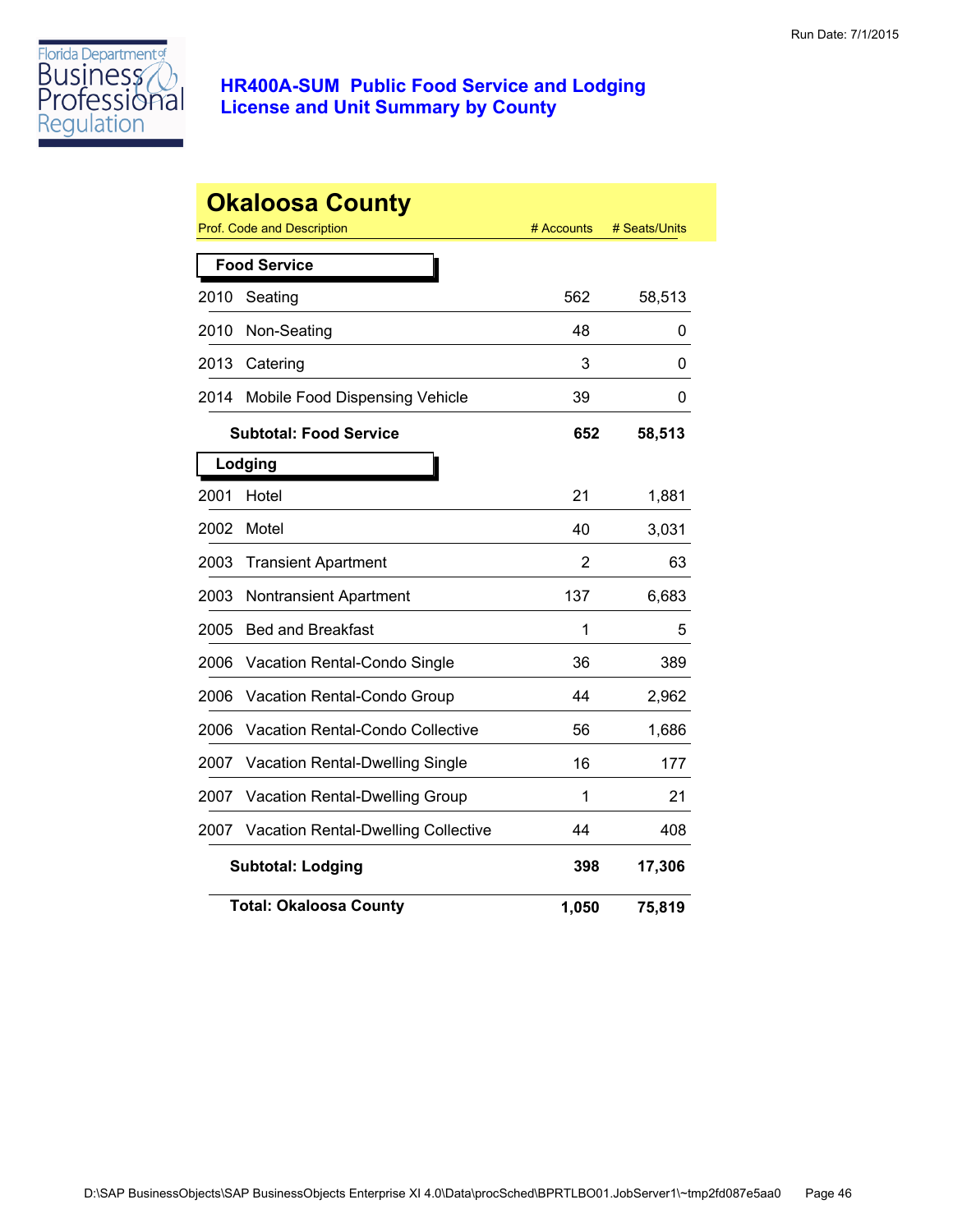

|      | <b>Okeechobee County</b>        |            |               |
|------|---------------------------------|------------|---------------|
|      | Prof. Code and Description      | # Accounts | # Seats/Units |
|      | <b>Food Service</b>             |            |               |
| 2010 | Seating                         | 69         | 6,240         |
| 2010 | Non-Seating                     | 7          | 0             |
| 2013 | Catering                        | 2          | 0             |
| 2014 | Mobile Food Dispensing Vehicle  | 10         | 0             |
| 2014 | Hot Dog Cart                    | 1          | 0             |
| 2015 | <b>Vending Machine</b>          | 1          | 0             |
|      | <b>Subtotal: Food Service</b>   | 90         | 6,240         |
|      | Lodging                         |            |               |
| 2001 | Hotel                           | 1          | 85            |
| 2002 | Motel                           | 12         | 474           |
| 2003 | <b>Transient Apartment</b>      | 3          | 31            |
| 2003 | <b>Nontransient Apartment</b>   | 10         | 365           |
|      | <b>Subtotal: Lodging</b>        | 26         | 955           |
|      | <b>Total: Okeechobee County</b> | 116        | 7,195         |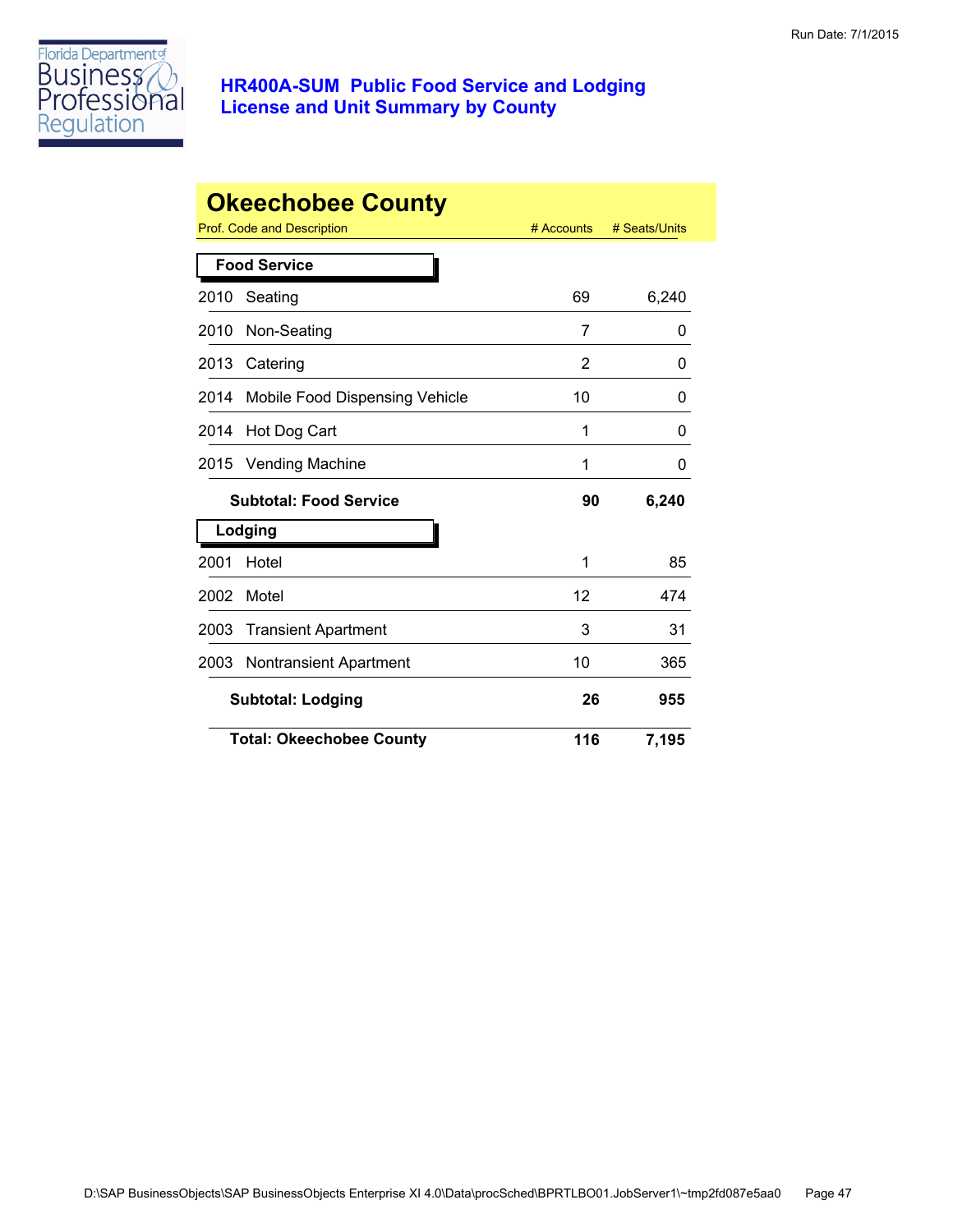

|      | <b>Orange County</b><br>Prof. Code and Description | # Accounts | # Seats/Units |
|------|----------------------------------------------------|------------|---------------|
|      | <b>Food Service</b>                                |            |               |
| 2010 | Seating                                            | 3,095      | 453,161       |
| 2010 | Non-Seating                                        | 640        | 0             |
| 2012 | Theme Park Food Cart                               | 16         | 310           |
| 2013 | Catering                                           | 107        | 0             |
| 2014 | Mobile Food Dispensing Vehicle                     | 371        | 0             |
| 2014 | Hot Dog Cart                                       | 78         | 0             |
| 2015 | <b>Vending Machine</b>                             | 254        | 0             |
|      | <b>Subtotal: Food Service</b>                      | 4,561      | 453,471       |
|      | Lodging                                            |            |               |
| 2001 | Hotel                                              | 201        | 66,265        |
| 2002 | Motel                                              | 85         | 21,452        |
| 2003 | <b>Transient Apartment</b>                         | 12         | 908           |
| 2003 | <b>Nontransient Apartment</b>                      | 749        | 119,944       |
| 2005 | <b>Bed and Breakfast</b>                           | 2          | 11            |
| 2006 | Vacation Rental-Condo Single                       | 161        | 1,607         |
| 2006 | Vacation Rental-Condo Group                        | 47         | 14,528        |
| 2006 | Vacation Rental-Condo Collective                   | 22         | 296           |
| 2007 | Vacation Rental-Dwelling Single                    | 96         | 97            |
| 2007 | Vacation Rental-Dwelling Group                     | 4          | 82            |
| 2007 | <b>Vacation Rental-Dwelling Collective</b>         | 14         | 167           |
| 2022 | Timeshare Project-Timeshare Proj Group             | 8          | 3,514         |
|      | <b>Subtotal: Lodging</b>                           | 1,401      | 228,871       |
|      | <b>Total: Orange County</b>                        | 5,962      | 682,342       |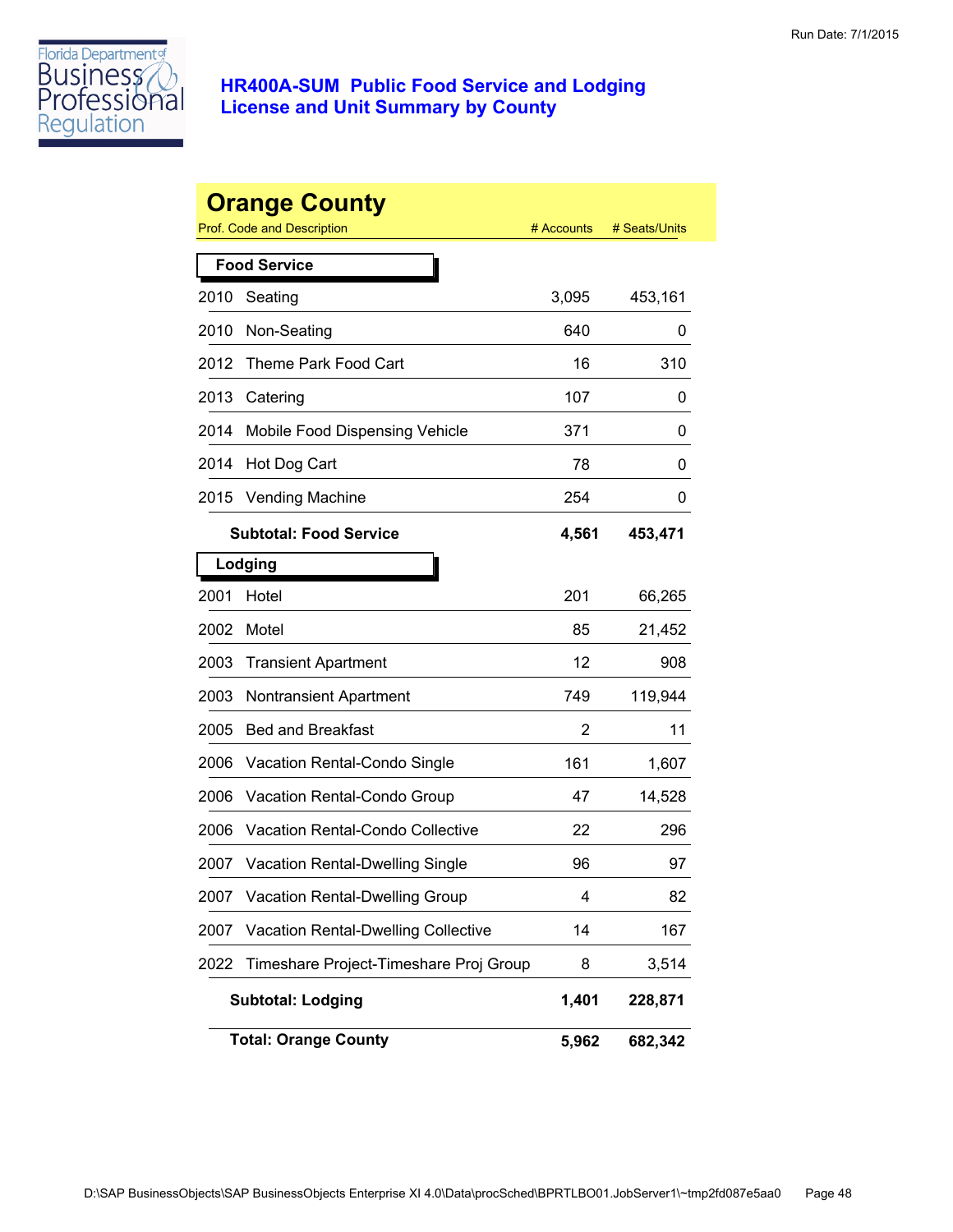

|      | <b>Osceola County</b><br>Prof. Code and Description | # Accounts | # Seats/Units |
|------|-----------------------------------------------------|------------|---------------|
|      | <b>Food Service</b>                                 |            |               |
| 2010 | Seating                                             | 690        | 88,181        |
| 2010 | Non-Seating                                         | 93         | 0             |
| 2012 | Theme Park Food Cart                                | 2          | 10            |
| 2013 | Catering                                            | 10         | 0             |
| 2014 | Mobile Food Dispensing Vehicle                      | 18         | 0             |
| 2014 | Hot Dog Cart                                        | 5          | 0             |
| 2015 | <b>Vending Machine</b>                              | 24         | 0             |
|      | <b>Subtotal: Food Service</b>                       | 842        | 88,191        |
|      | Lodging                                             |            |               |
| 2001 | Hotel                                               | 32         | 12,904        |
| 2002 | Motel                                               | 89         | 11,251        |
| 2003 | <b>Transient Apartment</b>                          | 6          | 117           |
| 2003 | Nontransient Apartment                              | 133        | 14,771        |
| 2006 | Vacation Rental-Condo Single                        | 973        | 3,347         |
| 2006 | Vacation Rental-Condo Group                         | 52         | 6,334         |
| 2006 | <b>Vacation Rental-Condo Collective</b>             | 54         | 746           |
| 2007 | <b>Vacation Rental-Dwelling Single</b>              | 5,188      | 5,333         |
| 2007 | <b>Vacation Rental-Dwelling Group</b>               | 20         | 1,999         |
| 2007 | <b>Vacation Rental-Dwelling Collective</b>          | 185        | 1,915         |
|      | <b>Subtotal: Lodging</b>                            | 6,732      | 58,717        |
|      | <b>Total: Osceola County</b>                        | 7,574      | 146,908       |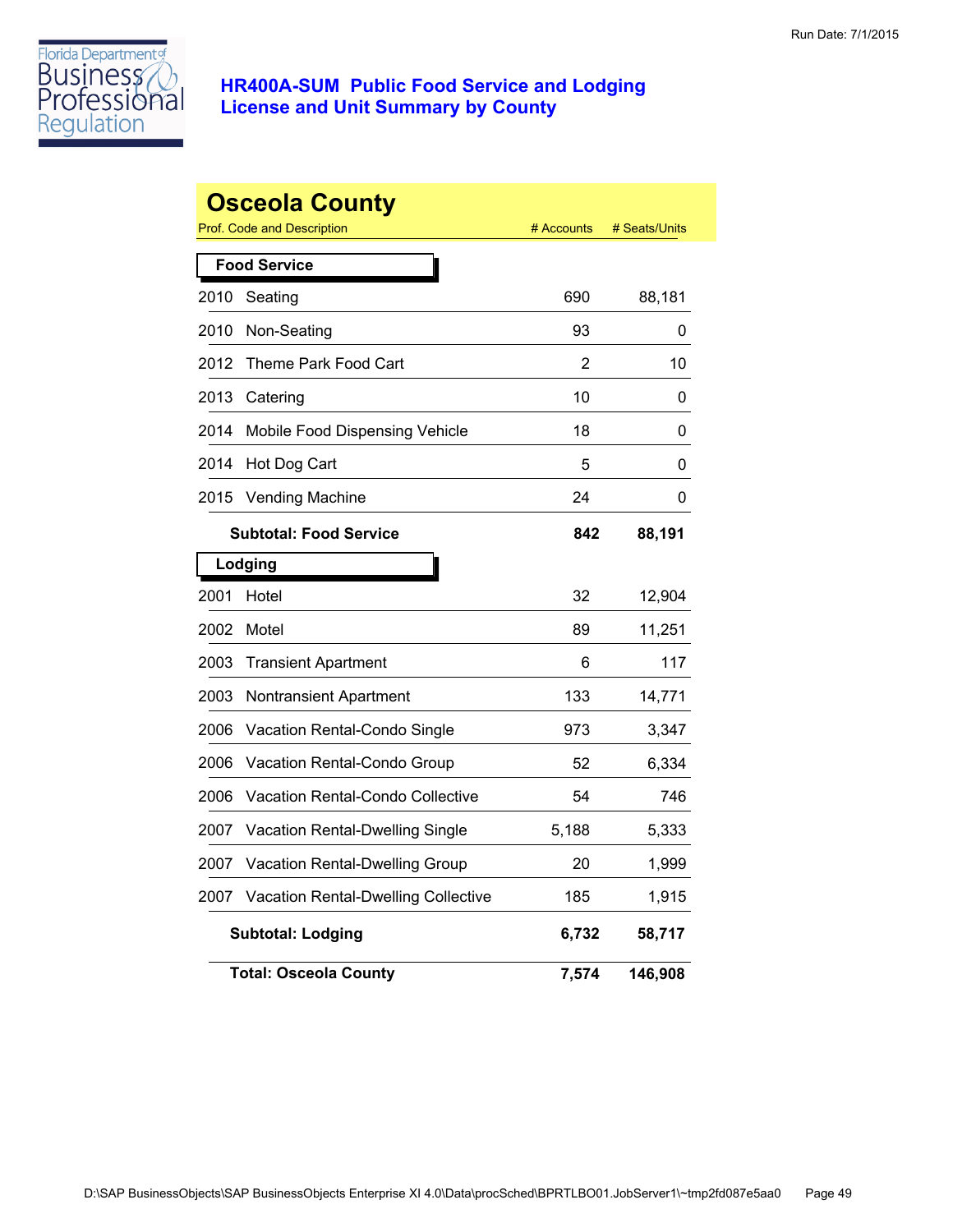

|      | <b>Palm Beach County</b><br>Prof. Code and Description | # Accounts | # Seats/Units |  |  |
|------|--------------------------------------------------------|------------|---------------|--|--|
|      | <b>Food Service</b>                                    |            |               |  |  |
| 2010 | Seating                                                | 2,796      | 291,765       |  |  |
| 2010 | Non-Seating                                            | 351        | 0             |  |  |
| 2013 | Catering                                               | 77         | 0             |  |  |
| 2014 | Mobile Food Dispensing Vehicle                         | 156        | 0             |  |  |
| 2014 | Hot Dog Cart                                           | 46         | 0             |  |  |
| 2015 | <b>Vending Machine</b>                                 | 15         | 0             |  |  |
|      | <b>Subtotal: Food Service</b>                          | 3,441      | 291,765       |  |  |
|      | Lodging                                                |            |               |  |  |
| 2001 | Hotel                                                  | 88         | 12,943        |  |  |
| 2002 | Motel                                                  | 95         | 4,294         |  |  |
| 2003 | <b>Transient Apartment</b>                             | 49         | 1,456         |  |  |
| 2003 | Nontransient Apartment                                 | 1,200      | 65,876        |  |  |
| 2005 | <b>Bed and Breakfast</b>                               | 9          | 80            |  |  |
| 2006 | Vacation Rental-Condo Single                           | 14         | 442           |  |  |
| 2006 | <b>Vacation Rental-Condo Group</b>                     | 19         | 1,226         |  |  |
| 2006 | Vacation Rental-Condo Collective                       | 9          | 77            |  |  |
| 2007 | Vacation Rental-Dwelling Single                        | 60         | 87            |  |  |
| 2007 | Vacation Rental-Dwelling Group                         | 2          | 16            |  |  |
| 2007 | Vacation Rental-Dwelling Collective                    | 10         | 40            |  |  |
|      | <b>Subtotal: Lodging</b>                               | 1,555      | 86,537        |  |  |
|      | <b>Total: Palm Beach County</b>                        | 4,996      | 378,302       |  |  |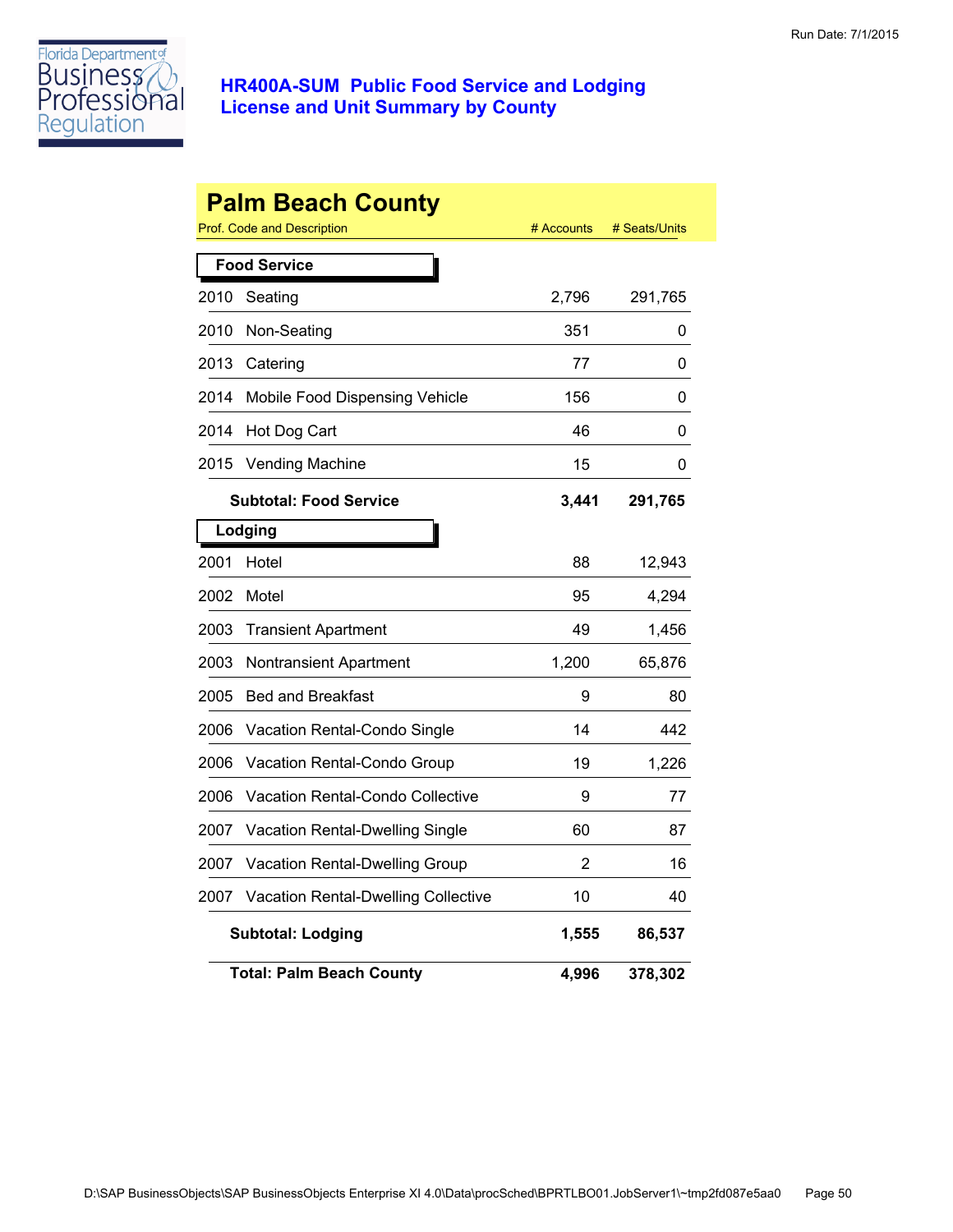

|      | <b>Pasco County</b><br>Prof. Code and Description | # Accounts | # Seats/Units |
|------|---------------------------------------------------|------------|---------------|
|      | <b>Food Service</b>                               |            |               |
| 2010 | Seating                                           | 641        | 57,939        |
| 2010 | Non-Seating                                       | 53         | 0             |
| 2013 | Catering                                          | 1          | 0             |
| 2014 | Mobile Food Dispensing Vehicle                    | 30         | 0             |
| 2014 | Hot Dog Cart                                      | 4          | 0             |
| 2015 | <b>Vending Machine</b>                            | 10         | 0             |
|      | <b>Subtotal: Food Service</b>                     | 739        | 57,939        |
|      | Lodging                                           |            |               |
| 2001 | Hotel                                             | 14         | 1,161         |
| 2002 | Motel                                             | 28         | 1,415         |
| 2003 | <b>Transient Apartment</b>                        | 9          | 109           |
| 2003 | Nontransient Apartment                            | 161        | 13,823        |
| 2005 | <b>Bed and Breakfast</b>                          | 1          | 3             |
| 2006 | Vacation Rental-Condo Single                      | 17         | 25            |
| 2006 | Vacation Rental-Condo Group                       | 1          | 720           |
| 2006 | <b>Vacation Rental-Condo Collective</b>           | 2          | 39            |
| 2007 | <b>Vacation Rental-Dwelling Single</b>            | 23         | 23            |
| 2007 | <b>Vacation Rental-Dwelling Group</b>             | 2          | 68            |
| 2007 | <b>Vacation Rental-Dwelling Collective</b>        | 10         | 48            |
|      | <b>Subtotal: Lodging</b>                          | 268        | 17,434        |
|      | <b>Total: Pasco County</b>                        | 1,007      | 75,373        |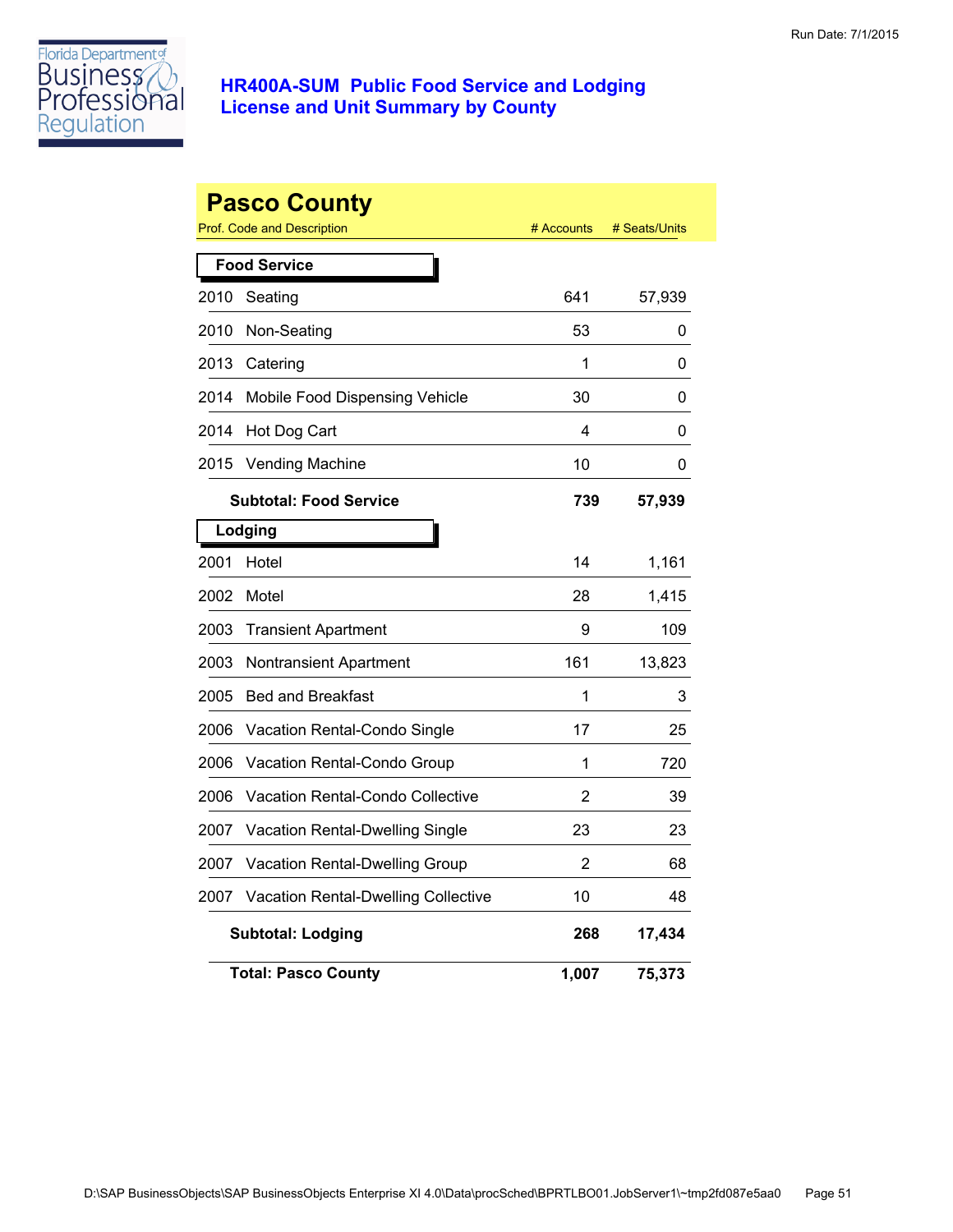

|      | <b>Pinellas County</b><br>Prof. Code and Description | # Accounts | # Seats/Units |
|------|------------------------------------------------------|------------|---------------|
|      | <b>Food Service</b>                                  |            |               |
| 2010 | Seating                                              | 2,054      | 199,514       |
| 2010 | Non-Seating                                          | 295        | 0             |
| 2013 | Catering                                             | 54         | 0             |
| 2014 | Mobile Food Dispensing Vehicle                       | 100        | 0             |
| 2014 | Hot Dog Cart                                         | 66         | 0             |
| 2015 | <b>Vending Machine</b>                               | 53         | 0             |
|      | <b>Subtotal: Food Service</b>                        | 2,622      | 199,514       |
|      | Lodging                                              |            |               |
| 2001 | Hotel                                                | 84         | 9,481         |
| 2002 | Motel                                                | 235        | 10,231        |
| 2003 | <b>Transient Apartment</b>                           | 116        | 1,107         |
| 2003 | Nontransient Apartment                               | 1,305      | 63,682        |
| 2005 | <b>Bed and Breakfast</b>                             | 15         | 86            |
| 2006 | Vacation Rental-Condo Single                         | 28         | 87            |
| 2006 | Vacation Rental-Condo Group                          | 76         | 2,445         |
| 2006 | Vacation Rental-Condo Collective                     | 63         | 1,485         |
| 2007 | Vacation Rental-Dwelling Single                      | 64         | 106           |
| 2007 | Vacation Rental-Dwelling Group                       | 7          | 43            |
| 2007 | <b>Vacation Rental-Dwelling Collective</b>           | 27         | 114           |
|      | <b>Subtotal: Lodging</b>                             | 2,020      | 88,867        |
|      | <b>Total: Pinellas County</b>                        | 4,642      | 288,381       |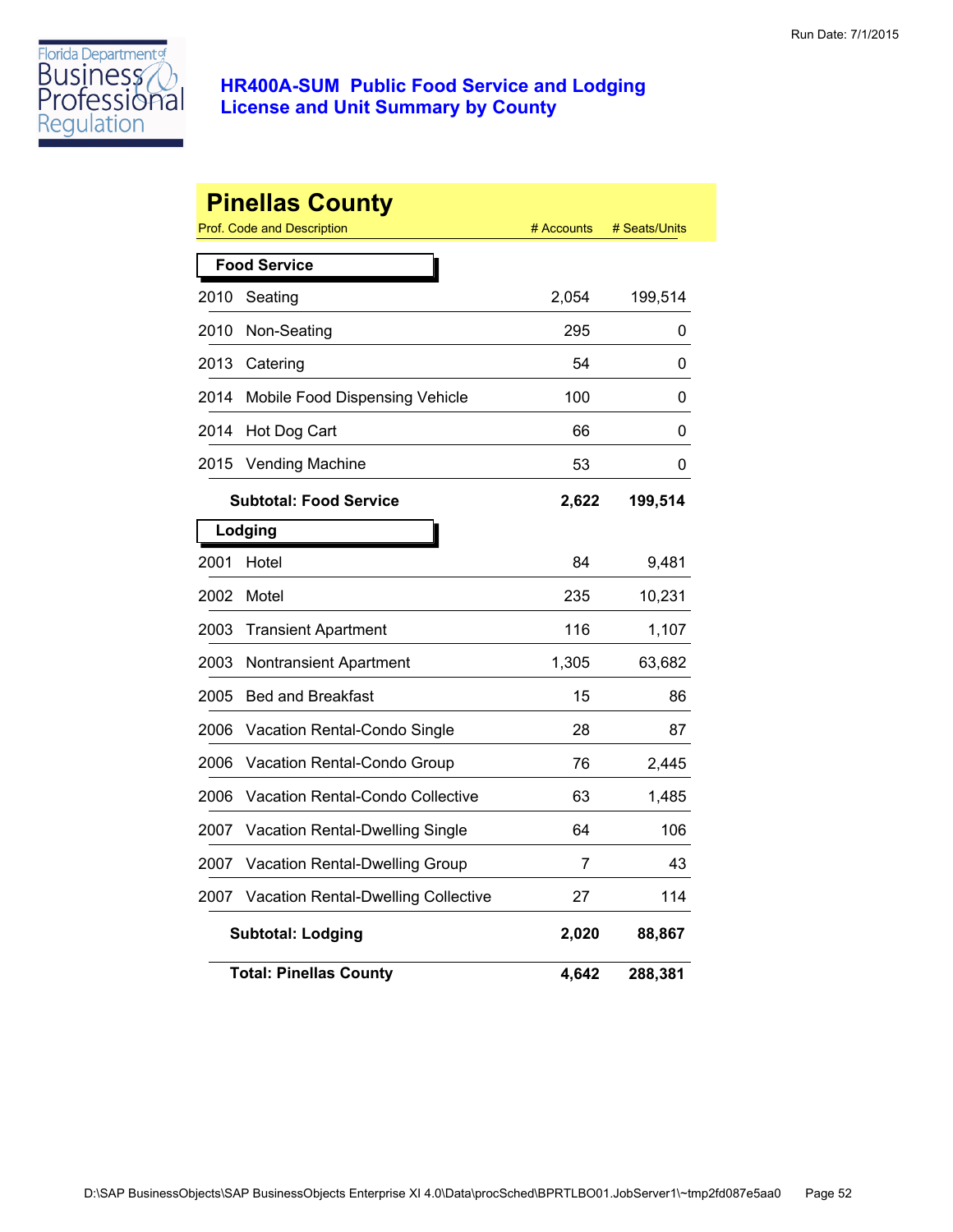

|      | <b>Polk County</b><br>Prof. Code and Description | # Accounts | # Seats/Units |
|------|--------------------------------------------------|------------|---------------|
|      | <b>Food Service</b>                              |            |               |
| 2010 | Seating                                          | 872        | 79,331        |
| 2010 | Non-Seating                                      | 123        | 0             |
| 2013 | Catering                                         | 9          | 0             |
| 2014 | Mobile Food Dispensing Vehicle                   | 105        | 0             |
| 2014 | Hot Dog Cart                                     | 7          | 0             |
| 2015 | <b>Vending Machine</b>                           | 75         | 0             |
|      | <b>Subtotal: Food Service</b>                    | 1,191      | 79,331        |
|      | Lodging                                          |            |               |
| 2001 | Hotel                                            | 33         | 3,042         |
| 2002 | Motel                                            | 86         | 4,222         |
| 2003 | <b>Transient Apartment</b>                       | 15         | 144           |
| 2003 | <b>Nontransient Apartment</b>                    | 346        | 21,149        |
| 2005 | <b>Bed and Breakfast</b>                         | 4          | 18            |
| 2006 | Vacation Rental-Condo Single                     | 184        | 201           |
| 2006 | Vacation Rental-Condo Group                      | 6          | 611           |
| 2006 | <b>Vacation Rental-Condo Collective</b>          | 22         | 350           |
| 2007 | Vacation Rental-Dwelling Single                  | 3,345      | 3,505         |
| 2007 | Vacation Rental-Dwelling Group                   | 12         | 591           |
| 2007 | Vacation Rental-Dwelling Collective              | 116        | 1,708         |
|      | <b>Subtotal: Lodging</b>                         | 4,169      | 35,541        |
|      | <b>Total: Polk County</b>                        | 5,360      | 114,872       |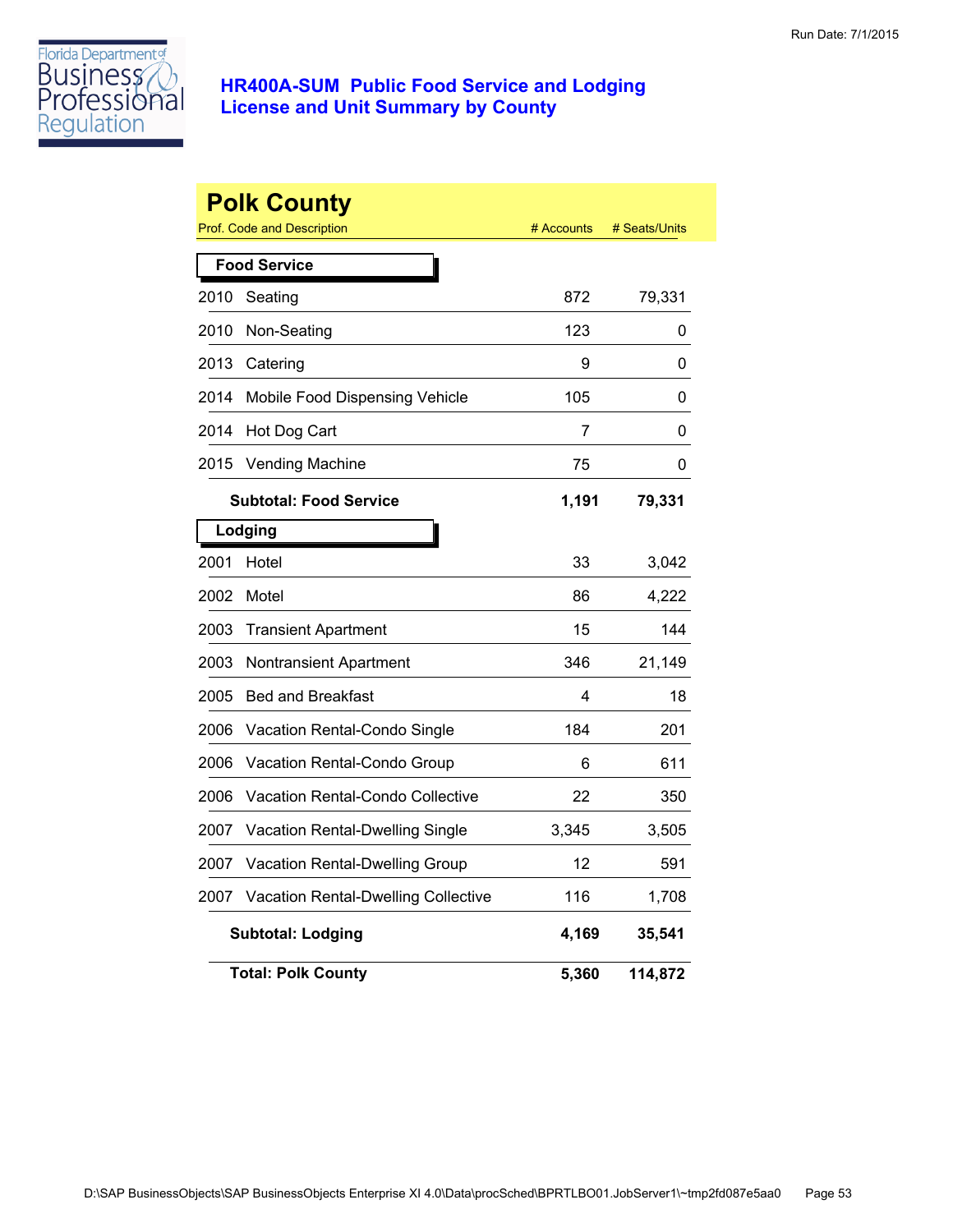

|      | <b>Putnam County</b>            |                |               |
|------|---------------------------------|----------------|---------------|
|      | Prof. Code and Description      | # Accounts     | # Seats/Units |
|      | <b>Food Service</b>             |                |               |
| 2010 | Seating                         | 97             | 6,742         |
| 2010 | Non-Seating                     | 11             | 0             |
| 2013 | Catering                        | $\overline{2}$ | 0             |
| 2014 | Mobile Food Dispensing Vehicle  | 7              | 0             |
| 2014 | Hot Dog Cart                    | 2              | 0             |
| 2015 | <b>Vending Machine</b>          | 1              | 0             |
|      | <b>Subtotal: Food Service</b>   | 120            | 6,742         |
|      | Lodging                         |                |               |
| 2001 | Hotel                           | 2              | 145           |
| 2002 | Motel                           | 20             | 480           |
| 2003 | <b>Transient Apartment</b>      | 1              | 11            |
| 2003 | <b>Nontransient Apartment</b>   | 31             | 1,320         |
| 2005 | <b>Bed and Breakfast</b>        | 1              | 5             |
| 2006 | Vacation Rental-Condo Group     | 2              | 28            |
| 2007 | Vacation Rental-Dwelling Single | 1              | 1             |
|      | <b>Subtotal: Lodging</b>        | 58             | 1,990         |
|      | <b>Total: Putnam County</b>     | 178            | 8,732         |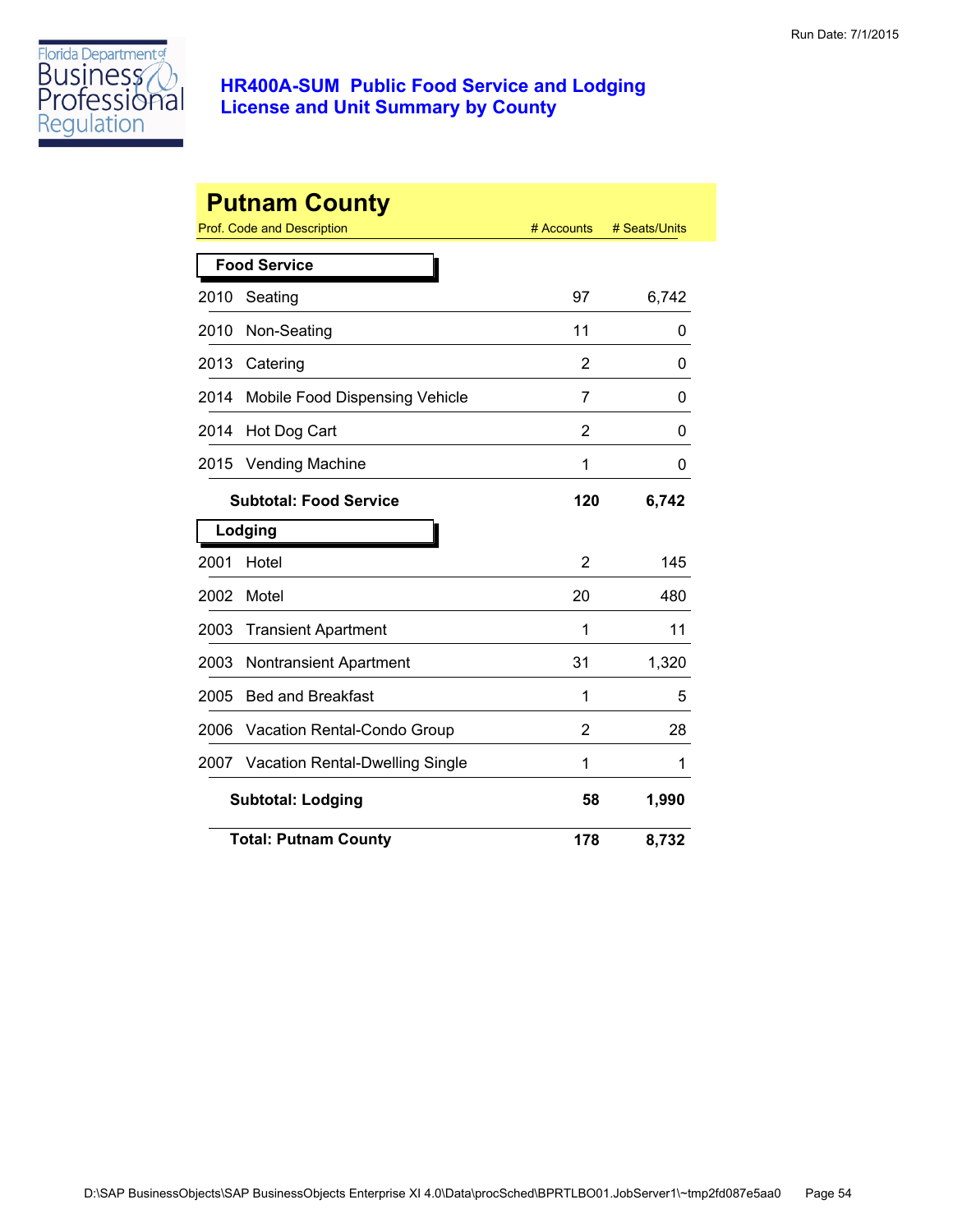

|      | <b>Santa Rosa County</b><br><b>Prof. Code and Description</b> | # Accounts | # Seats/Units |
|------|---------------------------------------------------------------|------------|---------------|
|      | <b>Food Service</b>                                           |            |               |
| 2010 | Seating                                                       | 218        | 17,031        |
| 2010 | Non-Seating                                                   | 14         | 0             |
| 2014 | Mobile Food Dispensing Vehicle                                | 17         | 0             |
| 2014 | Hot Dog Cart                                                  | 3          | 0             |
|      | <b>Subtotal: Food Service</b>                                 | 252        | 17,031        |
|      | Lodging                                                       |            |               |
| 2001 | Hotel                                                         | 4          | 326           |
| 2002 | Motel                                                         | 8          | 465           |
| 2003 | <b>Nontransient Apartment</b>                                 | 55         | 2,272         |
| 2005 | <b>Bed and Breakfast</b>                                      | 1          | 2             |
| 2006 | Vacation Rental-Condo Single                                  | 15         | 17            |
| 2006 | Vacation Rental-Condo Group                                   | 6          | 126           |
| 2006 | <b>Vacation Rental-Condo Collective</b>                       | 10         | 273           |
| 2007 | <b>Vacation Rental-Dwelling Single</b>                        | 16         | 40            |
| 2007 | Vacation Rental-Dwelling Group                                | 1          | 2             |
| 2007 | <b>Vacation Rental-Dwelling Collective</b>                    | 8          | 64            |
|      | <b>Subtotal: Lodging</b>                                      | 124        | 3,587         |
|      | <b>Total: Santa Rosa County</b>                               | 376        | 20,618        |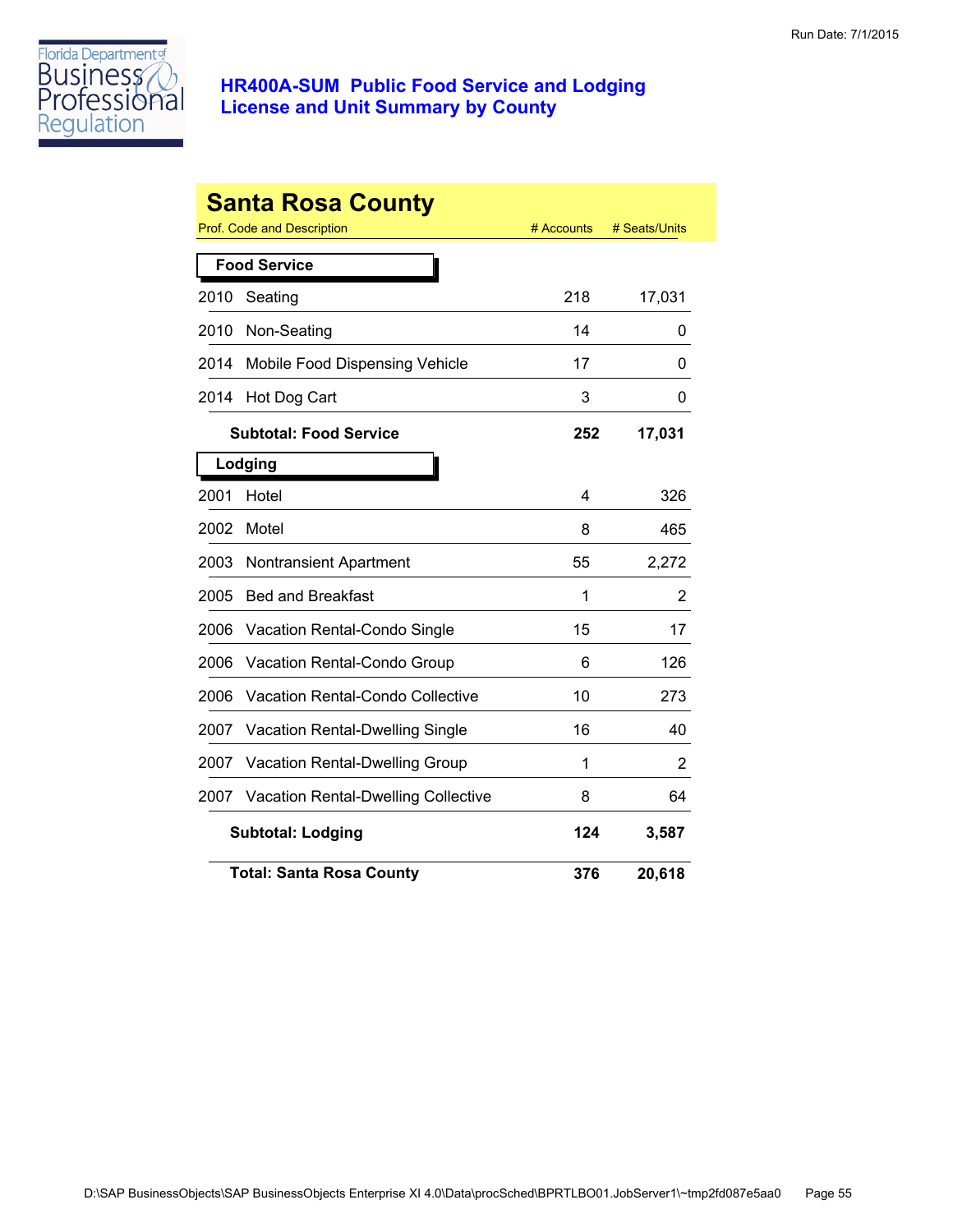

|      | <b>Sarasota County</b><br>Prof. Code and Description | # Accounts | # Seats/Units |
|------|------------------------------------------------------|------------|---------------|
|      | <b>Food Service</b>                                  |            |               |
| 2010 | Seating                                              | 930        | 93,335        |
| 2010 | Non-Seating                                          | 81         | 0             |
| 2013 | Catering                                             | 22         | 0             |
| 2014 | Mobile Food Dispensing Vehicle                       | 36         | 0             |
| 2014 | Hot Dog Cart                                         | 4          | 0             |
| 2015 | <b>Vending Machine</b>                               | 13         | 0             |
|      | <b>Subtotal: Food Service</b>                        | 1,086      | 93,335        |
|      | Lodging                                              |            |               |
| 2001 | Hotel                                                | 25         | 2,903         |
| 2002 | Motel                                                | 56         | 2,029         |
| 2003 | <b>Transient Apartment</b>                           | 45         | 445           |
| 2003 | <b>Nontransient Apartment</b>                        | 193        | 10,666        |
| 2005 | <b>Bed and Breakfast</b>                             | 3          | 16            |
| 2006 | Vacation Rental-Condo Single                         | 27         | 61            |
| 2006 | Vacation Rental-Condo Group                          | 61         | 2,832         |
| 2006 | Vacation Rental-Condo Collective                     | 19         | 398           |
| 2007 | Vacation Rental-Dwelling Single                      | 42         | 64            |
| 2007 | Vacation Rental-Dwelling Group                       | 2          | 7             |
| 2007 | Vacation Rental-Dwelling Collective                  | 25         | 308           |
|      | <b>Subtotal: Lodging</b>                             | 498        | 19,729        |
|      | <b>Total: Sarasota County</b>                        | 1,584      | 113,064       |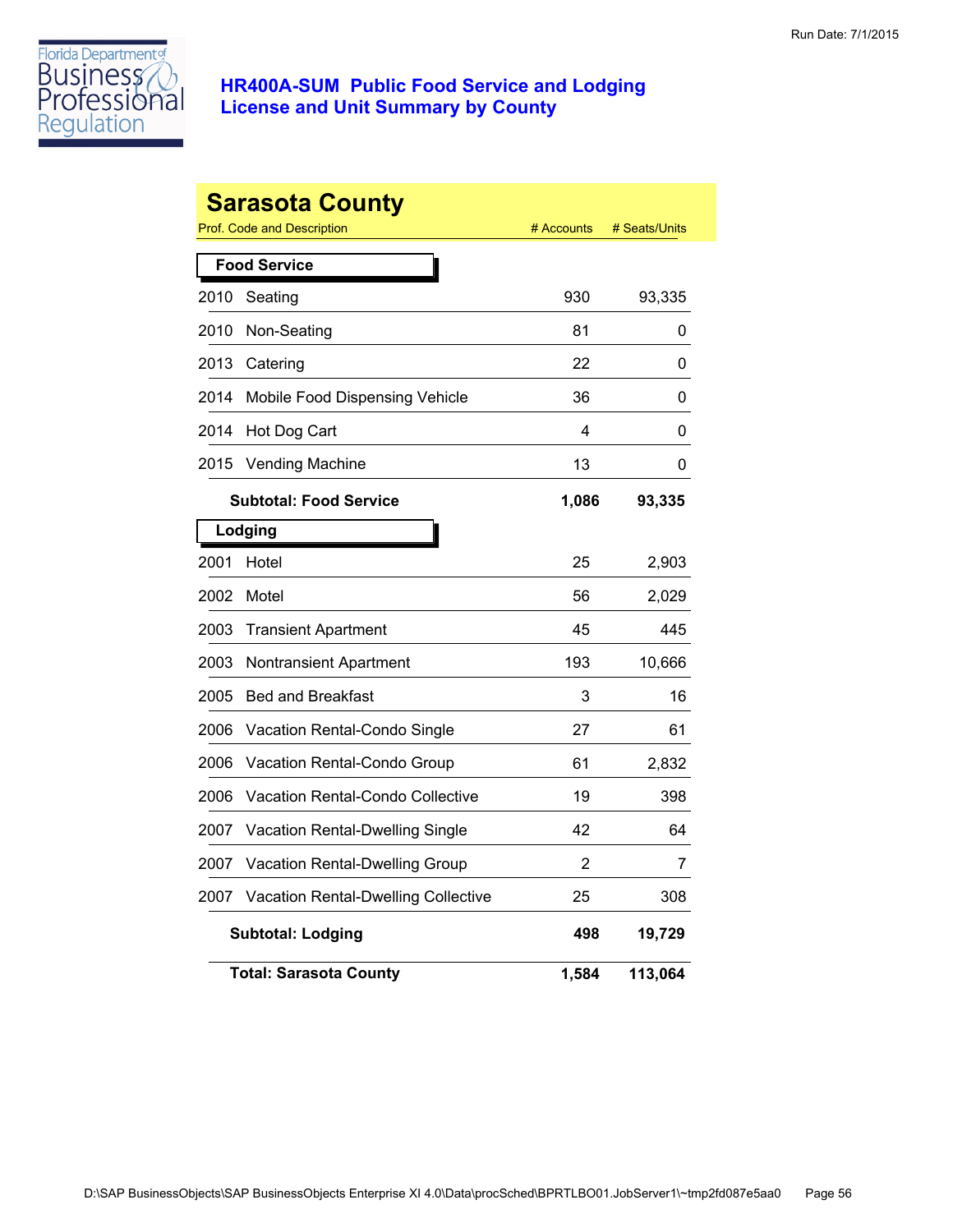

|      | <b>Seminole County</b><br>Prof. Code and Description | # Accounts     | # Seats/Units |
|------|------------------------------------------------------|----------------|---------------|
|      | <b>Food Service</b>                                  |                |               |
| 2010 | Seating                                              | 737            | 67,312        |
| 2010 | Non-Seating                                          | 114            | 0             |
| 2013 | Catering                                             | 38             | 0             |
| 2014 | Mobile Food Dispensing Vehicle                       | 38             | 0             |
| 2014 | Hot Dog Cart                                         | 8              | 0             |
| 2015 | <b>Vending Machine</b>                               | 13             | 0             |
|      | <b>Subtotal: Food Service</b>                        | 948            | 67,312        |
|      | Lodging                                              |                |               |
| 2001 | Hotel                                                | 23             | 3,139         |
| 2002 | Motel                                                | 24             | 1,915         |
| 2003 | <b>Transient Apartment</b>                           | 1              | 9             |
| 2003 | Nontransient Apartment                               | 181            | 32,872        |
| 2005 | <b>Bed and Breakfast</b>                             | 2              | 7             |
| 2006 | Vacation Rental-Condo Single                         | $\overline{2}$ | 2             |
| 2006 | <b>Vacation Rental-Condo Collective</b>              | 2              | 97            |
| 2007 | Vacation Rental-Dwelling Single                      | 3              | 3             |
| 2007 | Vacation Rental-Dwelling Group                       | 1              | 2             |
|      | <b>Subtotal: Lodging</b>                             | 239            | 38,046        |
|      | <b>Total: Seminole County</b>                        | 1,187          | 105,358       |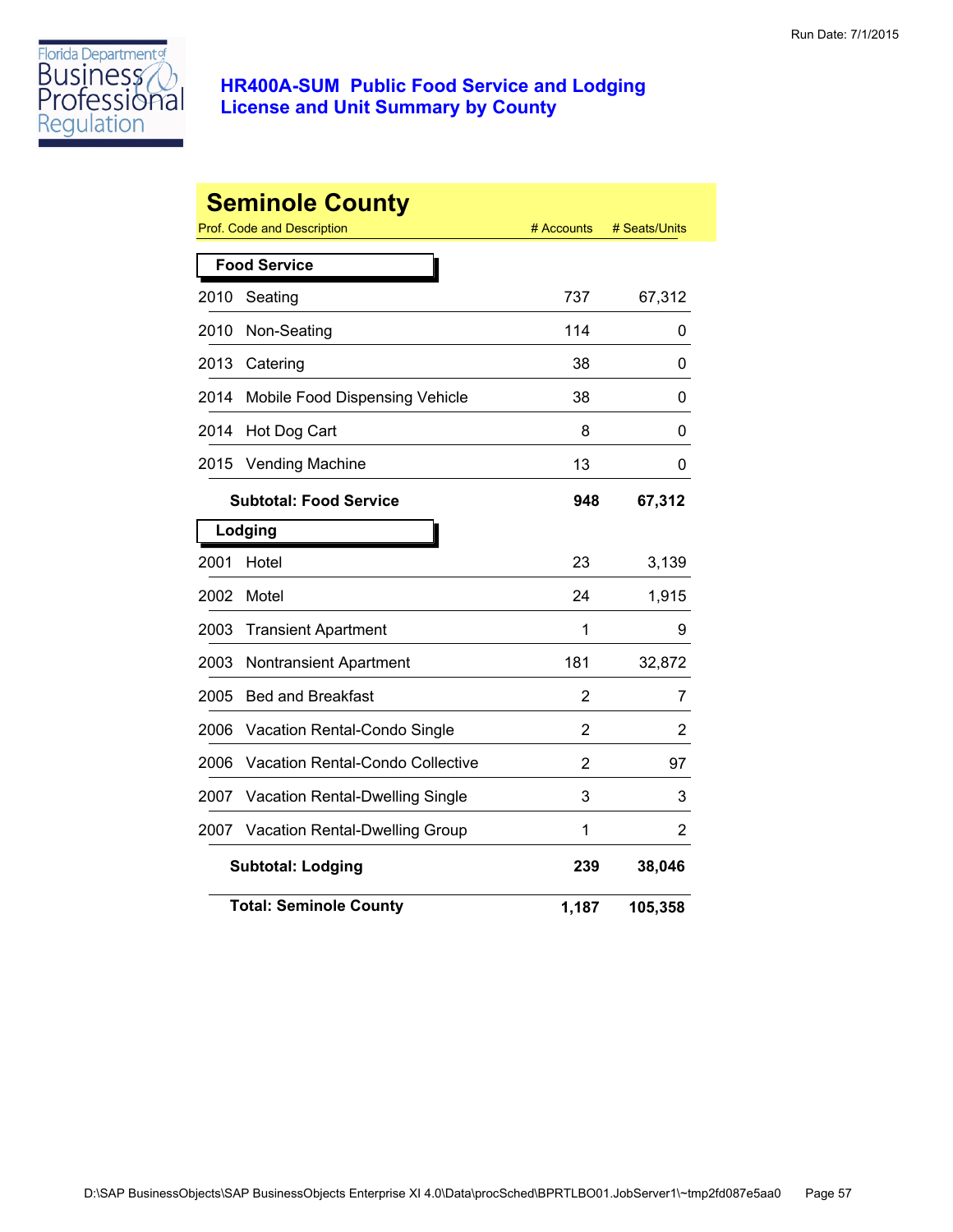

|      | <b>St. Johns County</b>             |            |               |
|------|-------------------------------------|------------|---------------|
|      | Prof. Code and Description          | # Accounts | # Seats/Units |
|      | <b>Food Service</b>                 |            |               |
| 2010 | Seating                             | 550        | 44,489        |
| 2010 | Non-Seating                         | 57         | 0             |
| 2013 | Catering                            | 7          | 0             |
| 2014 | Mobile Food Dispensing Vehicle      | 26         | 0             |
| 2014 | Hot Dog Cart                        | 4          | 0             |
| 2015 | <b>Vending Machine</b>              | 7          | 0             |
|      | <b>Subtotal: Food Service</b>       | 651        | 44,489        |
|      | Lodging                             |            |               |
| 2001 | Hotel                               | 27         | 2,922         |
| 2002 | Motel                               | 55         | 2,526         |
| 2003 | <b>Transient Apartment</b>          | 3          | 11            |
| 2003 | Nontransient Apartment              | 50         | 2,711         |
| 2005 | <b>Bed and Breakfast</b>            | 30         | 250           |
| 2006 | Vacation Rental-Condo Single        | 6          | 6             |
| 2006 | Vacation Rental-Condo Group         | 26         | 1,390         |
| 2006 | Vacation Rental-Condo Collective    | 16         | 251           |
| 2007 | Vacation Rental-Dwelling Single     | 38         | 59            |
| 2007 | Vacation Rental-Dwelling Group      | 2          | 22            |
| 2007 | Vacation Rental-Dwelling Collective | 9          | 90            |
|      | <b>Subtotal: Lodging</b>            | 262        | 10,238        |
|      | <b>Total: St. Johns County</b>      | 913        | 54,727        |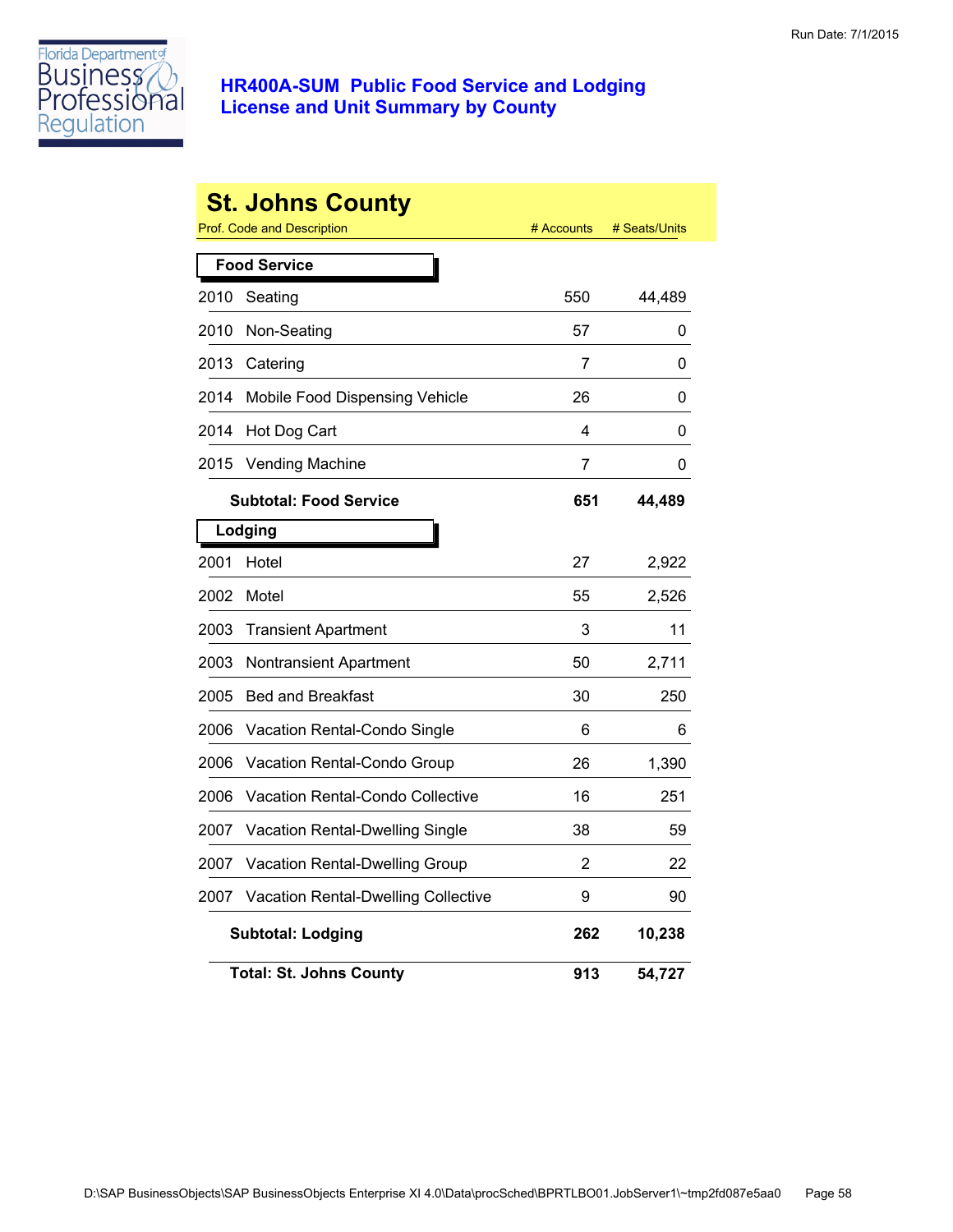

|      | <b>St. Lucie County</b><br><b>Prof. Code and Description</b> | # Accounts     | # Seats/Units |
|------|--------------------------------------------------------------|----------------|---------------|
|      | <b>Food Service</b>                                          |                |               |
| 2010 | Seating                                                      | 432            | 35,746        |
| 2010 | Non-Seating                                                  | 50             | 0             |
| 2013 | Catering                                                     | 11             | 0             |
| 2014 | Mobile Food Dispensing Vehicle                               | 33             | 0             |
| 2014 | Hot Dog Cart                                                 | 5              | 0             |
| 2015 | <b>Vending Machine</b>                                       | 11             | 0             |
|      | <b>Subtotal: Food Service</b>                                | 542            | 35,746        |
|      | Lodging                                                      |                |               |
| 2001 | Hotel                                                        | 19             | 2,113         |
| 2002 | Motel                                                        | 25             | 1,009         |
| 2003 | <b>Transient Apartment</b>                                   | 13             | 124           |
| 2003 | Nontransient Apartment                                       | 101            | 6,355         |
| 2005 | <b>Bed and Breakfast</b>                                     | 1              | 5             |
| 2006 | Vacation Rental-Condo Single                                 | $\overline{2}$ | 59            |
| 2006 | Vacation Rental-Condo Group                                  | 6              | 384           |
| 2006 | <b>Vacation Rental-Condo Collective</b>                      | 3              | 123           |
| 2007 | <b>Vacation Rental-Dwelling Collective</b>                   | 1              | 13            |
|      | <b>Subtotal: Lodging</b>                                     | 171            | 10,185        |
|      | <b>Total: St. Lucie County</b>                               | 713            | 45,931        |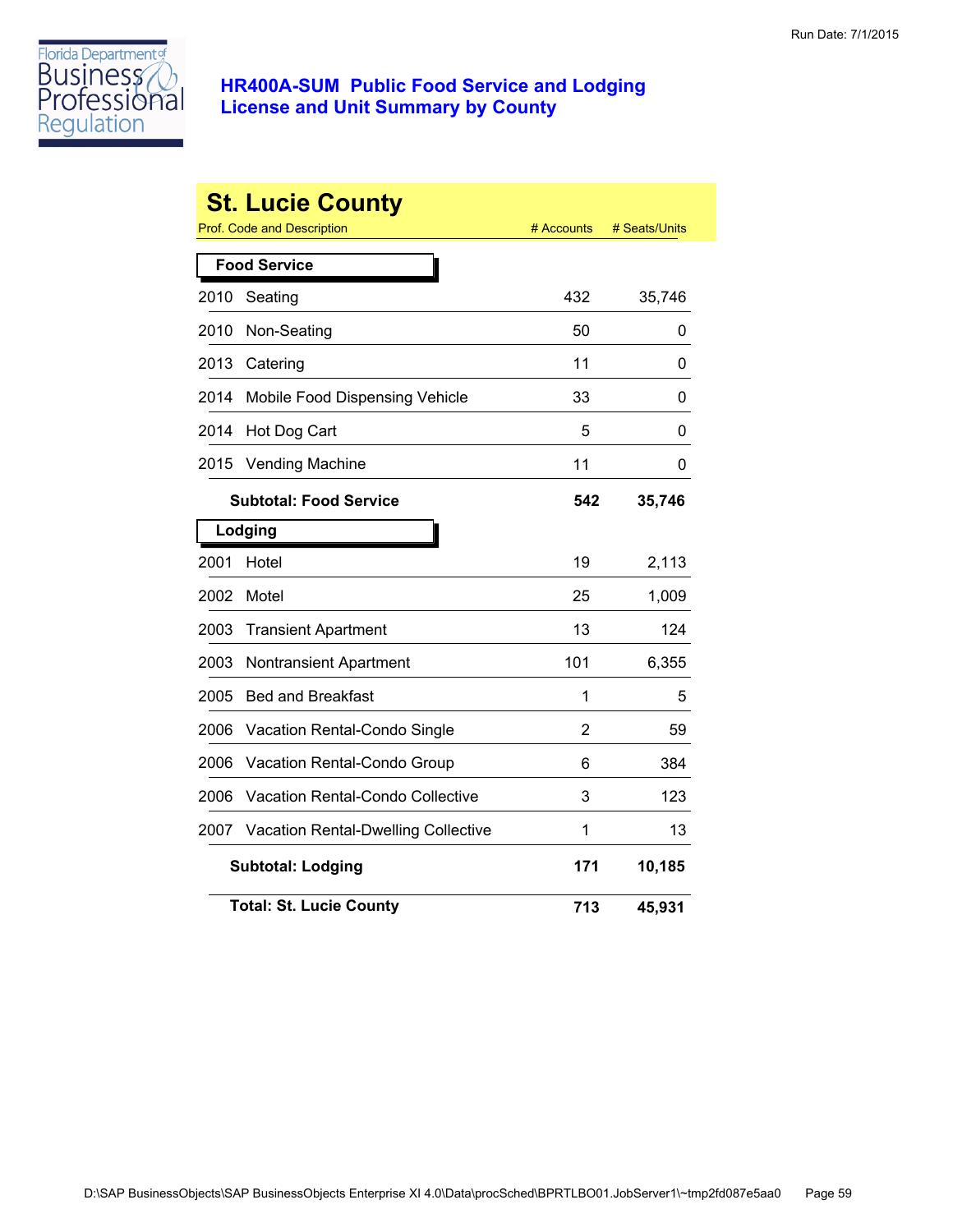

|      | <b>Sumter County</b>                       | # Accounts | # Seats/Units |
|------|--------------------------------------------|------------|---------------|
|      | Prof. Code and Description                 |            |               |
|      | <b>Food Service</b>                        |            |               |
| 2010 | Seating                                    | 151        | 16,809        |
| 2010 | Non-Seating                                | 17         | 0             |
| 2013 | Catering                                   | 1          | 0             |
| 2014 | Mobile Food Dispensing Vehicle             | 20         | O             |
| 2014 | Hot Dog Cart                               | 1          | 0             |
|      | <b>Subtotal: Food Service</b>              | 190        | 16,809        |
|      | Lodging                                    |            |               |
| 2001 | Hotel                                      | 3          | 271           |
| 2002 | Motel                                      | 9          | 499           |
| 2003 | <b>Transient Apartment</b>                 | 3          | 20            |
| 2003 | <b>Nontransient Apartment</b>              | 17         | 980           |
| 2005 | <b>Bed and Breakfast</b>                   | 3          | 18            |
| 2007 | Vacation Rental-Dwelling Single            | 2          | 13            |
| 2007 | <b>Vacation Rental-Dwelling Collective</b> | 10         | 380           |
|      | <b>Subtotal: Lodging</b>                   | 47         | 2,181         |
|      | <b>Total: Sumter County</b>                | 237        | 18,990        |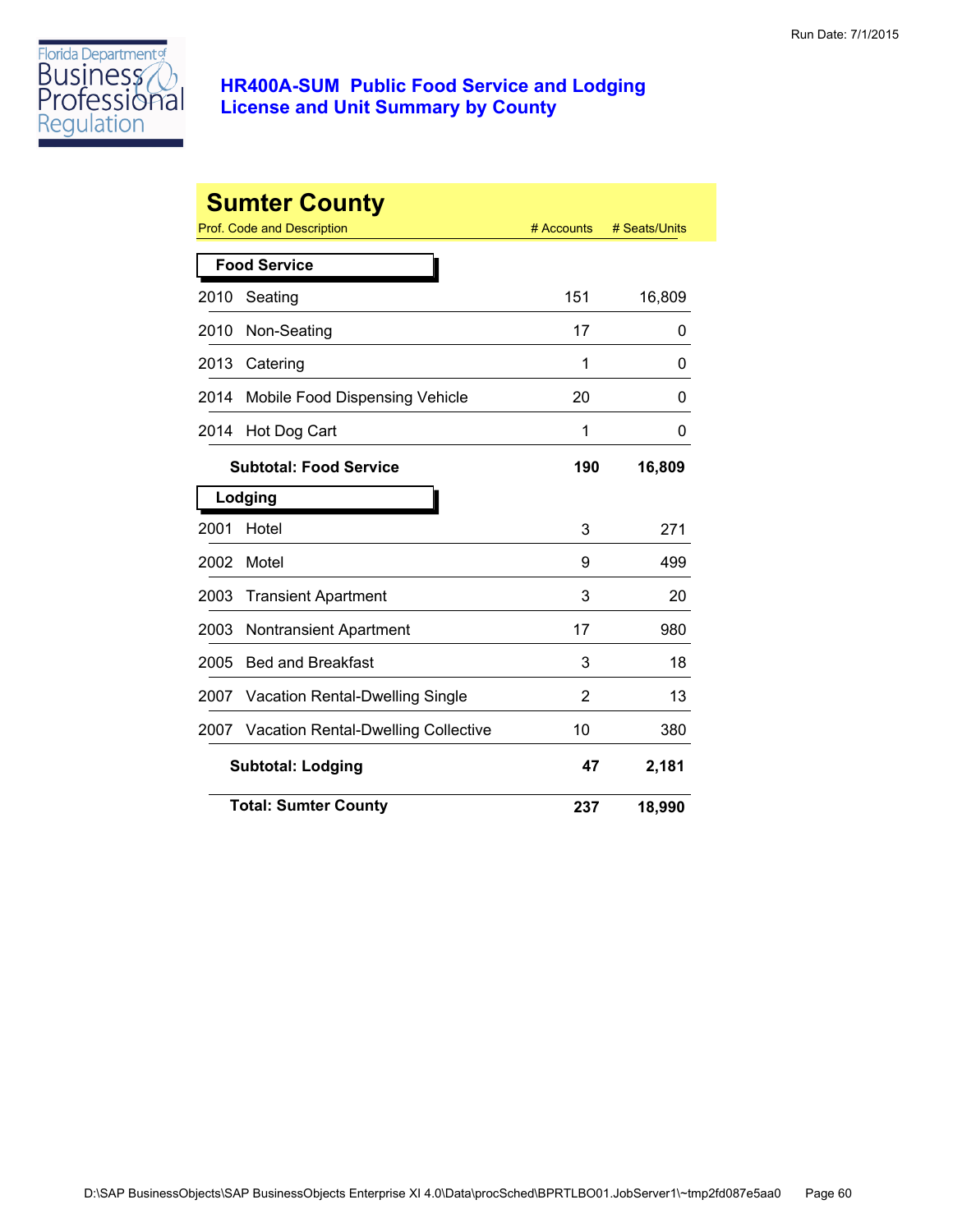

| <b>Suwannee County</b> |                                        |              |               |  |
|------------------------|----------------------------------------|--------------|---------------|--|
|                        | <b>Prof. Code and Description</b>      | $#$ Accounts | # Seats/Units |  |
|                        | <b>Food Service</b>                    |              |               |  |
| 2010                   | Seating                                | 50           | 3,883         |  |
| 2010                   | Non-Seating                            | 3            | 0             |  |
| 2014                   | Mobile Food Dispensing Vehicle         | 5            | 0             |  |
| 2015                   | <b>Vending Machine</b>                 | 4            | 0             |  |
|                        | <b>Subtotal: Food Service</b>          | 62           | 3,883         |  |
| Lodging                |                                        |              |               |  |
| 2001                   | Hotel                                  | 1            | 68            |  |
| 2002                   | Motel                                  | 9            | 261           |  |
| 2003                   | <b>Transient Apartment</b>             | 3            | 3             |  |
| 2003                   | Nontransient Apartment                 | 9            | 403           |  |
| 2007                   | <b>Vacation Rental-Dwelling Single</b> | 3            | 6             |  |
|                        | <b>Subtotal: Lodging</b>               | 25           | 741           |  |
|                        | <b>Total: Suwannee County</b>          | 87           | 4.624         |  |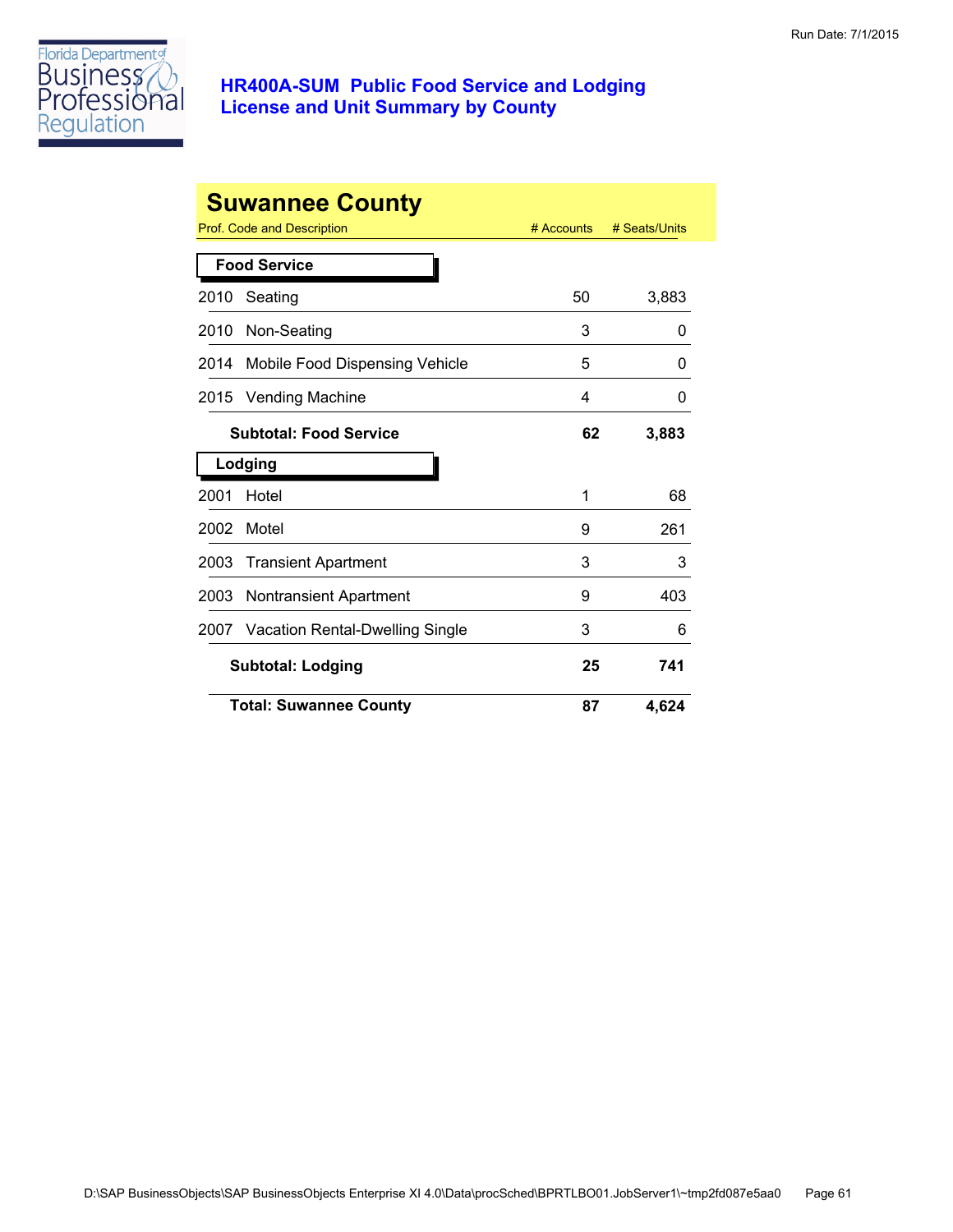

|                          | <b>Taylor County</b><br>Prof. Code and Description | # Accounts | # Seats/Units |
|--------------------------|----------------------------------------------------|------------|---------------|
|                          | <b>Food Service</b>                                |            |               |
| 2010                     | Seating                                            | 35         | 2,872         |
| 2010                     | Non-Seating                                        | 1          | 0             |
| 2014                     | Mobile Food Dispensing Vehicle                     | 5          | 0             |
|                          | <b>Subtotal: Food Service</b>                      | 41         | 2,872         |
|                          | Lodging                                            |            |               |
| 2001                     | Hotel                                              | 2          | 138           |
| 2002                     | Motel                                              | 17         | 412           |
| 2003                     | <b>Transient Apartment</b>                         | 1          | 8             |
| 2003                     | <b>Nontransient Apartment</b>                      | 8          | 296           |
| 2006                     | Vacation Rental-Condo Single                       | 3          | 19            |
| 2006                     | Vacation Rental-Condo Group                        | 1          | 8             |
| 2007                     | <b>Vacation Rental-Dwelling Single</b>             | 20         | 29            |
| 2007                     | <b>Vacation Rental-Dwelling Group</b>              | 1          | 38            |
| 2007                     | <b>Vacation Rental-Dwelling Collective</b>         | 5          | 30            |
| <b>Subtotal: Lodging</b> |                                                    | 58         | 978           |
|                          | <b>Total: Taylor County</b>                        | 99         | 3,850         |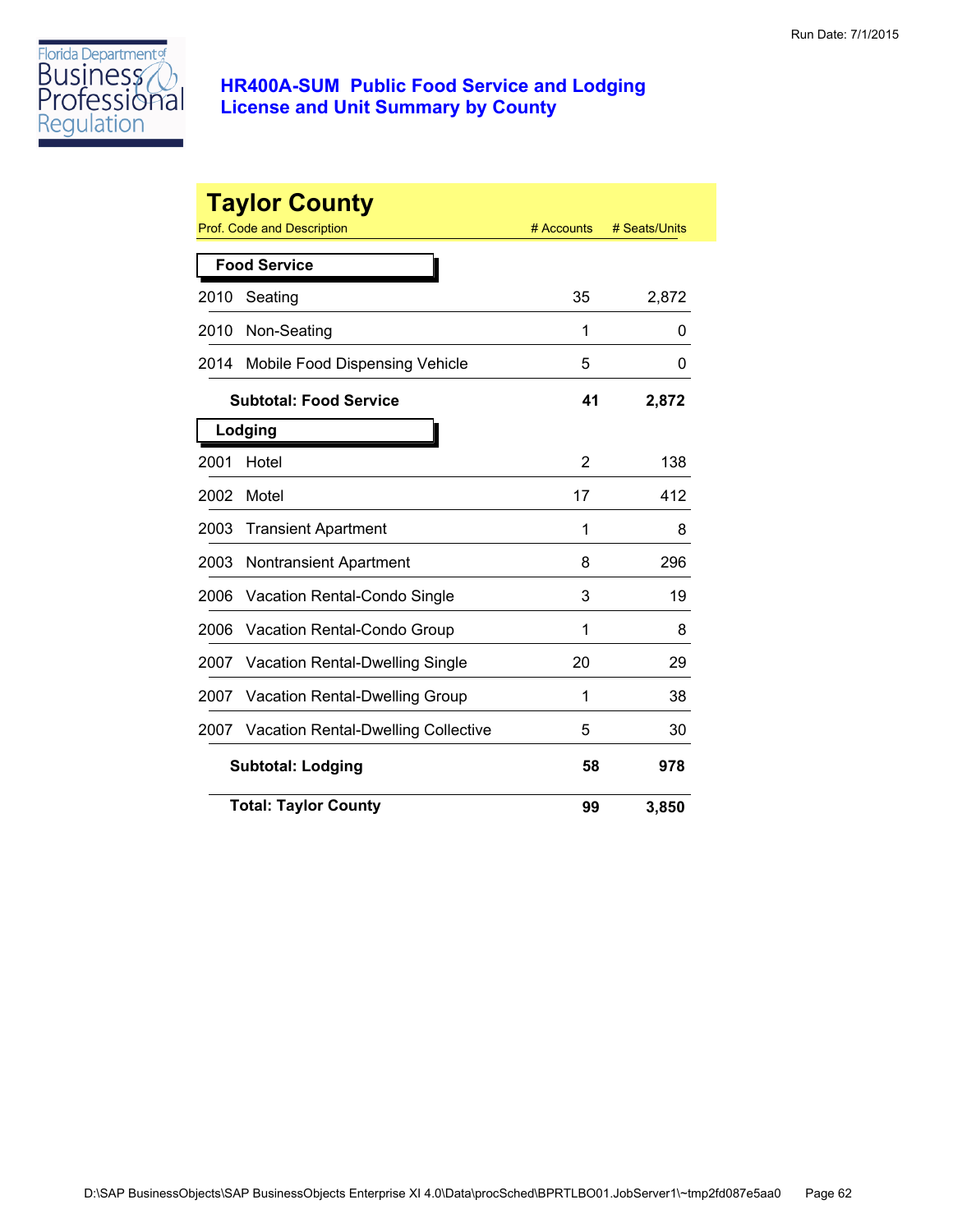

| <b>Union County</b><br>Prof. Code and Description<br>$#$ Accounts<br># Seats/Units |    |     |  |
|------------------------------------------------------------------------------------|----|-----|--|
| <b>Food Service</b>                                                                |    |     |  |
| Seating<br>2010                                                                    | 6  | 272 |  |
| 2010 Non-Seating                                                                   | 1  | O   |  |
| 2015 Vending Machine                                                               | 1  | O   |  |
| <b>Subtotal: Food Service</b>                                                      | 8  | 272 |  |
| Lodging                                                                            |    |     |  |
| 2003 Nontransient Apartment                                                        | 2  | 80  |  |
| Subtotal: Lodging                                                                  | 2  | 80  |  |
| <b>Total: Union County</b>                                                         | 10 | 352 |  |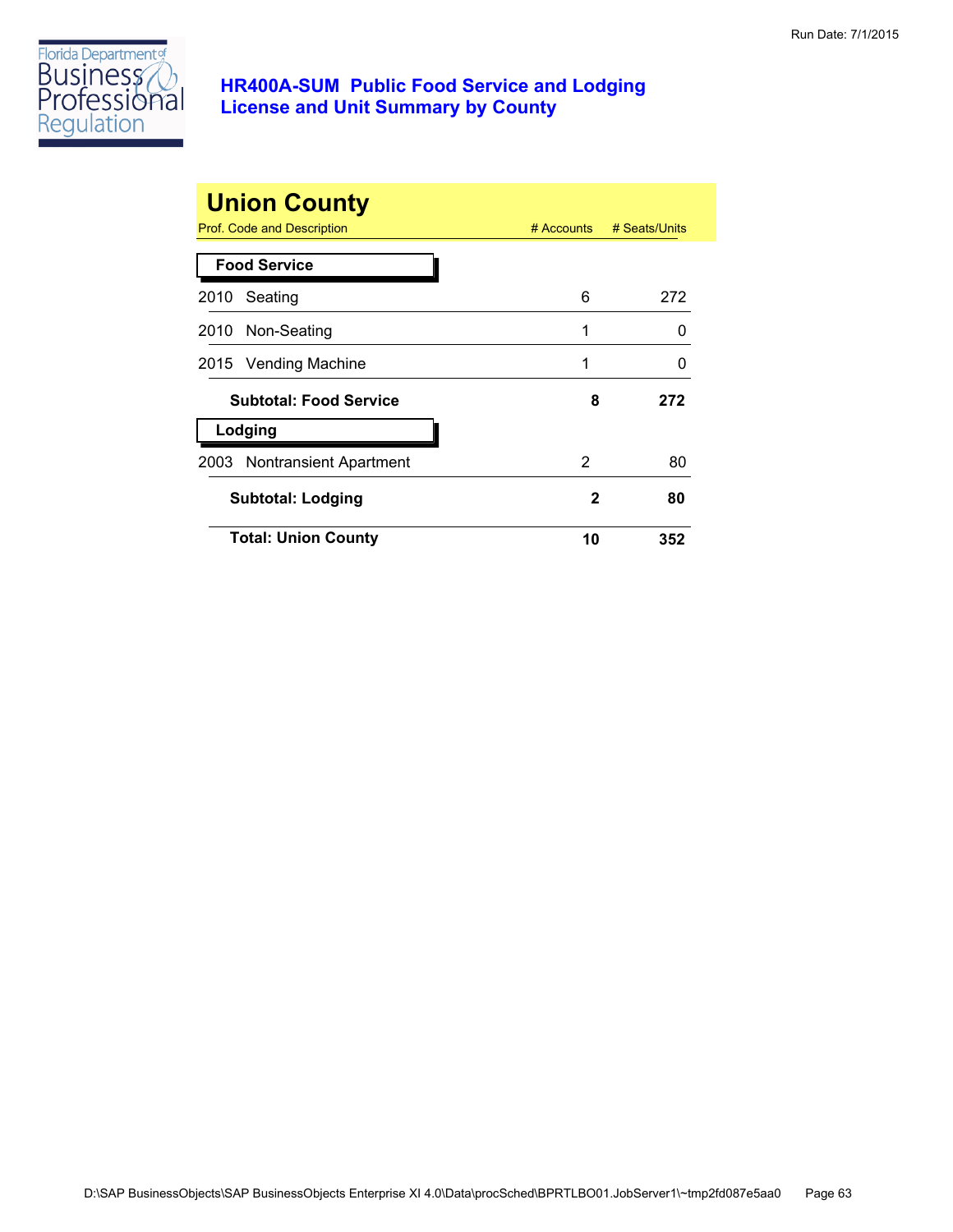

|      | <b>Volusia County</b><br>Prof. Code and Description | # Accounts | # Seats/Units |
|------|-----------------------------------------------------|------------|---------------|
|      | <b>Food Service</b>                                 |            |               |
| 2010 | Seating                                             | 1,057      | 99,311        |
| 2010 | Non-Seating                                         | 127        | 0             |
| 2013 | Catering                                            | 17         | 0             |
| 2014 | Mobile Food Dispensing Vehicle                      | 70         | 0             |
| 2014 | Hot Dog Cart                                        | 11         | 0             |
| 2015 | Vending Machine                                     | 48         | 0             |
|      | <b>Subtotal: Food Service</b>                       | 1,330      | 99,311        |
|      | Lodging                                             |            |               |
| 2001 | Hotel                                               | 36         | 4,060         |
| 2002 | Motel                                               | 188        | 7,688         |
| 2003 | <b>Transient Apartment</b>                          | 18         | 507           |
| 2003 | <b>Nontransient Apartment</b>                       | 413        | 21,423        |
| 2005 | <b>Bed and Breakfast</b>                            | 12         | 89            |
| 2006 | Vacation Rental-Condo Single                        | 31         | 392           |
| 2006 | Vacation Rental-Condo Group                         | 104        | 5,360         |
| 2006 | <b>Vacation Rental-Condo Collective</b>             | 25         | 556           |
| 2007 | <b>Vacation Rental-Dwelling Single</b>              | 63         | 74            |
| 2007 | <b>Vacation Rental-Dwelling Group</b>               | 2          | 201           |
| 2007 | <b>Vacation Rental-Dwelling Collective</b>          | 16         | 92            |
| 2022 | Timeshare Project-Timeshare Proj Single             | 1          | 39            |
| 2022 | Timeshare Project-Timeshare Proj Group              | 1          | 114           |
|      | <b>Subtotal: Lodging</b>                            | 910        | 40,595        |
|      | <b>Total: Volusia County</b>                        | 2,240      | 139,906       |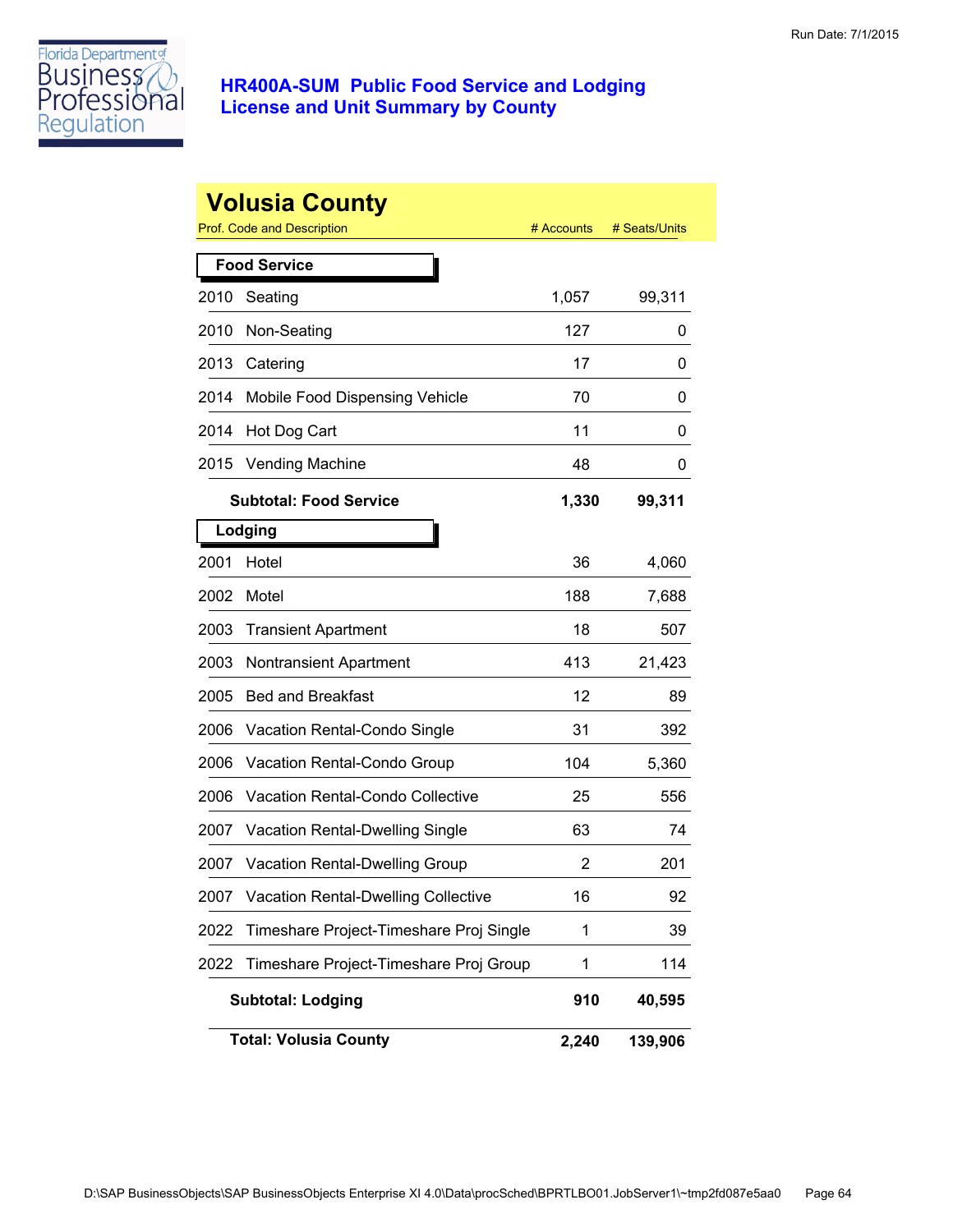

|         | <b>Wakulla County</b><br><b>Prof. Code and Description</b> | # Accounts | # Seats/Units |
|---------|------------------------------------------------------------|------------|---------------|
|         | <b>Food Service</b>                                        |            |               |
| 2010    | Seating                                                    | 46         | 3,624         |
| 2010    | Non-Seating                                                | 2          | 0             |
| 2014    | Mobile Food Dispensing Vehicle                             | 8          | 0             |
| 2014    | Hot Dog Cart                                               | 5          | 0             |
|         | <b>Subtotal: Food Service</b>                              | 61         | 3,624         |
| Lodging |                                                            |            |               |
| 2001    | Hotel                                                      | 3          | 155           |
| 2002    | Motel                                                      | 3          | 45            |
| 2003    | <b>Nontransient Apartment</b>                              | 2          | 125           |
| 2005    | <b>Bed and Breakfast</b>                                   | 1          | 7             |
| 2007    | <b>Vacation Rental-Dwelling Single</b>                     | 3          | 3             |
| 2007    | <b>Vacation Rental-Dwelling Collective</b>                 | 1          | 2             |
|         | <b>Subtotal: Lodging</b>                                   | 13         | 337           |
|         | <b>Total: Wakulla County</b>                               | 74         | 3,961         |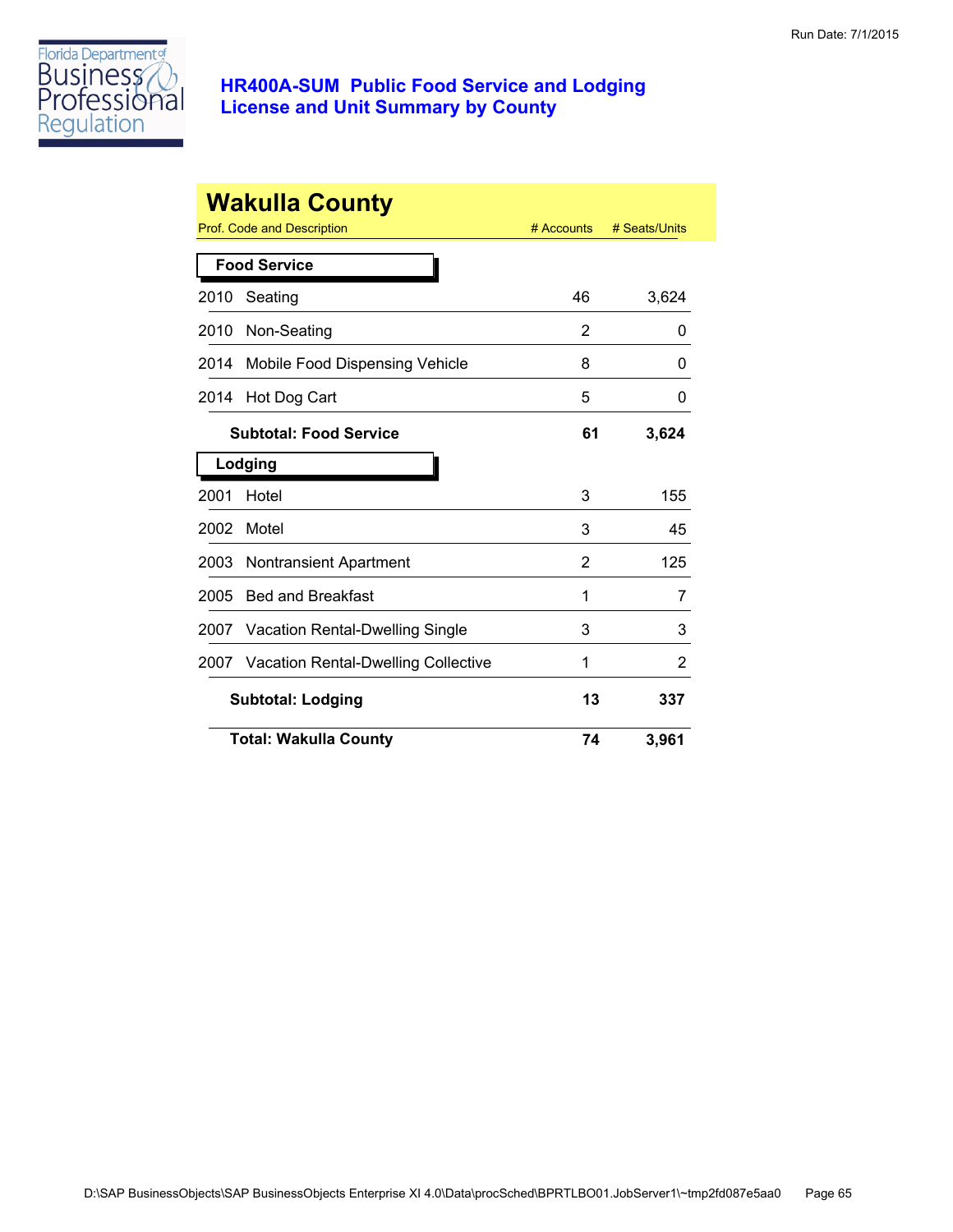

|      | <b>Walton County</b><br><b>Prof. Code and Description</b> | # Accounts | # Seats/Units |
|------|-----------------------------------------------------------|------------|---------------|
|      | <b>Food Service</b>                                       |            |               |
| 2010 | Seating                                                   | 267        | 27,279        |
| 2010 | Non-Seating                                               | 21         | 0             |
| 2013 | Catering                                                  | 9          | 0             |
| 2014 | Mobile Food Dispensing Vehicle                            | 12         | 0             |
| 2014 | Hot Dog Cart                                              | 1          | 0             |
|      | <b>Subtotal: Food Service</b>                             | 310        | 27,279        |
|      | Lodging                                                   |            |               |
| 2001 | Hotel                                                     | 11         | 1,427         |
| 2002 | Motel                                                     | 10         | 519           |
| 2003 | <b>Transient Apartment</b>                                | 1          | 4             |
| 2003 | Nontransient Apartment                                    | 11         | 860           |
| 2005 | <b>Bed and Breakfast</b>                                  | 3          | 24            |
| 2006 | Vacation Rental-Condo Single                              | 67         | 92            |
| 2006 | Vacation Rental-Condo Group                               | 23         | 1,656         |
| 2006 | <b>Vacation Rental-Condo Collective</b>                   | 85         | 2,033         |
| 2007 | Vacation Rental-Dwelling Single                           | 202        | 671           |
| 2007 | Vacation Rental-Dwelling Group                            | 6          | 255           |
| 2007 | <b>Vacation Rental-Dwelling Collective</b>                | 86         | 1,576         |
|      | <b>Subtotal: Lodging</b>                                  | 505        | 9,117         |
|      | <b>Total: Walton County</b>                               | 815        | 36,396        |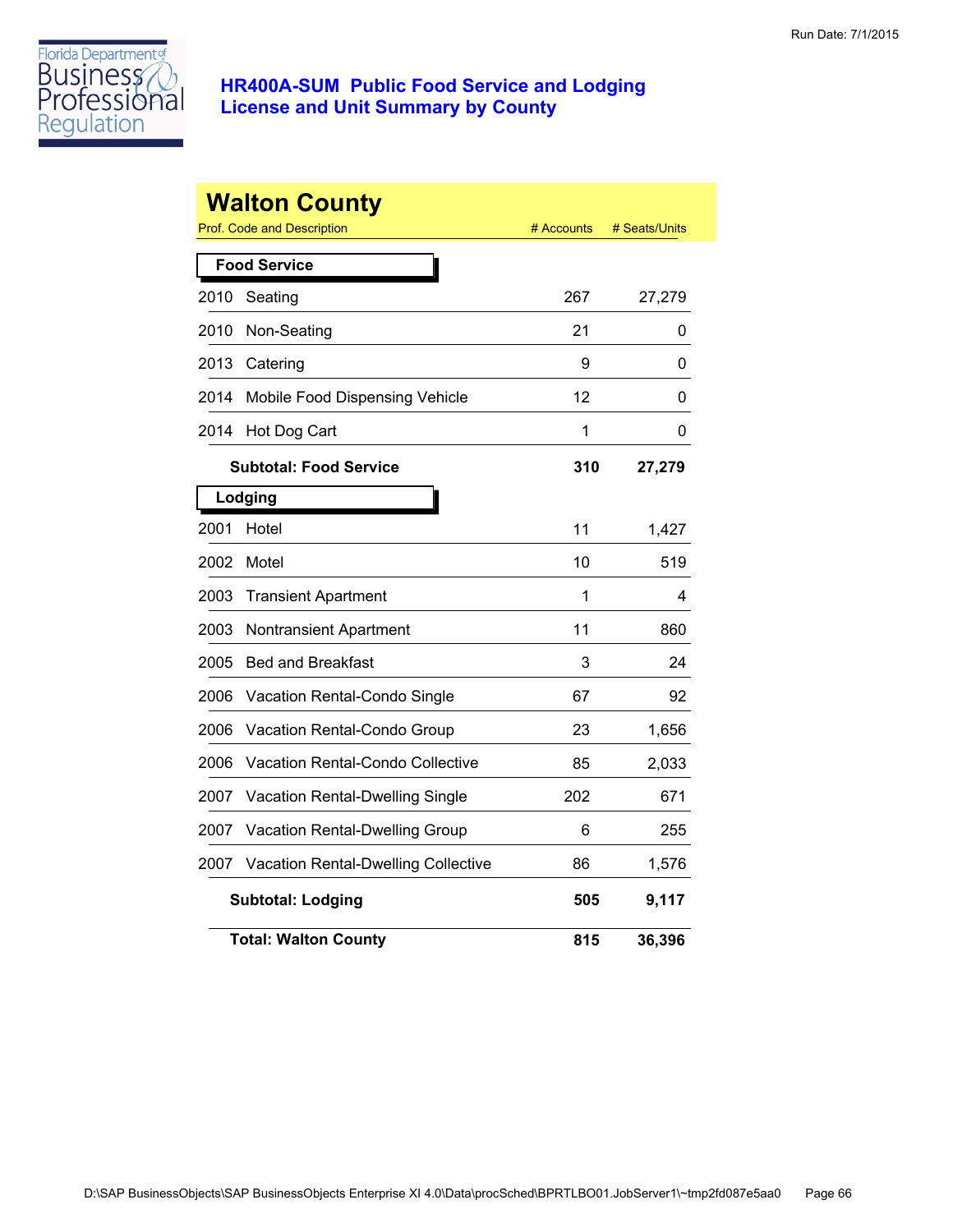

|      | <b>Washington County</b>             |            |               |
|------|--------------------------------------|------------|---------------|
|      | <b>Prof. Code and Description</b>    | # Accounts | # Seats/Units |
|      | <b>Food Service</b>                  |            |               |
| 2010 | Seating                              | 34         | 2,543         |
| 2010 | Non-Seating                          | 2          | 0             |
| 2014 | Mobile Food Dispensing Vehicle       | 2          | 0             |
| 2014 | Hot Dog Cart                         | 1          | ი             |
|      | <b>Subtotal: Food Service</b>        | 39         | 2,543         |
|      | Lodging                              |            |               |
| 2002 | Motel                                | 7          | 261           |
| 2003 | <b>Nontransient Apartment</b>        | 10         | 159           |
|      | 2007 Vacation Rental-Dwelling Single | 1          |               |
|      | <b>Subtotal: Lodging</b>             | 18         | 421           |
|      | <b>Total: Washington County</b>      | 57         | 2,964         |